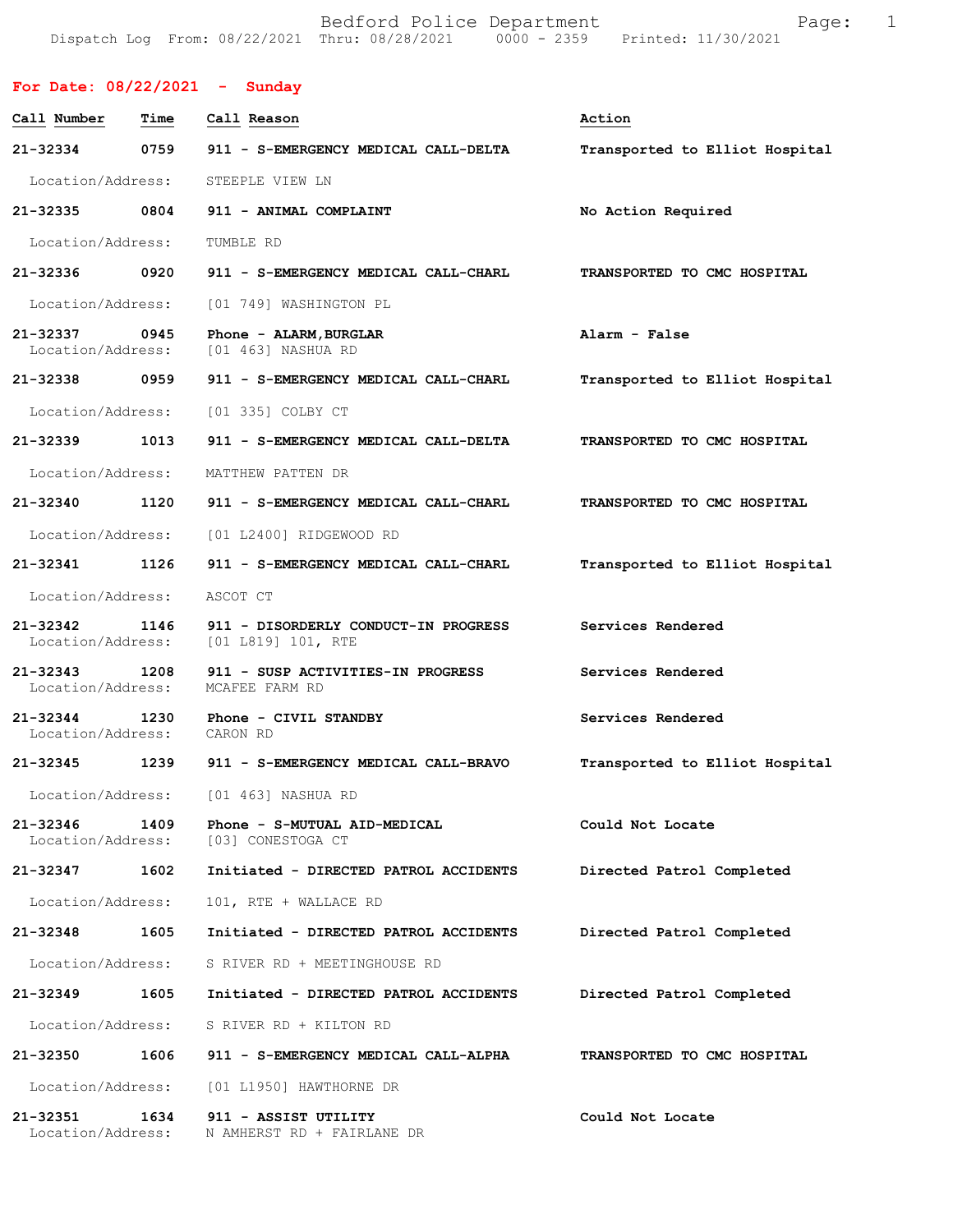|                               |                            | Bedford Police Department<br>Dispatch Log From: 08/22/2021 Thru: 08/28/2021 0000 - 2359 Printed: 11/30/2021 | 2<br>Page:                     |
|-------------------------------|----------------------------|-------------------------------------------------------------------------------------------------------------|--------------------------------|
| 21-32352 1641                 |                            | Initiated - DIRECTED PATROL ACCIDENTS                                                                       | Directed Patrol Completed      |
|                               |                            | Location/Address: S RIVER RD + PALOMINO LN                                                                  |                                |
| 21-32353 1643                 |                            | Initiated - DIRECTED PATROL ACCIDENTS Directed Patrol Completed                                             |                                |
| Location/Address:             |                            | 101, RTE + NASHUA RD                                                                                        |                                |
| Location/Address:             |                            | 21-32354 1706 911 - S-MOTOR VEHICLE ACCIDENT INJ<br>S RIVER RD<br>Refer To Incident: 21-817-OF              | Investigated                   |
|                               |                            | 21-32355 1715 Initiated - DIRECTED PATROL BURGLARY Directed Patrol Completed                                |                                |
| Location/Address:             |                            | 101, RTE + CONSTITUTION DR                                                                                  |                                |
| 21-32356 1717                 |                            | Initiated - DIRECTED PATROL BURGLARY                                                                        | Directed Patrol Completed      |
|                               |                            | Location/Address: COUNTY RD + CRICKET HILL RD                                                               |                                |
|                               |                            | 21-32357 1732 Initiated - DIRECTED PATROL-CAR BREAK-INS                                                     | Directed Patrol Completed      |
| Location/Address: LEAVY DR    |                            |                                                                                                             |                                |
| Location/Address:             |                            | 21-32358 1748 Phone - MOTOR VEHICLE ACCIDENT<br>SOUTHGATE DR<br>Refer To Incident: 21-818-OF                | Investigated                   |
|                               |                            | 21-32359 1814 911 - S-EMERGENCY MEDICAL CALL-ECHO                                                           | Transported to Elliot Hospital |
|                               |                            | Location/Address: F.E. EVERETT SOUTH TPKE                                                                   |                                |
| 21-32360 1816                 |                            | Initiated - DIRECTED PATROL-CAR BREAK-INS                                                                   | Directed Patrol Completed      |
|                               |                            | Location/Address: [01 709] 101, RTE                                                                         |                                |
|                               |                            | 21-32361 1824 Phone - ALARM, BURGLAR                                                                        | Alarm- correct code/reset      |
|                               |                            | Location/Address: [01 L461] PERRY RD                                                                        |                                |
| 21-32362<br>Location/Address: | 1911                       | Phone - HIGHWAY CONDITIONS<br>EDINBURGH DR                                                                  | Services Rendered              |
| 21-32363                      | 1913                       | Initiated - MOTOR VEHICLE STOP                                                                              | Summons/Warning Issued         |
| Location/Address:             |                            | [01 L2271] S RIVER RD                                                                                       |                                |
| 21-32364<br>Location/Address: | 1932<br>Refer To Incident: | Phone - FOUND PROPERTY<br>MUIRFIELD RD<br>$21 - 803 - OF$                                                   | Services Rendered              |
| 21-32367                      | 1956                       | Initiated - DIRECTED PATROL-CAR BREAK-INS                                                                   | Directed Patrol Completed      |
| Location/Address:             |                            | [01 1050] DONALD ST                                                                                         |                                |
| 21-32365                      | 2001                       | Initiated - DIRECTED PATROL-CAR BREAK-INS                                                                   | Directed Patrol Completed      |
| Location/Address:             |                            | BOYNTON ST + PLUMMER RD                                                                                     |                                |
| 21-32366                      | 2003                       | Initiated - DIRECTED PATROL-CAR BREAK-INS                                                                   | Directed Patrol Completed      |
| Location/Address:             |                            | [01 L1562] KILTON RD                                                                                        |                                |
| 21-32368                      | 2038                       | Initiated - DIRECTED PATROL ACCIDENTS                                                                       | Directed Patrol Completed      |
| Location/Address:             |                            | S RIVER RD + UPJOHN ST                                                                                      |                                |
| 21-32369                      | 2054                       | Initiated - DIRECTED PATROL BURGLARY                                                                        | Directed Patrol Completed      |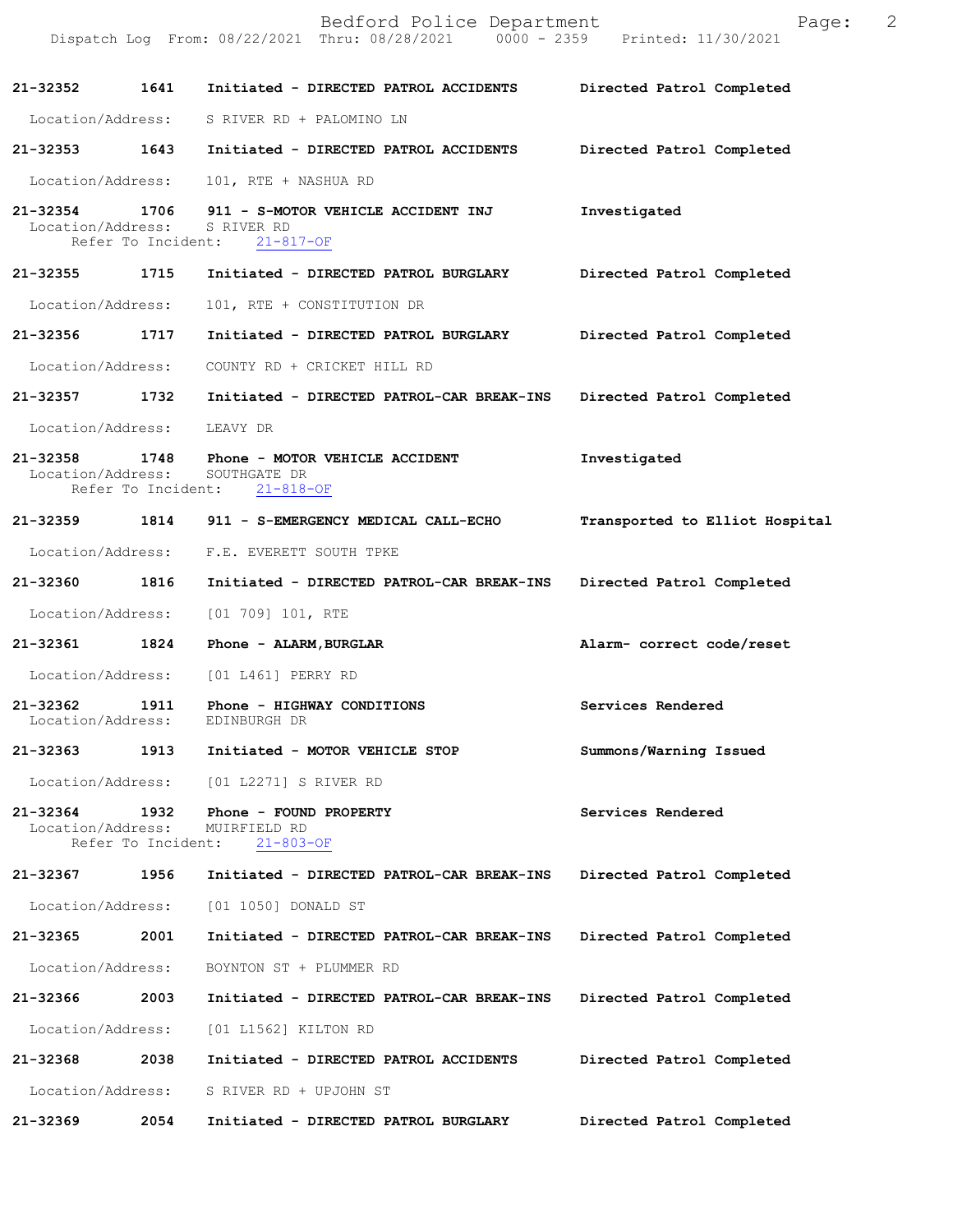|                                   |              | Bedford Police Department<br>Dispatch Log From: 08/22/2021 Thru: 08/28/2021 0000 - 2359 Printed: 11/30/2021 | Page:                     | 3 |
|-----------------------------------|--------------|-------------------------------------------------------------------------------------------------------------|---------------------------|---|
|                                   |              | Location/Address: 101, RTE + COVENANT WAY                                                                   |                           |   |
| 21-32370 2059                     |              | Initiated - DIRECTED PATROL BURGLARY                                                                        | Directed Patrol Completed |   |
| Location/Address:                 |              | WORTHLEY RD                                                                                                 |                           |   |
|                                   |              | 21-32371 2109 Other - BOLO                                                                                  | No Action Required        |   |
|                                   | Location:    | MANCHESTER POLICE DEPT                                                                                      |                           |   |
| 21-32372                          | 2113         | Initiated - DIRECTED PATROL BURGLARY                                                                        | Directed Patrol Completed |   |
|                                   |              | Location/Address: [01 308] COLBY CT                                                                         |                           |   |
| 21-32373                          | 2155         | Initiated - DIRECTED PATROL BURGLARY                                                                        | Directed Patrol Completed |   |
| Location/Address:                 |              | [01 L357] WHITE AVE                                                                                         |                           |   |
| $21 - 32374$<br>Location/Address: | 2158         | Initiated - SUSP ACTIVITIES<br>[01 L800] COLBY CT                                                           | Services Rendered         |   |
| 21-32376 2316                     |              | Phone - ASSIST CITIZEN<br>Location/Address: [01 474] CONSTITUTION DR                                        | Services Rendered         |   |
| 21-32375                          | 2320         | Initiated - DIRECTED PATROL DWI                                                                             | Directed Patrol Completed |   |
| Location/Address:                 |              | 114 RTE                                                                                                     |                           |   |
| 21-32377                          | 2326         | Initiated - DIRECTED PATROL DWI                                                                             | Directed Patrol Completed |   |
|                                   | Vicinity of: | 101, RTE + WALLACE RD                                                                                       |                           |   |
| 21-32378                          | 2342         | Initiated - DIRECTED PATROL DWI                                                                             | Directed Patrol Completed |   |
|                                   |              | Vicinity of: S RIVER RD + AUTUMN LN                                                                         |                           |   |
|                                   |              | 21-32379 2354 Initiated - DIRECTED PATROL DWI                                                               | Directed Patrol Completed |   |
|                                   |              | Location/Address: 114 RTE + WHITE AVE                                                                       |                           |   |
|                                   |              | For Date: $08/23/2021$ - Monday                                                                             |                           |   |
| 21-32380                          | 0002         | Initiated - DIRECTED PATROL DWI                                                                             | Directed Patrol Completed |   |

|                   |              | Vicinity of: 101, RTE + PINECREST DR      |                           |
|-------------------|--------------|-------------------------------------------|---------------------------|
| 21-32381          | 0002         | Initiated - DIRECTED PATROL DWI           | Directed Patrol Completed |
|                   |              | Vicinity of: S RIVER RD + MEETINGHOUSE RD |                           |
| 21-32382          | 0017         | Initiated - DIRECTED PATROL DWI           | Directed Patrol Completed |
| Location/Address: |              | S RIVER RD + COMMERCE PARK NORTH          |                           |
| 21-32383          | 0023         | Initiated - DIRECTED PATROL-CAR BREAK-INS | Directed Patrol Completed |
|                   |              | Vicinity of: PALOMINO LN + PLUMMER RD     |                           |
| $21 - 32384$      | 0029         | Initiated - DIRECTED PATROL DWI           | Directed Patrol Completed |
|                   | Vicinity of: | 101, RTE + JENKINS RD                     |                           |
| 21-32385          | 0040         | Initiated - DIRECTED PATROL DWI           | Directed Patrol Completed |
| Location/Address: |              | NEW BOSTON RD + BARR FARM RD              |                           |
| 21-32386          | 0046         | Initiated - DIRECTED PATROL DWI           | Directed Patrol Completed |
|                   | Vicinity of: | S RIVER RD + TECHNOLOGY DR                |                           |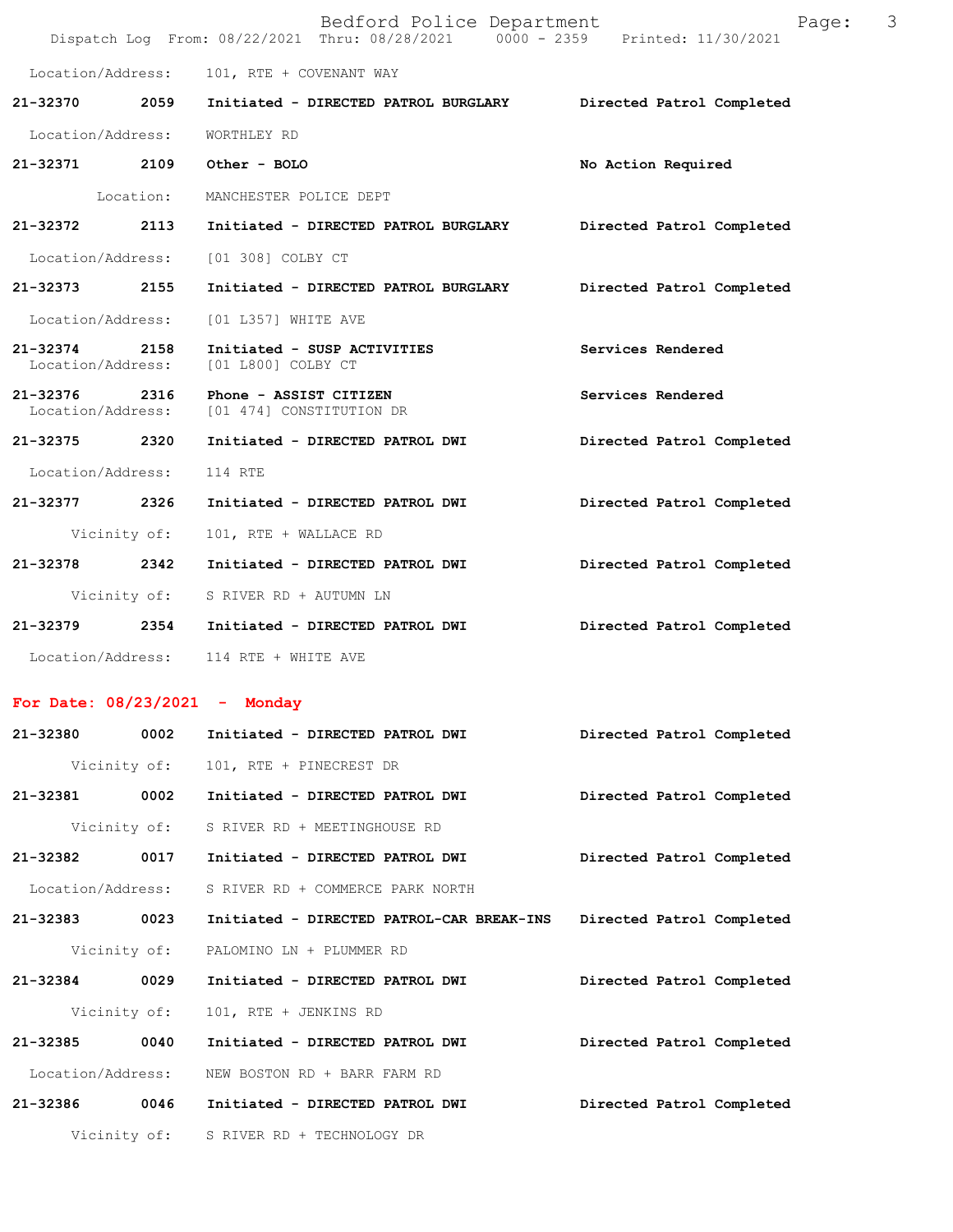**21-32387 0103 Initiated - DIRECTED PATROL DWI Directed Patrol Completed**  Vicinity of: 101, RTE + ELK DR **21-32388 0235 Initiated - DIRECTED PATROL-CAR BREAK-INS Directed Patrol Completed**  Vicinity of: GREENFIELD PKWY + SUMMIT RD **21-32389 0246 Initiated - BUILDING CHECK Building Checked/Secured**  Location/Address: [01 1050] DONALD ST **21-32390 0253 Initiated - BUILDING CHECK Building Checked/Secured**  Location/Address: [01 L848] TECHNOLOGY DR **21-32391 0317 Initiated - BUILDING CHECK Building Checked/Secured**  Location/Address: [01 463] NASHUA RD **21-32392 0340 Initiated - BUILDING CHECK Directed Patrol Completed**  Location/Address: [01 L0000587] 101, RTE **21-32393 0340 Initiated - DIRECTED PATROL ACCIDENTS Directed Patrol Completed**  Location/Address: NEW BOSTON RD **21-32394 0409 Initiated - DIRECTED PATROL-CAR BREAK-INS Directed Patrol Completed**  Vicinity of: BRICK MILL RD + BARTLETT DR **21-32395 0452 Initiated - DIRECTED PATROL-CAR BREAK-INS Directed Patrol Completed**  Vicinity of: HITCHING POST LN + KAHLIKO LN **21-32396 0453 Initiated - BUILDING CHECK Building Checked/Secured**  Location/Address: [01 L1094] S RIVER RD **21-32397 0455 Initiated - DIRECTED PATROL-CAR BREAK-INS Directed Patrol Completed**  Location/Address: MCALLISTER RD + MINISTERIAL RD **21-32398 0509 Initiated - DIRECTED PATROL TRAFFIC ENF Directed Patrol Completed**  Vicinity of: S RIVER RD + TECHNOLOGY DR **21-32399 0531 Initiated - DIRECTED PATROL TRAFFIC ENF Directed Patrol Completed**  Vicinity of: 101, RTE + CHESTNUT DR **21-32400 0532 Initiated - DIRECTED PATROL TRAFFIC ENF Directed Patrol Completed**  Location/Address: 101, RTE + 114 RTE **21-32401 0612 Initiated - DIRECTED PATROL TRAFFIC ENF Directed Patrol Completed**  Vicinity of: S RIVER RD + HAWTHORNE DR **21-32402 0704 Phone - ALARM,BURGLAR Alarm - False**  Location/Address: [01 L888] 101, RTE **21-32403 0719 Initiated - DIRECTED PATROL ACCIDENTS Directed Patrol Completed**  Location/Address: S RIVER RD + MEETINGHOUSE RD **21-32404 0720 Initiated - DIRECTED PATROL TRAFFIC ENF Directed Patrol Completed** 

Dispatch Log From: 08/22/2021 Thru: 08/28/2021 0000 - 2359 Printed: 11/30/2021

Bedford Police Department Fage: 4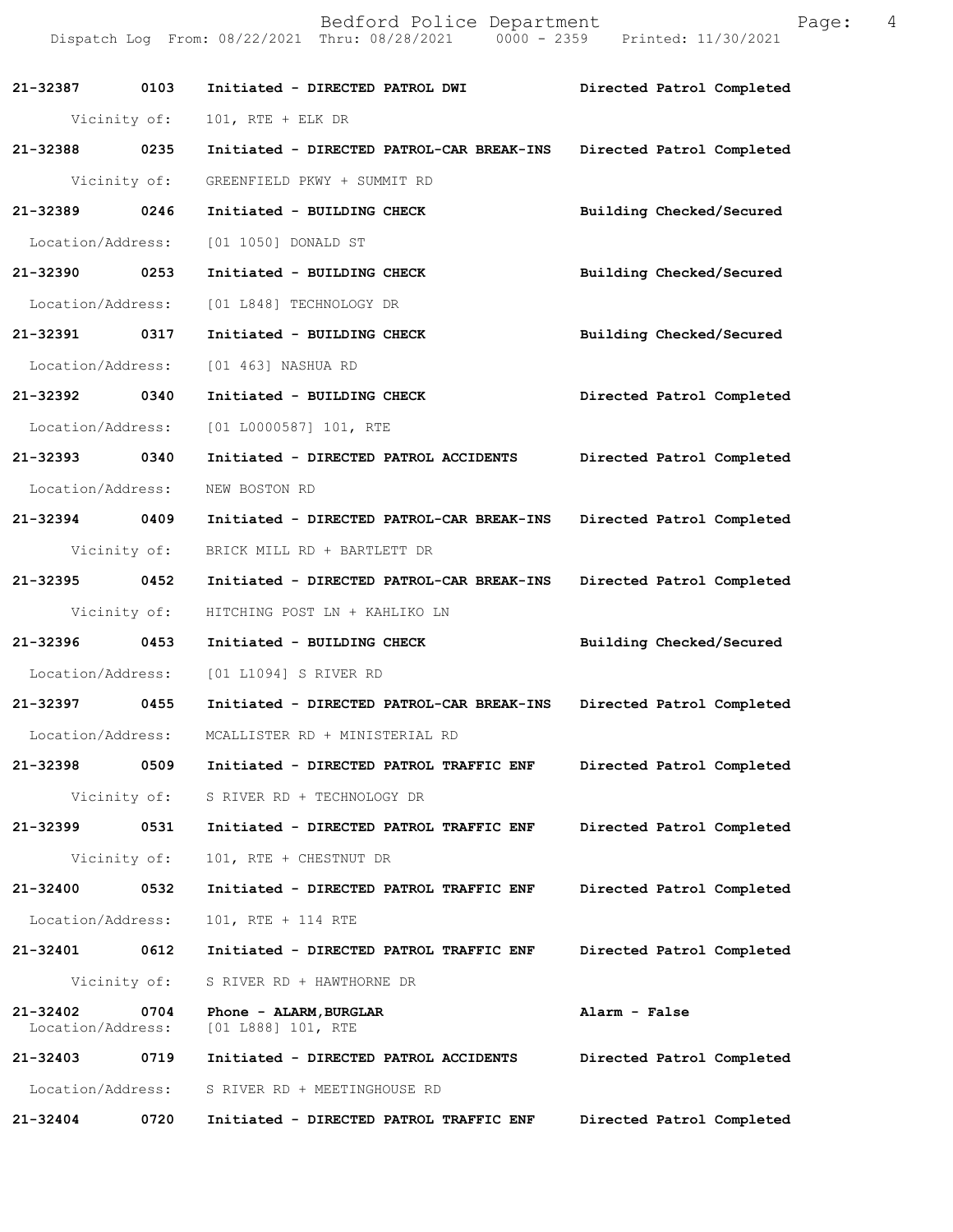|                                    |              | Bedford Police Department<br>Dispatch Log From: 08/22/2021 Thru: 08/28/2021 0000 - 2359 Printed: 11/30/2021                   | 5<br>Page:                |
|------------------------------------|--------------|-------------------------------------------------------------------------------------------------------------------------------|---------------------------|
|                                    |              | Location/Address: NEW BOSTON RD + WALLACE RD                                                                                  |                           |
|                                    |              | 21-32405 0721 Initiated - DIRECTED PATROL TRAFFIC ENF Directed Patrol Completed                                               |                           |
|                                    |              | Vicinity of: S RIVER RD + KILTON RD                                                                                           |                           |
|                                    |              | 21-32406 0731 Initiated - MOTOR VEHICLE STOP                                                                                  | Summons/Warning Issued    |
| Location/Address:                  |              | NEW BOSTON RD                                                                                                                 |                           |
|                                    |              | 21-32407 0732 Initiated - DIRECTED PATROL TRAFFIC ENF Directed Patrol Completed                                               |                           |
| Location/Address:                  |              | 101, RTE + HUNTERS RD                                                                                                         |                           |
| 21-32408 0738<br>Location/Address: |              | Initiated - DIRECTED PATROL TRAFFIC ENF<br>NEW BOSTON RD + CHESTERFIELD PL                                                    | Alarm - False             |
|                                    |              | 21-32409 0740 Walk-In - INVESTIGATION-FOLLOW UP<br>Location/Address: [01 474] CONSTITUTION DR<br>Refer To Incident: 21-803-OF | Investigated              |
|                                    |              | 21-32410 0759 Initiated - DIRECTED PATROL TRAFFIC ENF Directed Patrol Completed                                               |                           |
|                                    |              | Vicinity of: S RIVER RD + COLBY CT                                                                                            |                           |
|                                    |              | 21-32411 0809 Initiated - DIRECTED PATROL TRAFFIC ENF                                                                         | Directed Patrol Completed |
|                                    |              | Location/Address: S RIVER RD + CLUB ACRE LN                                                                                   |                           |
| 21-32412 0814                      |              | Initiated - DIRECTED PATROL TRAFFIC ENF                                                                                       | No Action Required        |
| Location/Address:                  |              | NASHUA RD + COUNTY RD                                                                                                         |                           |
| 21-32413 0818                      |              | Initiated - MOTOR VEHICLE STOP                                                                                                | Summons/Warning Issued    |
| Location/Address:                  |              | 101, RTE                                                                                                                      |                           |
|                                    |              | 21-32414 0832 Initiated - MOTOR VEHICLE STOP<br>Location/Address: S RIVER RD + SOMERVILLE DR                                  | <b>NO PAPERWORK</b>       |
| 21-32415                           |              | 0841 Other - BOLO                                                                                                             | No Action Required        |
| Location/Address:                  |              | [07] HUSE RD                                                                                                                  |                           |
| 21-32416                           | 0842         | Initiated - DIRECTED PATROL TRAFFIC ENF                                                                                       | Directed Patrol Completed |
| Location/Address:                  |              | 101, RTE + 114 RTE                                                                                                            |                           |
| 21-32417<br>Location/Address:      | 0849         | Initiated - MOTOR VEHICLE STOP<br>101, RTE                                                                                    | <b>NO PAPERWORK</b>       |
| 21-32418                           | 0850         | Initiated - DIRECTED PATROL TRAFFIC ENF                                                                                       | Directed Patrol Completed |
| Location/Address:                  |              | SMITH RD + BACK RIVER RD                                                                                                      |                           |
| 21-32419                           | 0858         | Initiated - DIRECTED PATROL ACCIDENTS                                                                                         | Directed Patrol Completed |
| Location/Address:                  |              | 114 RTE + WHITE AVE                                                                                                           |                           |
| 21-32420                           | 0905         | Initiated - DIRECTED PATROL TRAFFIC ENF                                                                                       | Directed Patrol Completed |
|                                    | Vicinity of: | S RIVER RD + PARK DR                                                                                                          |                           |
| 21-32421<br>Location/Address:      | 0927         | Phone - ALARM, BURGLAR<br>CAMPBELL RD                                                                                         | Alarm - False             |
| 21-32422                           | 0935         | Initiated - MOTOR VEHICLE STOP                                                                                                | Summons/Warning Issued    |
| Location/Address:                  |              | 101, RTE + PLUMMER ROAD OVERPASS                                                                                              |                           |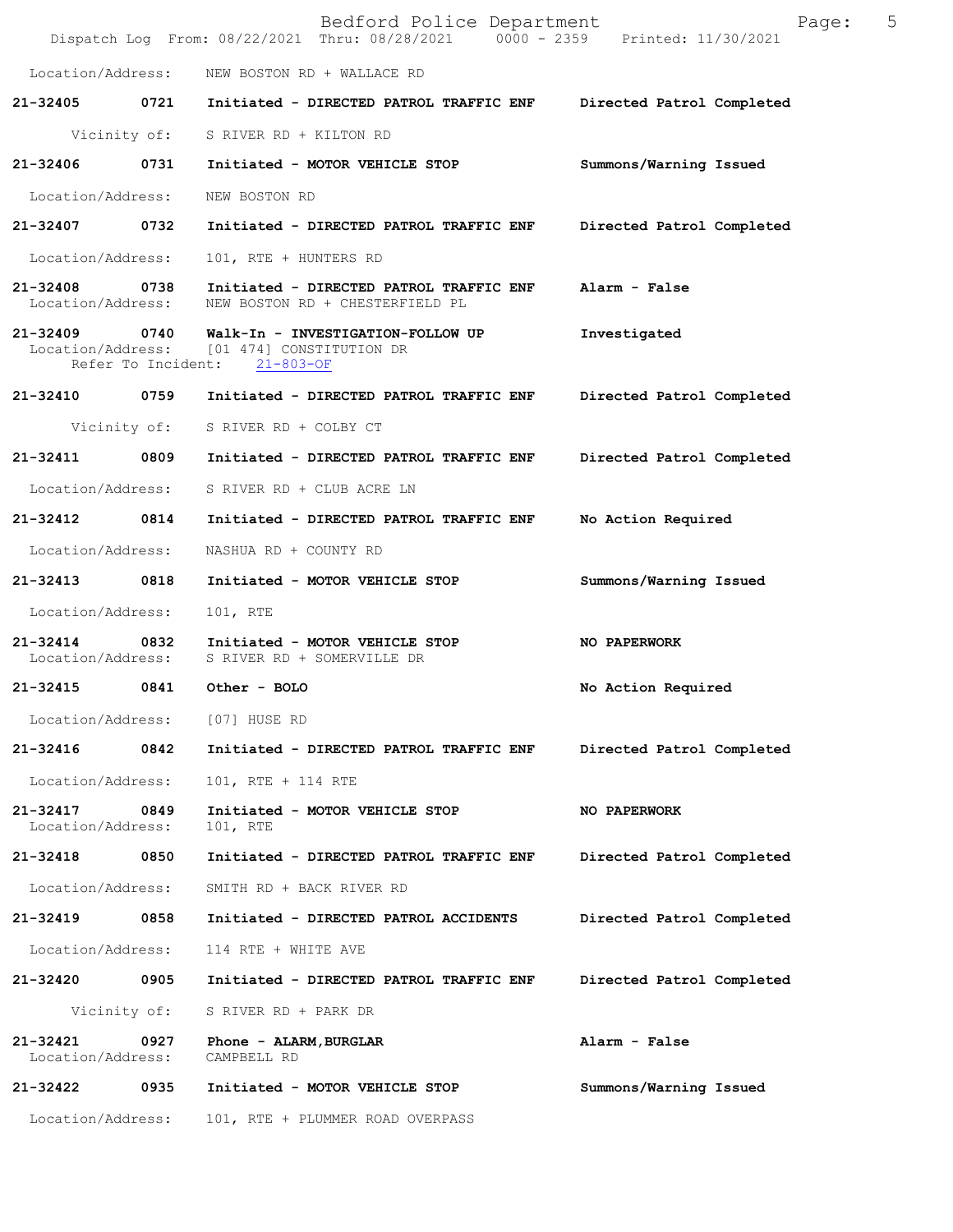|                                   |                                                                     | Bedford Police Department<br>$0000 - 2359$<br>Dispatch Log From: 08/22/2021 Thru: 08/28/2021                                                  | Page:<br>Printed: 11/30/2021 | 6 |
|-----------------------------------|---------------------------------------------------------------------|-----------------------------------------------------------------------------------------------------------------------------------------------|------------------------------|---|
| 21-32423                          | 0949                                                                | Initiated - DIRECTED PATROL ACCIDENTS                                                                                                         | Directed Patrol Completed    |   |
| Location/Address:                 |                                                                     | NEW BOSTON RD + PASTURE LN                                                                                                                    |                              |   |
| 21-32424                          | 0952                                                                | Initiated - DIRECTED PATROL ACCIDENTS                                                                                                         | Directed Patrol Completed    |   |
| Location/Address:                 |                                                                     | NEW BOSTON RD + PASTURE LN                                                                                                                    |                              |   |
| $21 - 32425$<br>Location/Address: | 0954<br>Refer To Arrest:<br>Arrest:<br>Address:<br>Age:<br>Charges: | Walk-In - SERVE WARRANT<br>[01 474] CONSTITUTION DR<br>$21 - 466 - AR$<br>RHODES, DANIEL<br>NASHUA, NH<br>35<br>Violation of Protective Order | Arrest(s) Made               |   |
| 21-32426                          | 1000                                                                | Initiated - DIRECTED PATROL-CAR BREAK-INS                                                                                                     | Directed Patrol Completed    |   |
| Location/Address:                 |                                                                     | [01 1235] S RIVER RD                                                                                                                          |                              |   |
| 21-32427                          | 1003                                                                | Initiated - DIRECTED PATROL ACCIDENTS                                                                                                         | Directed Patrol Completed    |   |
| Location/Address:                 |                                                                     | S RIVER RD + IRON HORSE DR                                                                                                                    |                              |   |
| 21-32428<br>Location/Address:     | 1047                                                                | Phone - ANIMAL COMPLAINT<br>[01 L1639] WENDOVER WAY                                                                                           | Services Rendered            |   |
| $21 - 32429$<br>Location/Address: | 1048                                                                | Phone - ASSIST CITIZEN<br>N AMHERST RD                                                                                                        | Services Rendered            |   |
| 21-32430                          | 1102                                                                | Initiated - DIRECTED PATROL TRAFFIC ENF                                                                                                       | Directed Patrol Completed    |   |
| Location/Address:                 |                                                                     | S RIVER RD + BACK RIVER RD                                                                                                                    |                              |   |
| 21-32431                          | 1108                                                                | Initiated - VACANT PROPERTY CHECK                                                                                                             | Building Checked/Secured     |   |
| Location/Address:                 |                                                                     | SOUTH HILLS DR                                                                                                                                |                              |   |
| 21-32432                          | 1205                                                                | Initiated - DIRECTED PATROL-CAR BREAK-INS                                                                                                     | Directed Patrol Completed    |   |
| Location/Address:                 |                                                                     | [01 308] COLBY CT                                                                                                                             |                              |   |
| 21-32433                          | 1205                                                                | Initiated - MOTOR VEHICLE STOP                                                                                                                | Summons/Warning Issued       |   |
| Location/Address:                 |                                                                     | S RIVER RD + UPJOHN ST                                                                                                                        |                              |   |
| 21-32434                          | 1212                                                                | Initiated - DIRECTED PATROL-CAR BREAK-INS                                                                                                     | Directed Patrol Completed    |   |
| Location/Address:                 |                                                                     | [01 L2252] JENKINS RD                                                                                                                         |                              |   |
| 21-32435                          | 1219                                                                | Initiated - DIRECTED PATROL-CAR BREAK-INS                                                                                                     | Directed Patrol Completed    |   |
| Location/Address:                 |                                                                     | COUNTY RD + WRIGHT ACRES RD                                                                                                                   |                              |   |
| 21-32436<br>Location/Address:     | 1241                                                                | Phone - S-SERVICE CALL<br>[01 1496] CONSTITUTION DR                                                                                           | Services Rendered            |   |
| 21-32437                          | 1246                                                                | Initiated - DIRECTED PATROL TRAFFIC ENF                                                                                                       | Directed Patrol Completed    |   |
| Location/Address:                 |                                                                     | WALLACE RD + GREENFIELD PKWY                                                                                                                  |                              |   |
| 21-32438                          | 1252                                                                | Initiated - DIRECTED PATROL TRAFFIC ENF                                                                                                       | Directed Patrol Completed    |   |
|                                   | Vicinity of:                                                        | S RIVER RD + KILTON RD                                                                                                                        |                              |   |
| 21-32439                          | 1301                                                                | Initiated - MOTOR VEHICLE STOP                                                                                                                | Summons/Warning Issued       |   |
| Location/Address:                 |                                                                     | WALLACE RD                                                                                                                                    |                              |   |
| 21-32440                          | 1308                                                                | Initiated - MOTOR VEHICLE STOP                                                                                                                | Summons/Warning Issued       |   |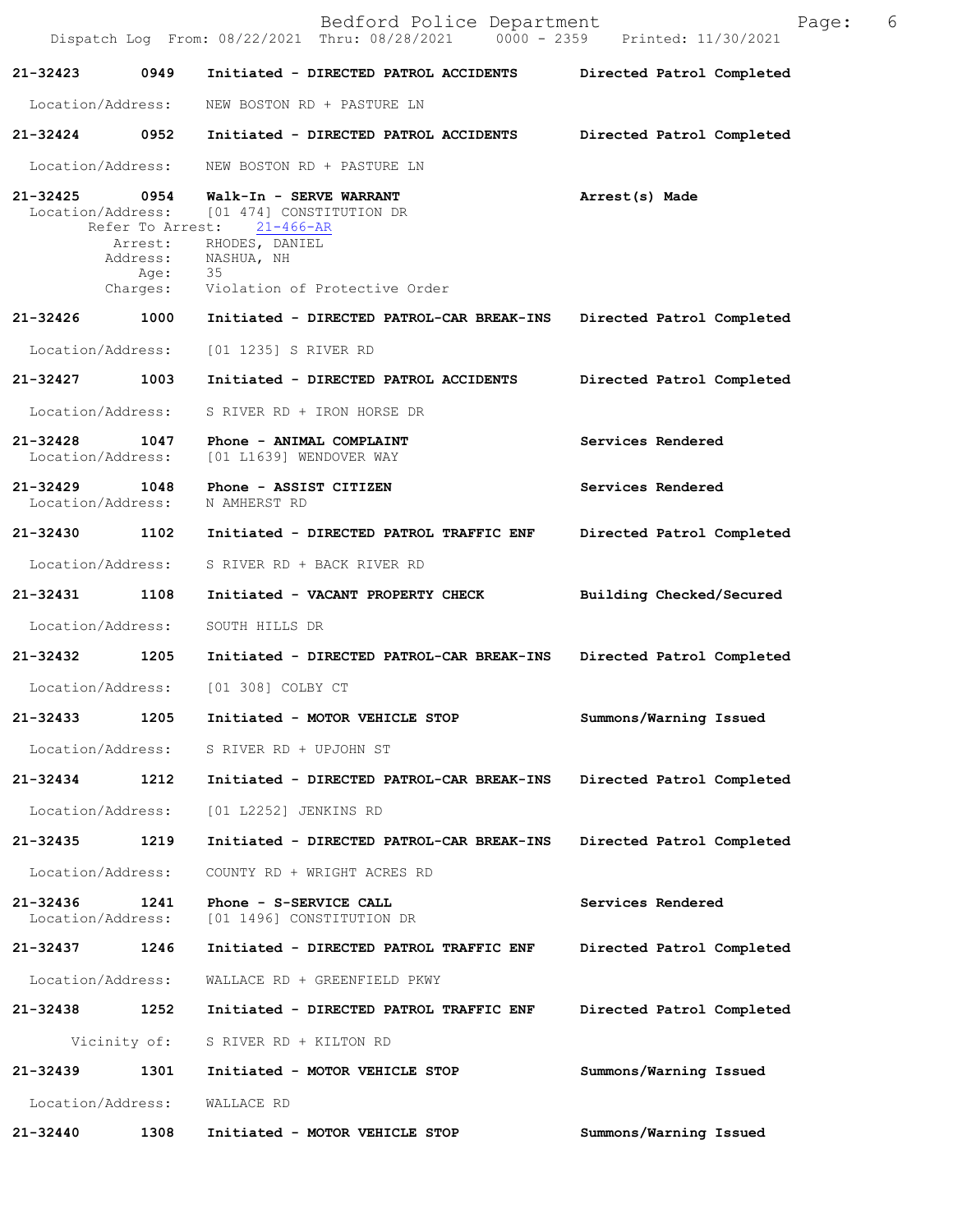|                                    |                          | Bedford Police Department<br>Dispatch Log From: 08/22/2021 Thru: 08/28/2021 0000 - 2359 Printed: 11/30/2021                                                                                                    | 7<br>Page:                    |
|------------------------------------|--------------------------|----------------------------------------------------------------------------------------------------------------------------------------------------------------------------------------------------------------|-------------------------------|
|                                    |                          | Location/Address: S RIVER RD + COLBY CT                                                                                                                                                                        |                               |
| 21-32441                           |                          | 1332 Initiated - DIRECTED PATROL TRAFFIC ENF                                                                                                                                                                   | Directed Patrol Completed     |
| Location/Address:                  |                          | 101, RTE + MEETINGHOUSE RD OFF RAMP                                                                                                                                                                            |                               |
|                                    | Age:<br>Age:<br>Charges: | 21-32442 1335 Phone - SERVE WARRANT<br>Location/Address: [04] BABOOSIC LAKE RD<br>Refer To Arrest: 21-467-AR<br>Arrest: BISSONNETTE, ETHAN JAY<br>Address: GOFFSTOWN, NH<br>19<br>Endangering Welfare of Child | Arrest(s) Made                |
| 21-32443 1347                      |                          | Initiated - DIRECTED PATROL TRAFFIC ENF                                                                                                                                                                        | Directed Patrol Completed     |
| Location/Address:                  |                          | S RIVER RD + HARVEY RD                                                                                                                                                                                         |                               |
| 21-32444 1351                      |                          | Initiated - DIRECTED PATROL TRAFFIC ENF                                                                                                                                                                        | Directed Patrol Completed     |
|                                    | Vicinity of:             | S RIVER RD + RIDGEWOOD RD                                                                                                                                                                                      |                               |
| 21-32445 1358<br>Location/Address: |                          | Phone - ALARM, HOLD UP/PANIC<br>[01 234] COUNTY RD                                                                                                                                                             | Services Rendered             |
| 21-32446 1412                      |                          | Initiated - DIRECTED PATROL-CAR BREAK-INS                                                                                                                                                                      | Directed Patrol Completed     |
| Location/Address:                  |                          | [01 1312] S RIVER RD                                                                                                                                                                                           |                               |
| 21-32447                           | 1423                     | Phone - PLATES, LOST/STOLEN                                                                                                                                                                                    | No Action Required            |
| Location/Address:                  |                          | DANFORTH DR                                                                                                                                                                                                    |                               |
| 21-32448 1452                      |                          | Phone - ALARM, BURGLAR                                                                                                                                                                                         | Alarm- correct code/reset     |
| Location/Address:                  |                          | [01 455] GAGE RD                                                                                                                                                                                               |                               |
| 21-32449                           | 1513                     | Initiated - ASSIST CITIZEN<br>Location/Address: [01 474] CONSTITUTION DR                                                                                                                                       | Services Rendered             |
|                                    |                          | 21-32450 1517 Initiated - DIRECTED PATROL MOUNTAIN BIKE Directed Patrol Completed                                                                                                                              |                               |
|                                    |                          | Location/Address: RIDGEWOOD RD + S RIVER RD                                                                                                                                                                    |                               |
|                                    |                          | 21-32452 1520 Phone - ASSIST OTHER AGENCY<br>Location/Address: [01 474] CONSTITUTION DR                                                                                                                        | Services Rendered             |
| 21-32451 1525                      |                          | Initiated - DIRECTED PATROL TRAFFIC ENF                                                                                                                                                                        | Directed Patrol Completed     |
| Location/Address:                  |                          | S RIVER RD + CLUB ACRE LN                                                                                                                                                                                      |                               |
|                                    |                          | 21-32453 1530 Phone - S-MUTUAL AID-MEDICAL                                                                                                                                                                     | Taken/Refered to Other Agency |
|                                    |                          | Location/Address: [07] LOG ST                                                                                                                                                                                  |                               |
| 21-32454                           | 1539                     | Initiated - MOTOR VEHICLE STOP                                                                                                                                                                                 | Summons/Warning Issued        |
|                                    |                          | Location/Address: [01 L560] S RIVER RD                                                                                                                                                                         |                               |
| 21-32455 1540                      |                          | Initiated - MOTOR VEHICLE STOP                                                                                                                                                                                 | Summons/Warning Issued        |
|                                    |                          | Location/Address: S RIVER RD + CLUB ACRE LN                                                                                                                                                                    |                               |
| 21-32456                           | 1547                     | Initiated - DIRECTED PATROL TRAFFIC ENF                                                                                                                                                                        | Directed Patrol Completed     |
| Location/Address:                  |                          | 101, RTE + LIBERTY HILL RD                                                                                                                                                                                     |                               |
| 21-32457 1549                      |                          | Phone - ASSIST CITIZEN<br>Location/Address: [01 474] CONSTITUTION DR                                                                                                                                           | Services Rendered             |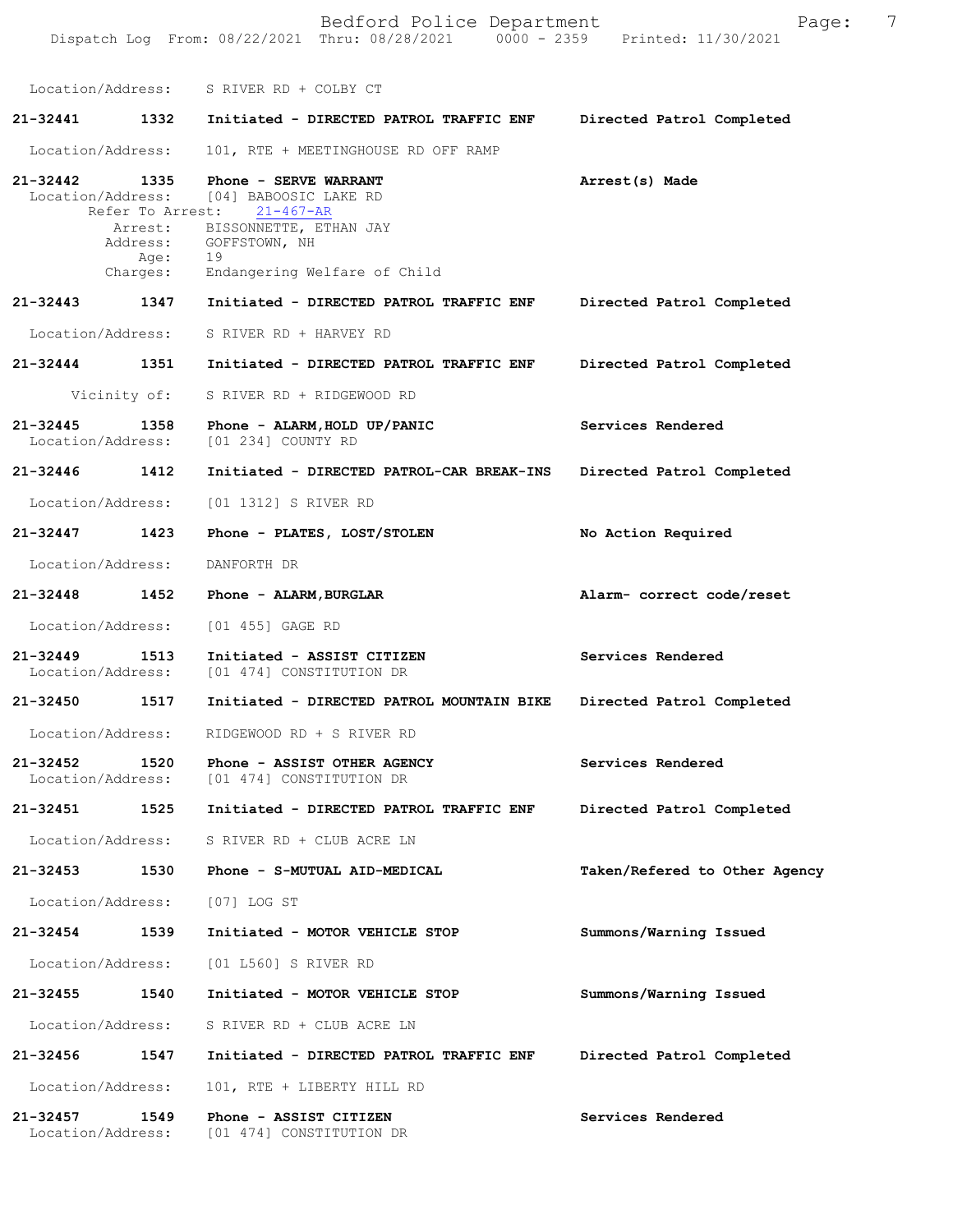|                                             |      | Bedford Police Department<br>Dispatch Log From: 08/22/2021 Thru: 08/28/2021 0000 - 2359 Printed: 11/30/2021    | Page: 8                   |  |
|---------------------------------------------|------|----------------------------------------------------------------------------------------------------------------|---------------------------|--|
| 21-32458 1559                               |      | Initiated - DIRECTED PATROL TRAFFIC ENF                                                                        | Directed Patrol Completed |  |
|                                             |      | Location/Address: S RIVER RD + MOORES CROSSING RD                                                              |                           |  |
| 21-32459 1623                               |      | Initiated - DIRECTED PATROL TRAFFIC ENF                                                                        | Directed Patrol Completed |  |
| Location/Address:                           |      | 101, RTE + CONSTITUTION DR                                                                                     |                           |  |
| 21-32460 1627                               |      | Initiated - MOTOR VEHICLE STOP                                                                                 | Summons/Warning Issued    |  |
| Location/Address:                           |      | $[01  L0000553] 101$ , RTE                                                                                     |                           |  |
| 21-32461 1636                               |      | Initiated - DISABLED MOTOR VEHICLE                                                                             | Summons/Warning Issued    |  |
| Location/Address:                           |      | BOYNTON ST + 114 RTE                                                                                           |                           |  |
| 21-32462 1638<br>Location/Address:          |      | Phone - HIGHWAY CONDITIONS<br>101, RTE + MEETINGHOUSE RD OFF RAMP                                              | Removed Hazard            |  |
| 21-32463 1644                               |      | Initiated - DIRECTED PATROL TRAFFIC ENF                                                                        | Directed Patrol Completed |  |
| Location/Address:                           |      | S RIVER RD + HAWTHORNE DR                                                                                      |                           |  |
| 21-32464 1650<br>Location/Address:          |      | Phone - ASSIST CITIZEN<br>[01 474] CONSTITUTION DR                                                             | Services Rendered         |  |
| 21-32465 1655<br>Location/Address:          |      | Initiated - DIRECTED PATROL TRAFFIC ENF<br>S RIVER RD + UPJOHN ST                                              | Could Not Locate          |  |
| 21-32466 1701                               |      | Initiated - DIRECTED PATROL ACCIDENTS                                                                          | Directed Patrol Completed |  |
| Location/Address:                           |      | 101, RTE + MEETINGHOUSE RD                                                                                     |                           |  |
| 21-32467 1701                               |      | Initiated - DIRECTED PATROL TRAFFIC ENF                                                                        | Directed Patrol Completed |  |
| Location/Address:                           |      | 101, RTE + MEETINGHOUSE RD                                                                                     |                           |  |
| 21-32468<br>Location/Address:               |      | 1702 Phone - ASSIST CITIZEN<br>[01 1451] KENSINGTON LN                                                         | Services Rendered         |  |
| Location/Address:                           |      | 21-32469 1705 911 - ASSIST UTILITY<br>GAGE RD                                                                  | Services Rendered         |  |
|                                             |      | 21-32470 1711 Initiated - DIRECTED PATROL TRAFFIC ENF                                                          | Directed Patrol Completed |  |
|                                             |      | Location/Address: S RIVER RD + SOMERVILLE DR                                                                   |                           |  |
|                                             |      | 21-32471 1712 Phone - SUSP ACTIVITIES<br>Location/Address: [01 694] S RIVER RD<br>Refer To Incident: 21-819-OF | Investigated              |  |
| 21-32472                                    | 1718 | Initiated - MOTOR VEHICLE STOP                                                                                 | Summons/Warning Issued    |  |
|                                             |      | Location/Address: S RIVER RD + IRON HORSE DR                                                                   |                           |  |
| 21-32473 1726                               |      | Initiated - DIRECTED PATROL TRAFFIC ENF                                                                        | Directed Patrol Completed |  |
| Location/Address:                           |      | NASHUA RD + 101, RTE                                                                                           |                           |  |
| 21-32474 1743                               |      | Initiated - DIRECTED PATROL-CAR BREAK-INS                                                                      | Directed Patrol Completed |  |
| Location/Address:                           |      | [01 324] HAWTHORNE DR                                                                                          |                           |  |
| 21-32475                                    | 1747 | Initiated - DIRECTED PATROL-CAR BREAK-INS                                                                      | Directed Patrol Completed |  |
| Location/Address:                           |      | 101, RTE + CHESTNUT DR                                                                                         |                           |  |
| 21-32476 1800<br>Location/Address: CARON RD |      | Phone - THEFT                                                                                                  | Services Rendered         |  |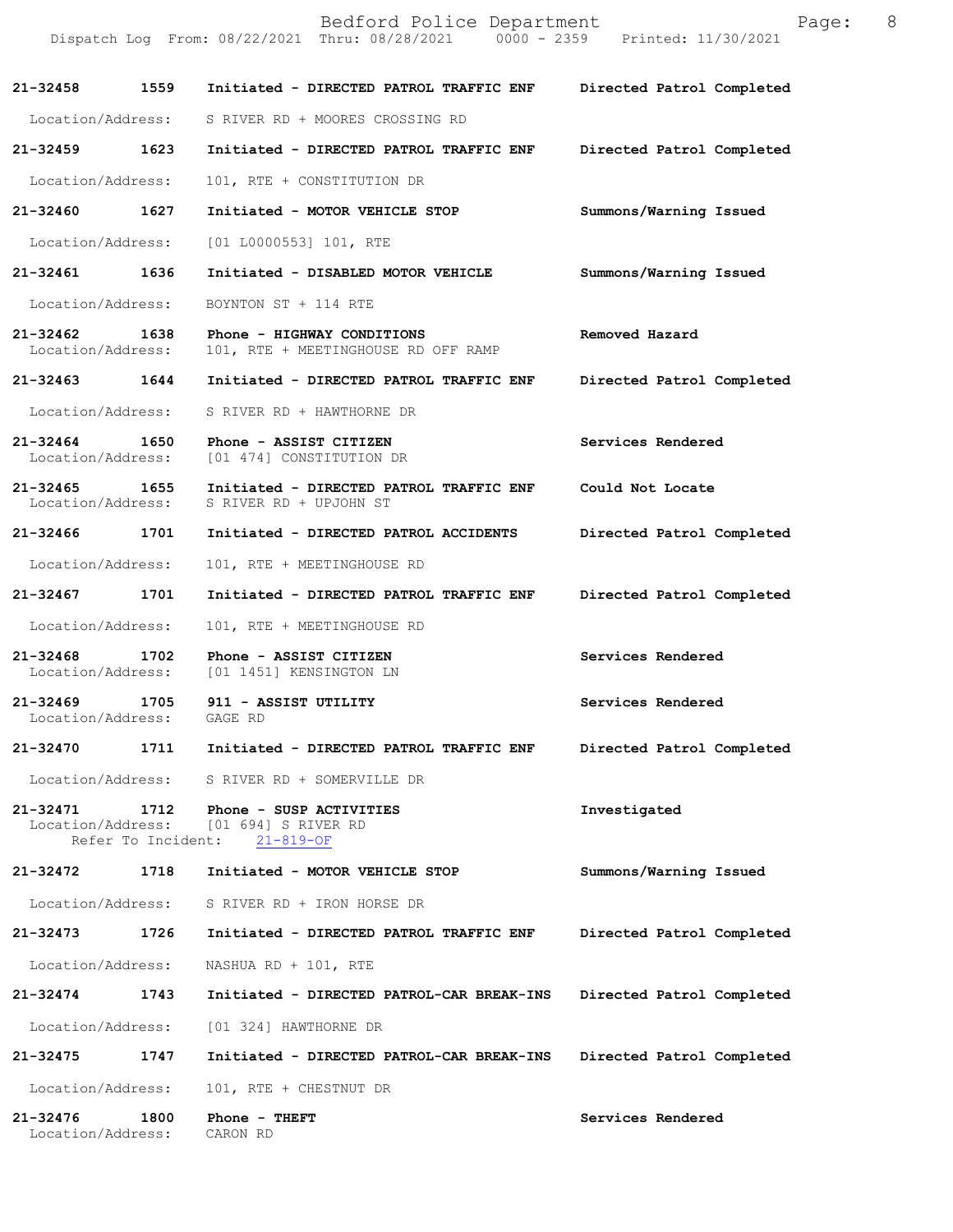Bedford Police Department Page: 9 Dispatch Log From: 08/22/2021 Thru: 08/28/2021 **21-32477 1812 Initiated - DIRECTED PATROL-CAR BREAK-INS Directed Patrol Completed**  Location/Address: [01 L1804] S RIVER RD **21-32478 1816 Initiated - DIRECTED PATROL-CAR BREAK-INS Directed Patrol Completed**  Location/Address: COLBY CT + S RIVER RD **21-32479 1847 Initiated - DIRECTED PATROL ACCIDENTS Directed Patrol Completed**  Location/Address: S RIVER RD + HAWTHORNE DR **21-32480 1910 911 - DOG COMPLAINT Services Rendered**  [01 L0000816] IRON HORSE DR 21-32481 **1920 911 - S-MOTOR VEHICLE ACCIDENT INJ** Services Rendered Location/Address: I-293 SOUTH Location/Address: **21-32482 1939 Initiated - DIRECTED PATROL-CAR BREAK-INS Directed Patrol Completed**  Location/Address: 101, RTE + WALLACE RD **21-32483 1949 Initiated - DIRECTED PATROL ACCIDENTS Directed Patrol Completed**  Location/Address: S RIVER RD + KILTON RD **21-32484 1952 Initiated - DIRECTED PATROL-CAR BREAK-INS Directed Patrol Completed**  Location/Address: OLD BEDFORD RD + RUNDLETT HILL RD **21-32485 2000 Initiated - DIRECTED PATROL-CAR BREAK-INS Directed Patrol Completed**  Location/Address: 101, RTE + JENKINS RD **21-32486 2018 Initiated - DIRECTED PATROL-CAR BREAK-INS Directed Patrol Completed**  Location/Address: MARKET ST + MAIN ST **21-32487 2022 Initiated - DIRECTED PATROL-CAR BREAK-INS Directed Patrol Completed**  Location/Address: LIBERTY HILL RD + GAGE RD **21-32488 2028 Initiated - DIRECTED PATROL ACCIDENTS Directed Patrol Completed**  Location/Address: 114 RTE + NEW BOSTON RD **21-32489 2032 Initiated - DIRECTED PATROL ACCIDENTS Directed Patrol Completed**  Location/Address: S RIVER RD + BACK RIVER RD **21-32490 2036 Phone - S-FIRE ALARM Services Rendered Location/Address:** [01 1387] TECHNOLOGY DR [01 1387] TECHNOLOGY DR **21-32491 2102 Initiated - DIRECTED PATROL BURGLARY Directed Patrol Completed**  Location/Address: [01 L1823] BOYNTON ST **21-32492 2105 Initiated - DIRECTED PATROL-CAR BREAK-INS Directed Patrol Completed**  Location/Address: N AMHERST RD + WALLACE RD **21-32493 2111 Initiated - BUILDING CHECK Building Checked/Secured**  Location/Address: [01 515] S RIVER RD **21-32494 2112 Initiated - DIRECTED PATROL-CAR BREAK-INS Directed Patrol Completed**  Location/Address: 101, RTE + NASHUA RD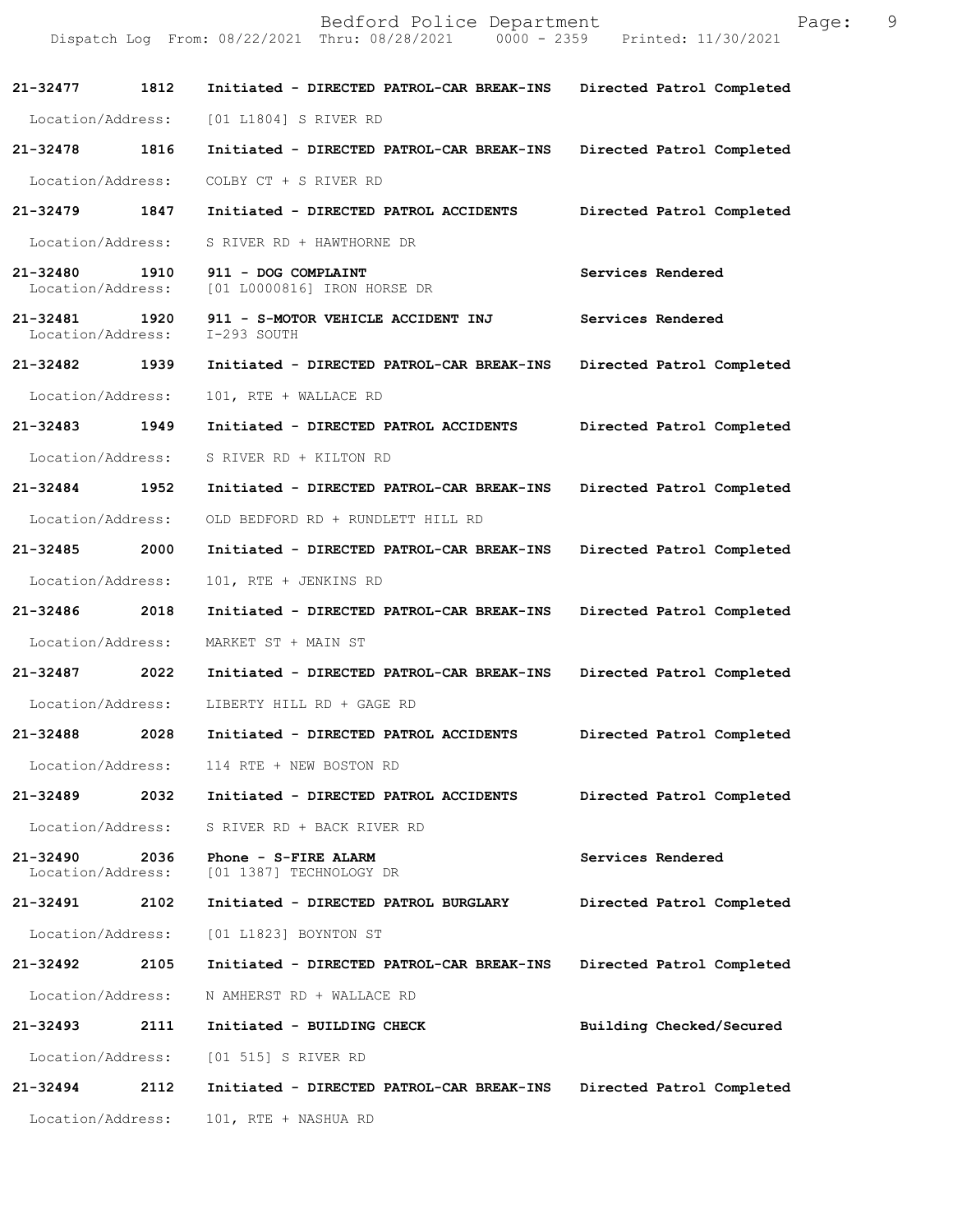|                   |      | Bedford Police Department<br>Dispatch Log From: 08/22/2021 Thru: 08/28/2021 0000 - 2359 Printed: 11/30/2021                 | Page:                         | 10 |
|-------------------|------|-----------------------------------------------------------------------------------------------------------------------------|-------------------------------|----|
| 21-32495 2122     |      | Initiated - MOTOR VEHICLE STOP                                                                                              | Summons/Warning Issued        |    |
|                   |      | Location/Address: [01 L241] 101, RTE                                                                                        |                               |    |
|                   |      | 21-32496 2134 Phone - MOTOR VEHICLE COMPLAINT<br>Location/Address: BOYNTON ST + 101, RTE                                    | Investigated                  |    |
|                   |      | 21-32497 2136 Initiated - DIRECTED PATROL ACCIDENTS Directed Patrol Completed                                               |                               |    |
|                   |      | Location/Address: JOPPA HILL RD + 101, RTE                                                                                  |                               |    |
|                   |      | 21-32498 2141 911 - DOMESTIC DISTURB.-IN PROGRESS<br>Location/Address: [01 976] CARRIAGE LN<br>Refer To Incident: 21-820-OF | Investigated                  |    |
|                   |      | 21-32499 2200 Radio - S-EMERGENCY MEDICAL CALL                                                                              | Transported to Hospital-Other |    |
|                   |      | Location/Address: [01 976] CARRIAGE LN                                                                                      |                               |    |
| 21-32500 2329     |      | Initiated - DIRECTED PATROL DWI                                                                                             | Directed Patrol Completed     |    |
| Vicinity of:      |      | 101, RTE + PLUMMER ROAD OVERPASS                                                                                            |                               |    |
| 21-32501 2337     |      | Initiated - DIRECTED PATROL DWI                                                                                             | Directed Patrol Completed     |    |
| Location/Address: |      | 101, RTE + KAHLIKO LN                                                                                                       |                               |    |
| 21-32502 2342     |      | Initiated - MOTOR VEHICLE STOP                                                                                              | Summons/Warning Issued        |    |
|                   |      | Location/Address: S RIVER RD + BACK RIVER RD                                                                                |                               |    |
|                   |      | 21-32503 2345 Initiated - DIRECTED PATROL DWI                                                                               | Directed Patrol Completed     |    |
|                   |      | Vicinity of: S RIVER RD + KILTON RD                                                                                         |                               |    |
|                   |      | 21-32504 2346 Initiated - DIRECTED PATROL DWI                                                                               | Directed Patrol Completed     |    |
|                   |      | Vicinity of: S RIVER RD + HAWTHORNE DR                                                                                      |                               |    |
|                   |      | 21-32505 2347 Initiated - ASSIST CITIZEN<br>Location/Address: [01 L2271] S RIVER RD                                         | Investigated                  |    |
| 21-32506          | 2349 | Initiated - MOTOR VEHICLE STOP                                                                                              | Summons/Warning Issued        |    |
| Location/Address: |      | BACK RIVER RD + S RIVER RD                                                                                                  |                               |    |
| 21-32507          | 2349 | Initiated - DIRECTED PATROL DWI                                                                                             | Directed Patrol Completed     |    |
| Location/Address: |      | 101, RTE + CONSTITUTION DR                                                                                                  |                               |    |
| 21-32508          | 2355 | Initiated - MOTOR VEHICLE STOP                                                                                              | Summons/Warning Issued        |    |
| Location/Address: |      | 101, RTE + COVENANT WAY                                                                                                     |                               |    |
| 21-32509          | 2358 | Initiated - MOTOR VEHICLE STOP                                                                                              | Summons/Warning Issued        |    |
| Location/Address: |      | MEETINGHOUSE RD                                                                                                             |                               |    |

## **For Date: 08/24/2021 - Tuesday**

| 21-32510          | 0000         | Initiated - MOTOR VEHICLE STOP  | Summons/Warning Issued    |
|-------------------|--------------|---------------------------------|---------------------------|
| Location/Address: |              | S RIVER RD + HARVEY RD          |                           |
| 21-32511          | 0006         | Initiated - DIRECTED PATROL DWI | Directed Patrol Completed |
|                   | Vicinity of: | S RIVER RD + HULL RD            |                           |
| 21-32512          | 0010         | Initiated - MOTOR VEHICLE STOP  | Summons/Warning Issued    |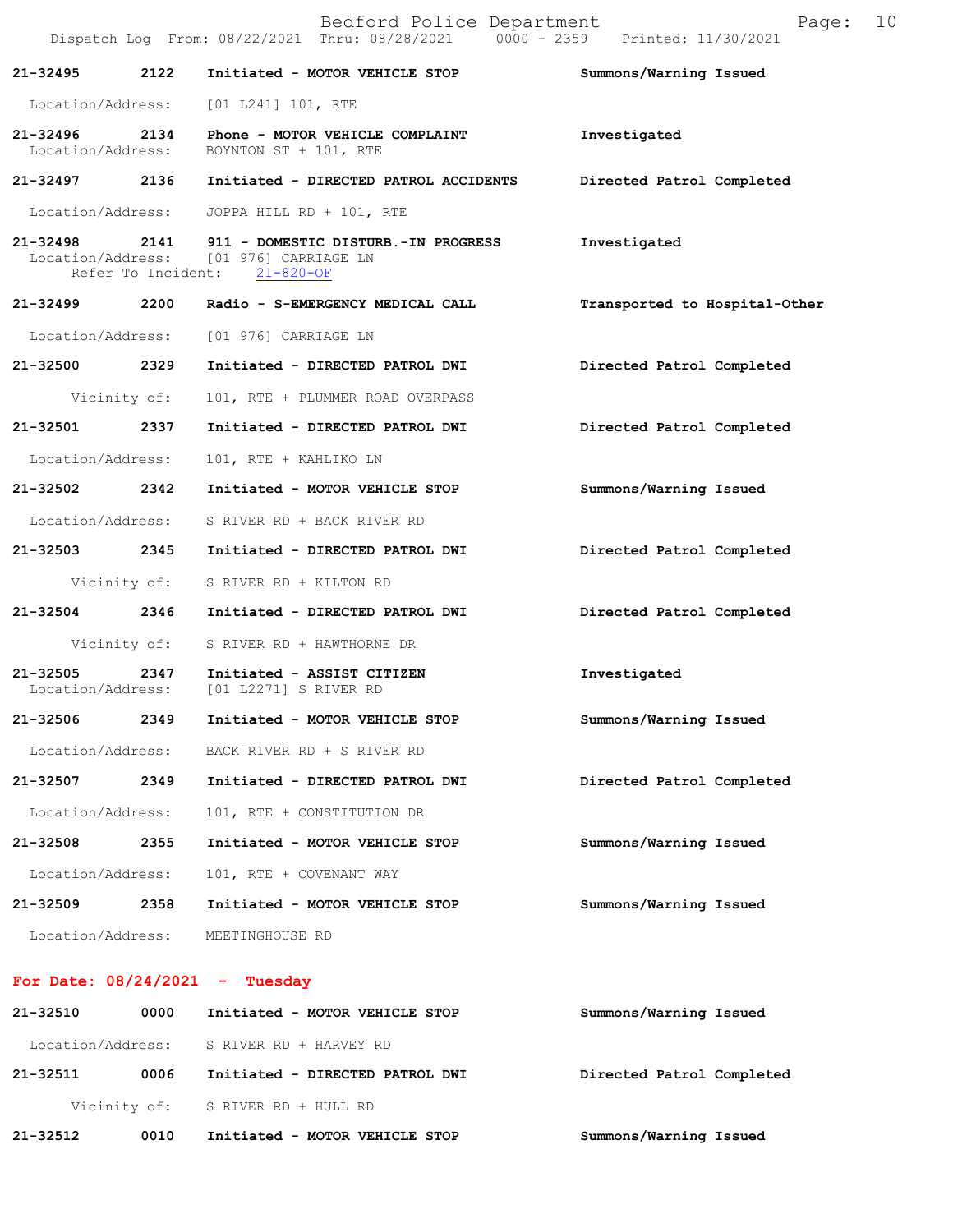Dispatch Log From: 08/22/2021 Thru: 08/28/2021 0000 - 2359 Printed: 11/30/2021 Location/Address: BOYNTON ST + 101, RTE **21-32513 0011 Initiated - DIRECTED PATROL DWI Directed Patrol Completed**  Vicinity of: S RIVER RD + EXECUTIVE PARK DR **21-32514 0016 Initiated - DIRECTED PATROL DWI Directed Patrol Completed**  Location/Address: 101, RTE + COVENANT WAY **21-32515 0018 Initiated - MOTOR VEHICLE STOP Summons/Warning Issued**  Location/Address: 101, RTE **21-32516 0021 Initiated - DIRECTED PATROL DWI Directed Patrol Completed**  Vicinity of: 101, RTE + KILTON ROAD RAMP **21-32517 0035 Initiated - DIRECTED PATROL DWI Directed Patrol Completed**  Vicinity of: S RIVER RD + MOORES CROSSING RD **21-32518 0036 911 - S-EMERGENCY MEDICAL CALL-CHARL TRANSPORTED TO CMC HOSPITAL**  Location/Address: [01 1870] S RIVER RD **21-32519 0044 Initiated - MOTOR VEHICLE STOP Summons/Warning Issued**  Location/Address: NEW BOSTON RD + 114 RTE **21-32520 0047 Initiated - DIRECTED PATROL DWI Directed Patrol Completed**  Location/Address: 114 RTE + OLD BEDFORD ROAD OVERPASS **21-32521 0049 Initiated - DIRECTED PATROL DWI Directed Patrol Completed**  Location/Address: 101, RTE + HITCHING POST LN **21-32522 0049 Initiated - ASSIST CITIZEN Services Rendered** Location/Address: [01 L2271] S RIVER RD [01 L2271] S RIVER RD **21-32523 0056 Initiated - BUILDING CHECK Building Checked/Secured**  Location/Address: [01 L0000786] S RIVER RD **21-32524 0106 Initiated - DIRECTED PATROL BURGLARY Directed Patrol Completed**  Location/Address: [01 1235] S RIVER RD **21-32525 0120 Initiated - DIRECTED PATROL DWI Directed Patrol Completed**  Vicinity of: S RIVER RD + IRON HORSE DR **21-32526 0134 Initiated - DIRECTED PATROL-CAR BREAK-INS Directed Patrol Completed**  Vicinity of: MARKET ST + MAIN ST **21-32527 0138 Initiated - DIRECTED PATROL-CAR BREAK-INS Directed Patrol Completed**  Location/Address: GREENFIELD PKWY + SUMMIT RD **21-32528 0151 Initiated - DIRECTED PATROL DWI Directed Patrol Completed**  Location/Address: 101, RTE + MEETINGHOUSE RD **21-32529 0156 Initiated - DIRECTED PATROL BURGLARY Directed Patrol Completed**  Vicinity of: HAWTHORNE DR + STATION RD

Bedford Police Department Fage: 11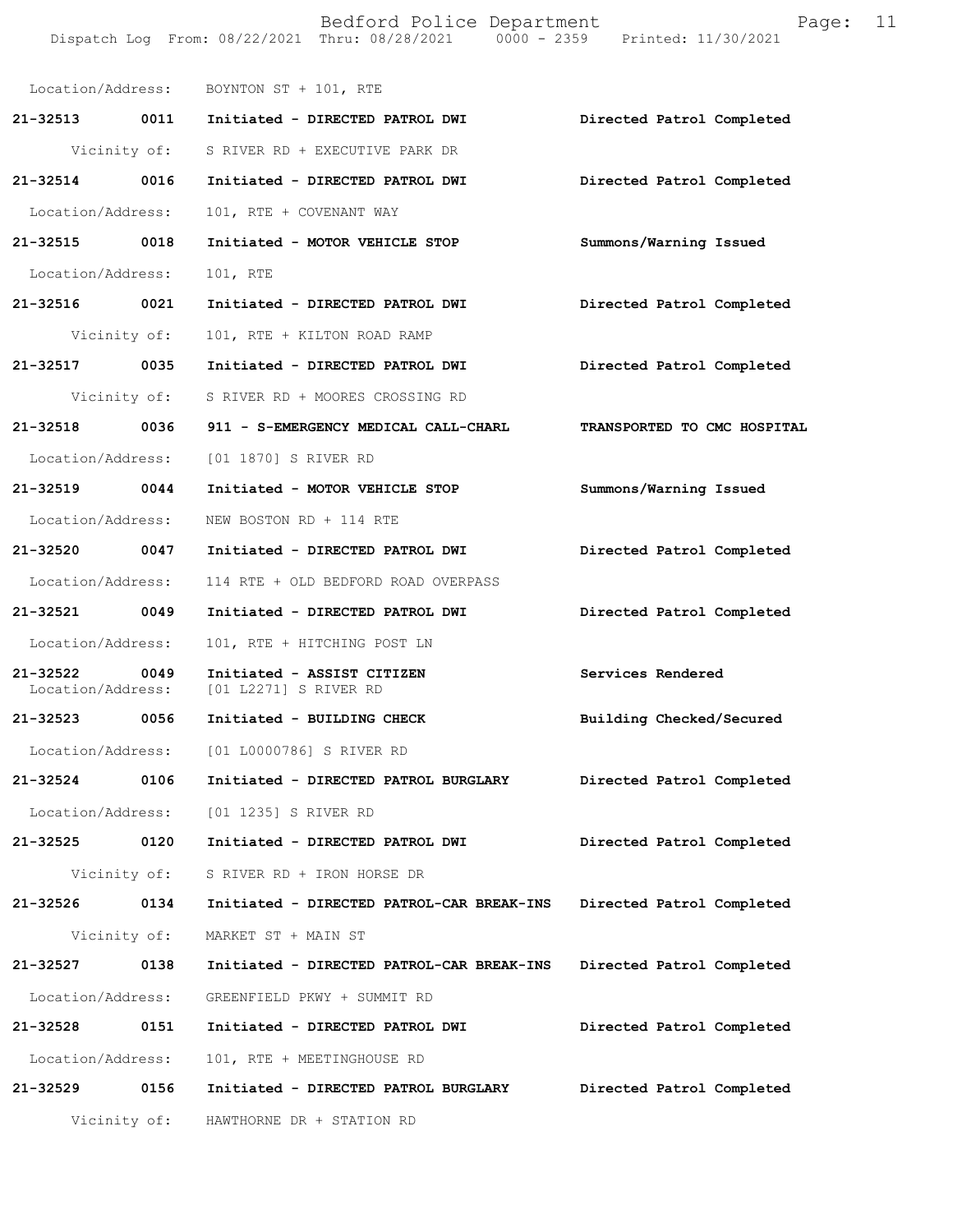|                               |              | Bedford Police Department<br>Dispatch Log From: 08/22/2021 Thru: 08/28/2021 0000 - 2359 Printed: 11/30/2021 | 12<br>Page:               |
|-------------------------------|--------------|-------------------------------------------------------------------------------------------------------------|---------------------------|
| 21-32530                      | 0235         | Initiated - DIRECTED PATROL-CAR BREAK-INS Directed Patrol Completed                                         |                           |
|                               | Vicinity of: | IRON HORSE DR                                                                                               |                           |
| 21-32531                      | 0237         | Initiated - DIRECTED PATROL-CAR BREAK-INS                                                                   | Directed Patrol Completed |
| Location/Address:             |              | HITCHING POST LN                                                                                            |                           |
| 21-32532 0242                 |              | Initiated - DIRECTED PATROL-CAR BREAK-INS                                                                   | Directed Patrol Completed |
| Location/Address:             |              | [01 L562] WALLACE RD                                                                                        |                           |
| 21-32533 0308                 |              | Initiated - DIRECTED PATROL-CAR BREAK-INS Directed Patrol Completed                                         |                           |
|                               | Vicinity of: | S RIVER RD + PALOMINO LN                                                                                    |                           |
| 21-32534 0315                 |              | Initiated - DIRECTED PATROL-CAR BREAK-INS                                                                   | Directed Patrol Completed |
|                               | Vicinity of: | COUNTY RD + PATTEN RD                                                                                       |                           |
| 21-32535 0337                 |              | Initiated - BUILDING CHECK                                                                                  | Directed Patrol Completed |
| Location/Address:             |              | [01 L2252] JENKINS RD                                                                                       |                           |
| 21-32536                      | 0343         | Initiated - BUILDING CHECK                                                                                  | Directed Patrol Completed |
| Location/Address:             |              | [01 192] NEW BOSTON RD                                                                                      |                           |
| 21-32537 0348                 |              | Initiated - DIRECTED PATROL-CAR BREAK-INS                                                                   | Directed Patrol Completed |
|                               | Vicinity of: | TECHNOLOGY DR                                                                                               |                           |
| 21-32538 0407                 |              | Initiated - DIRECTED PATROL BURGLARY                                                                        | Directed Patrol Completed |
| Location/Address:             |              | WHITE AVE + BELLEMORE DR                                                                                    |                           |
| 21-32539                      | 0416         | Initiated - BUILDING CHECK                                                                                  | Directed Patrol Completed |
| Location/Address:             |              | [01 L310] S RIVER RD                                                                                        |                           |
| 21-32540<br>Location/Address: | 0504         | Phone - ALARM, BURGLAR<br>[01 L2134] ESTHER DR                                                              | Alarm - False             |
| 21-32541                      | 0524         | Initiated - DIRECTED PATROL TRAFFIC ENF                                                                     | Directed Patrol Completed |
| Location/Address:             |              | 101, RTE + JENKINS RD                                                                                       |                           |
| 21-32542                      | 0540         | Initiated - DIRECTED PATROL ACCIDENTS                                                                       | Directed Patrol Completed |
| Vicinity of:                  |              | KILTON RD + S RIVER RD                                                                                      |                           |
| 21-32543                      | 0542         | Initiated - DIRECTED PATROL TRAFFIC ENF                                                                     | Directed Patrol Completed |
| Location/Address:             |              | NEW BOSTON RD + WALLACE RD                                                                                  |                           |
| 21-32544<br>Location/Address: | 0603         | 911 - S-PROPANE/NATURAL GAS EMERG<br>COBTAIL WAY                                                            | Services Rendered         |
| 21-32545                      | 0620         | Initiated - DIRECTED PATROL TRAFFIC ENF                                                                     | Directed Patrol Completed |
| Location/Address:             |              | 114 RTE + OLD BEDFORD ROAD OVERPASS                                                                         |                           |
| 21-32546                      | 0622         | Initiated - MOTOR VEHICLE STOP                                                                              | Summons/Warning Issued    |
| Location/Address:             |              | 114 RTE + WHITE AVE                                                                                         |                           |
| 21-32547<br>Location/Address: | 0651         | Phone - ALARM, BURGLAR<br>[01 L1958] RIVERWAY PL                                                            | Alarm - False             |
| 21-32558                      | 0715         | Initiated - COMMUNITY POLICING                                                                              | Services Rendered         |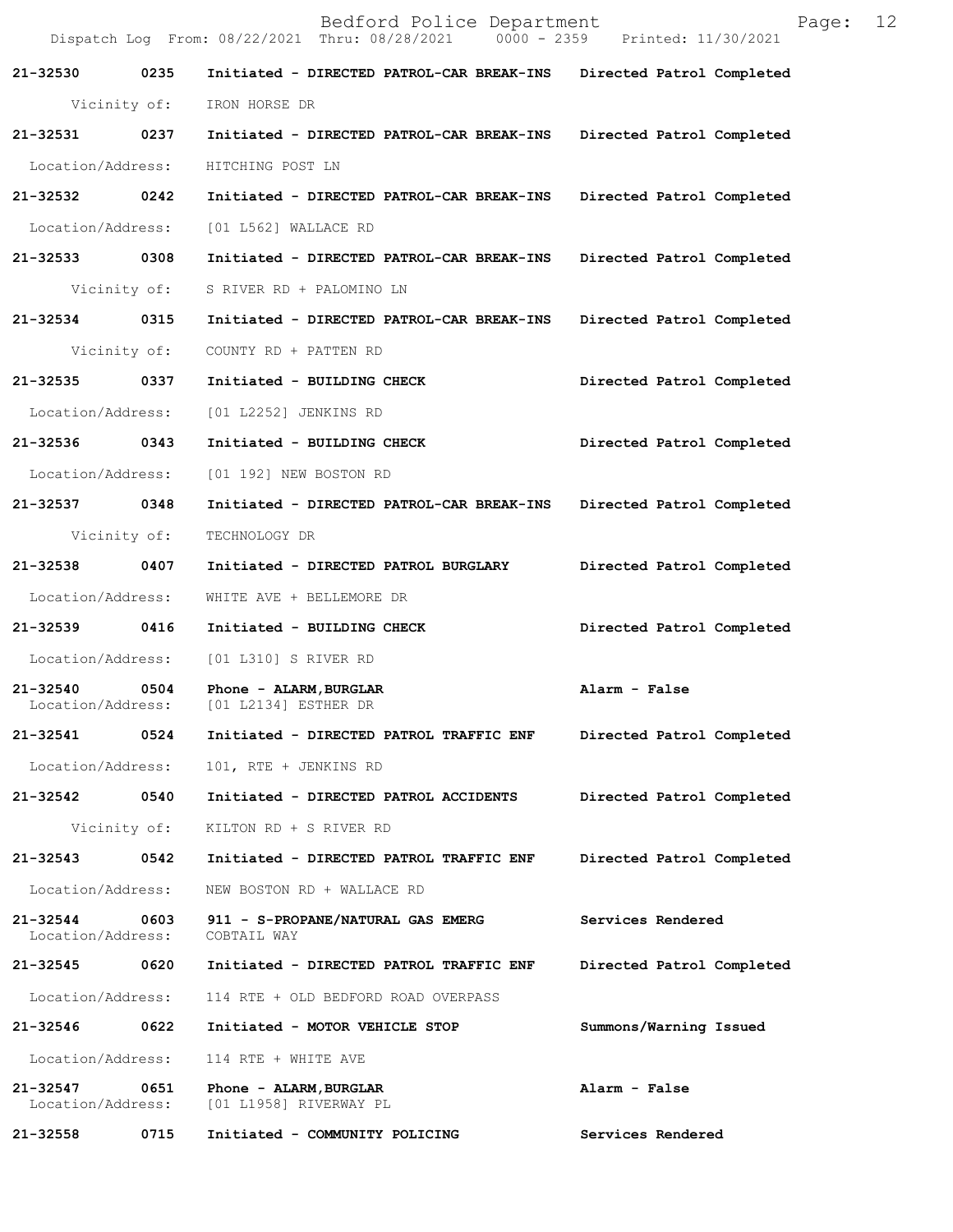|                               |      | Bedford Police Department<br>Dispatch Log From: 08/22/2021 Thru: 08/28/2021   0000 - 2359   Printed: 11/30/2021 | 13<br>Page:               |
|-------------------------------|------|-----------------------------------------------------------------------------------------------------------------|---------------------------|
| Location/Address:             |      | 101, RTE                                                                                                        |                           |
| 21-32548                      | 0729 | Initiated - DIRECTED PATROL TRAFFIC ENF                                                                         | Directed Patrol Completed |
| Location/Address:             |      | BACK RIVER RD + S RIVER RD                                                                                      |                           |
| 21-32549                      | 0752 | Initiated - DIRECTED PATROL TRAFFIC ENF                                                                         | Directed Patrol Completed |
| Location/Address:             |      | MEETINGHOUSE RD + S RIVER RD                                                                                    |                           |
| 21-32550                      | 0754 | Initiated - MOTOR VEHICLE STOP                                                                                  | Summons/Warning Issued    |
| Location/Address:             |      | S RIVER RD + BACK RIVER RD                                                                                      |                           |
| 21-32551<br>Location/Address: | 0755 | 911 - MOTOR VEHICLE COMP-IN PROGRESS<br>114 RTE                                                                 | Could Not Locate          |
| 21-32552 0811                 |      | Initiated - DIRECTED PATROL TRAFFIC ENF                                                                         | Directed Patrol Completed |
| Location/Address:             |      | 101, RTE + MEETINGHOUSE RD                                                                                      |                           |
| 21-32553                      | 0814 | Initiated - DIRECTED PATROL TRAFFIC ENF                                                                         | Directed Patrol Completed |
| Location/Address:             |      | 101, RTE + WALLACE RD                                                                                           |                           |
| 21-32554                      | 0818 | Initiated - DIRECTED PATROL TRAFFIC ENF                                                                         | Directed Patrol Completed |
| Location/Address:             |      | S RIVER RD + COLBY CT                                                                                           |                           |
| 21-32555<br>Location/Address: | 0821 | Initiated - DISABLED MOTOR VEHICLE<br>114 RTE + DONALD ST                                                       | Services Rendered         |
| 21-32556                      | 0827 | Initiated - MOTOR VEHICLE STOP                                                                                  | Summons/Warning Issued    |
| Location/Address:             |      | $[01 1250] 101$ , RTE                                                                                           |                           |
| 21-32557                      | 0838 | Initiated - DIRECTED PATROL TRAFFIC ENF                                                                         | Directed Patrol Completed |
| Location/Address:             |      | 114 RTE + PLUMMER HILL RD                                                                                       |                           |
| 21-32559                      | 0853 | Initiated - DIRECTED PATROL TRAFFIC ENF                                                                         | Directed Patrol Completed |
| Location/Address:             |      | S RIVER RD + KILTON RD                                                                                          |                           |
| 21-32560                      | 0905 | Initiated - MOTOR VEHICLE STOP                                                                                  | Summons/Warning Issued    |
| Location/Address:             |      | 101, RTE                                                                                                        |                           |
| 21-32561<br>Location/Address: | 0910 | Phone - SUSP ACTIVITIES-IN PROGRESS<br>[01 L1178] ATWOOD LN                                                     | Could Not Locate          |
| 21-32562<br>Location/Address: | 0922 | Initiated - SUSP ACTIVITIES<br>[01 L2122] S RIVER RD                                                            | Services Rendered         |
| 21-32563                      | 0931 | Initiated - DIRECTED PATROL TRAFFIC ENF                                                                         | Directed Patrol Completed |
| Location/Address:             |      | 101, RTE + HITCHING POST LN                                                                                     |                           |
| 21-32564                      | 0949 | Initiated - DIRECTED PATROL TRAFFIC ENF                                                                         | Directed Patrol Completed |
| Location/Address:             |      | NEW BOSTON RD + CHESTERFIELD PL                                                                                 |                           |
| 21-32565                      | 0950 | Initiated - DIRECTED PATROL TRAFFIC ENF                                                                         | Directed Patrol Completed |
| Location/Address:             |      | S RIVER RD + MEETINGHOUSE RD                                                                                    |                           |
| 21-32566                      | 0957 | Initiated - TRAFFIC COUNTER                                                                                     | Summons/Warning Issued    |
| Location/Address:             |      | POWDER HILL RD                                                                                                  |                           |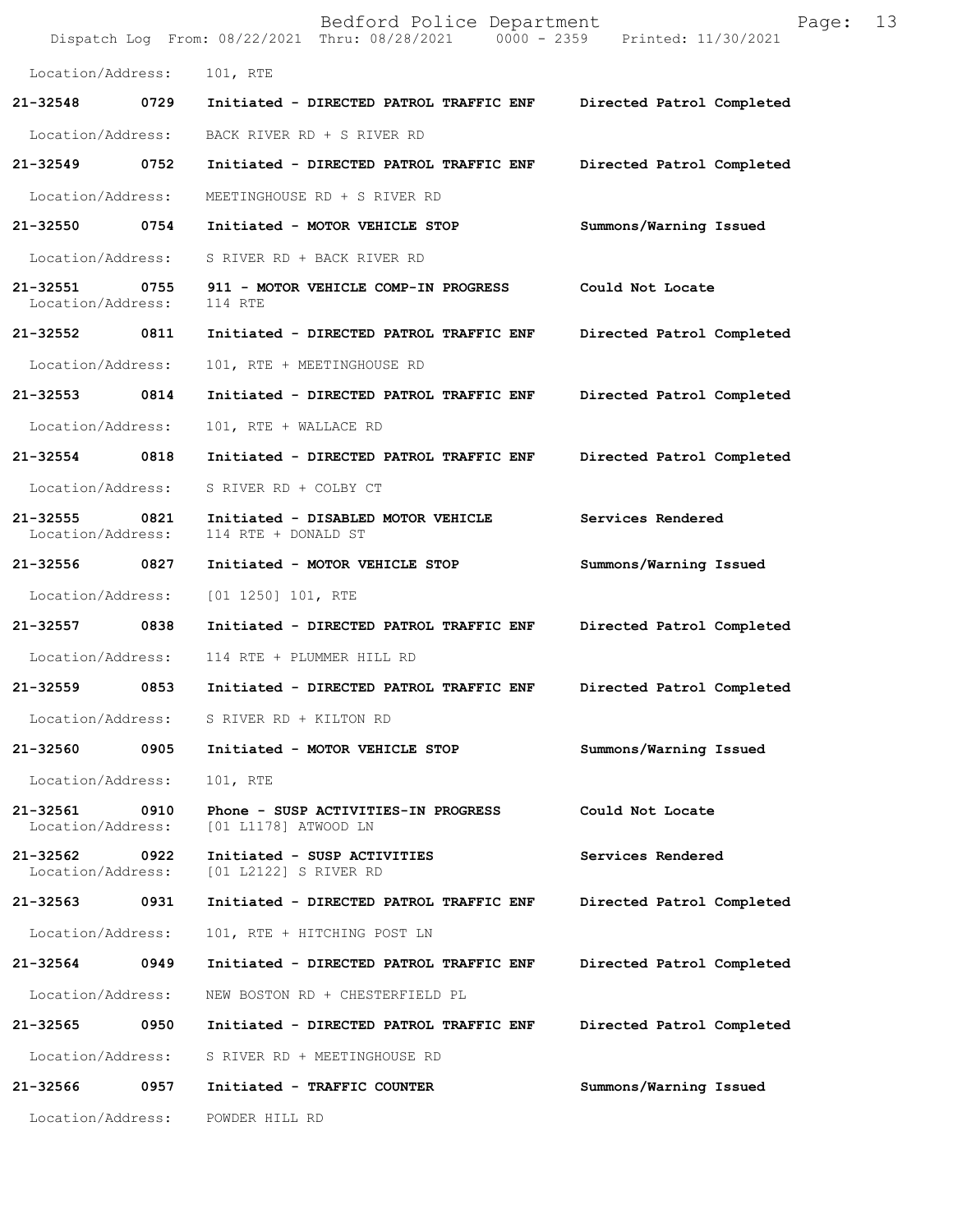|                                    |      | Bedford Police Department<br>Dispatch Log From: 08/22/2021 Thru: 08/28/2021 0000 - 2359 Printed: 11/30/2021                | Page:                     | 14 |
|------------------------------------|------|----------------------------------------------------------------------------------------------------------------------------|---------------------------|----|
| 21-32567                           | 1007 | Radio - DOG VIOLATIONS (STATE/LOCAL) Summons/Warning Issued                                                                |                           |    |
|                                    |      | Location/Address: [01 L387] BACK RIVER RD                                                                                  |                           |    |
| 21-32568 1013                      |      | Initiated - DOG VIOLATIONS (STATE/LOCAL)                                                                                   | Summons/Warning Issued    |    |
| Location/Address:                  |      | BACK RIVER RD                                                                                                              |                           |    |
| 21-32569                           |      | 1017 Initiated - DOG VIOLATIONS (STATE/LOCAL) Summons/Warning Issued                                                       |                           |    |
| Location/Address:                  |      | BACK RIVER RD                                                                                                              |                           |    |
|                                    |      | 21-32570 1017 Initiated - INVESTIGATION-FOLLOW UP<br>Location/Address: [01 748] S RIVER RD<br>Refer To Incident: 21-770-OF | Services Rendered         |    |
|                                    |      | 21-32571 1022 Initiated - DOG VIOLATIONS (STATE/LOCAL)                                                                     | Summons/Warning Issued    |    |
| Location/Address:                  |      | BACK RIVER RD                                                                                                              |                           |    |
| 21-32572                           | 1033 | Initiated - DOG VIOLATIONS (STATE/LOCAL)                                                                                   | Summons/Warning Issued    |    |
| Location/Address:                  |      | [01 L1066] BAILEY'S GREEN                                                                                                  |                           |    |
| 21-32573 1037                      |      | Walk-In - ASSIST-WALK IN                                                                                                   | Services Rendered         |    |
| 21-32574 1046                      |      | Initiated - DIRECTED PATROL-CAR BREAK-INS                                                                                  | Directed Patrol Completed |    |
| Location/Address:                  |      | [01 1235] S RIVER RD                                                                                                       |                           |    |
| 21-32575 1051<br>Location/Address: |      | Initiated - DOG VIOLATIONS (STATE/LOCAL) Services Rendered<br>ALDER WAY                                                    |                           |    |
| 21-32576 1052                      |      | Initiated - DOG VIOLATIONS (STATE/LOCAL)                                                                                   | Summons/Warning Issued    |    |
| Location/Address:                  |      | ALDER WAY                                                                                                                  |                           |    |
| 21-32577                           | 1054 | Initiated - DIRECTED PATROL BURGLARY                                                                                       | Directed Patrol Completed |    |
|                                    |      | Location/Address: N AMHERST RD + CAMPBELL RD                                                                               |                           |    |
| 21-32578 1055                      |      | Initiated - DIRECTED PATROL ACCIDENTS Directed Patrol Completed                                                            |                           |    |
|                                    |      | Location/Address: 101, RTE + WALLACE RD                                                                                    |                           |    |
| 21-32579                           | 1059 | Initiated - DOG VIOLATIONS (STATE/LOCAL)                                                                                   | Summons/Warning Issued    |    |
| Location/Address:                  |      | [01 L2063] ASPEN LN                                                                                                        |                           |    |
| 21-32580 1100                      |      | Initiated - INVESTIGATION-FOLLOW UP<br>Location/Address: [01 L1094] S RIVER RD<br>Refer To Incident: 21-541-OF             | Investigated              |    |
| 21-32581 1103                      |      | Phone - DOG COMPLAINT<br>Location/Address: [01 1312] S RIVER RD                                                            | Could Not Locate          |    |
| 21-32582                           | 1104 | Initiated - DOG VIOLATIONS (STATE/LOCAL)                                                                                   | Summons/Warning Issued    |    |
| Location/Address:                  |      | [01 L2300] ATHERSTONE LN                                                                                                   |                           |    |
| 21-32583<br>Location/Address:      | 1112 | Initiated - SUSP ACTIVITIES<br>[01 L380] S RIVER RD                                                                        | Services Rendered         |    |
| 21-32584                           | 1116 | Initiated - DIRECTED PATROL ACCIDENTS                                                                                      | Directed Patrol Completed |    |
| Location/Address:                  |      | $[01$ $L1777]$ WALLACE RD                                                                                                  |                           |    |
| 21-32585                           | 1120 | Initiated - DIRECTED PATROL TRAFFIC ENF                                                                                    | Directed Patrol Completed |    |
| Location/Address:                  |      | S RIVER RD + COLBY CT                                                                                                      |                           |    |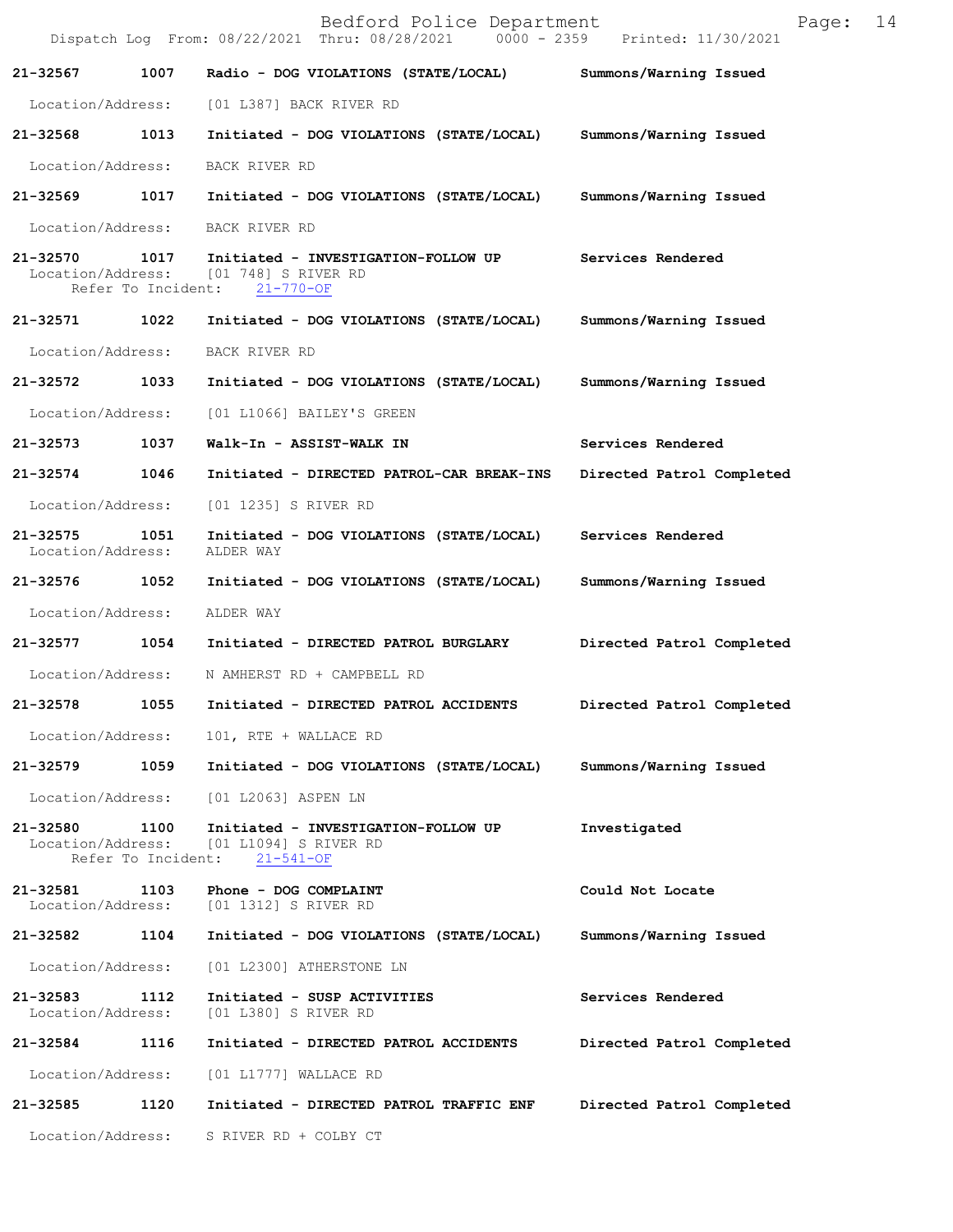|               |                                                 | Bedford Police Department<br>Dispatch Log From: 08/22/2021 Thru: 08/28/2021 0000 - 2359 Printed: 11/30/2021 | 15<br>Page:                 |
|---------------|-------------------------------------------------|-------------------------------------------------------------------------------------------------------------|-----------------------------|
|               | 21-32586 1128                                   | Initiated - SUSP ACTIVITIES<br>Location/Address: [01 138] S RIVER RD                                        | Investigated                |
| 21-32587      | 1139                                            | Initiated - MOTOR VEHICLE STOP                                                                              | Summons/Warning Issued      |
|               | Location/Address:                               | S RIVER RD + COLBY CT                                                                                       |                             |
|               | 21-32588 1144<br>Location/Address:              | Initiated - POLICE INFORMATION<br>MEETINGHOUSE RD + S RIVER RD                                              | Services Rendered           |
|               | 21-32589 1147<br>Location/Address:              | Initiated - MOTOR VEHICLE STOP<br>WALLACE RD + COUNTY RD WEST<br>Refer To Arrest: 21-468-AR                 | Arrest(s) Made              |
|               | Arrest:<br>Age:                                 | BERNARD, PAULA M<br>Address: MANCHESTER, NH<br>41                                                           |                             |
|               | Charges:                                        | Suspension of Vehicle Registration<br>Drive after Rev/Sus - subsqt                                          |                             |
|               | 21-32590 1147<br>Location/Address:              | Other - DOG VIOLATIONS (STATE/LOCAL)<br>[01 1925] BACK RIVER RD                                             | Services Rendered           |
|               | 21-32592 1147                                   | Phone - POLICE INFORMATION                                                                                  | No Action Required          |
|               | Location:                                       | AREA OF A HANNAFORDS                                                                                        |                             |
| 21-32591 1156 |                                                 | Initiated - MOTOR VEHICLE STOP                                                                              | Summons/Warning Issued      |
|               | Location/Address:                               | 101, RTE + CONSTITUTION DR                                                                                  |                             |
|               | 21-32593 1204                                   | Phone - S-FIRE ALARM<br>Location/Address: [01 332] 101, RTE                                                 | Services Rendered           |
|               | 21-32594 1219                                   | Phone - MOTOR VEHICLE COMPLAINT                                                                             | No Action Required          |
|               |                                                 | Location/Address: S RIVER RD                                                                                |                             |
|               | Refer To Arrest:                                | 21-32595 1225 Initiated - MOTOR VEHICLE STOP<br>Location/Address: [01 L2122] S RIVER RD<br>$21 - 469 - AR$  | Arrest(s) Made              |
|               | Address:<br>Age:                                | Arrest: BEQIRI, MIFTI<br>MANCHESTER, NH<br>44                                                               |                             |
|               | Charges:                                        | ARREST ON A WARRANT                                                                                         |                             |
| 21-32596      | 1235                                            | 911 - S-EMERGENCY MEDICAL CALL-ALPHA                                                                        | TRANSPORTED TO CMC HOSPITAL |
|               | Location/Address:                               | [01 749] WASHINGTON PL                                                                                      |                             |
| 21-32597      | 1309<br>Location/Address:<br>Refer To Incident: | Phone - FRAUD<br>PULPIT RD<br>$21 - 821 - OF$                                                               | Investigated                |
| 21-32598      | 1311                                            | Phone - FRAUD<br>Location/Address: [01 L1178] ATWOOD LN<br>Refer To Incident: 21-822-OF                     | Investigated                |
| 21-32599      | 1538                                            | Initiated - DIRECTED PATROL TRAFFIC ENF                                                                     | Directed Patrol Completed   |
|               | Location/Address:                               | S RIVER RD + CLUB ACRE LN                                                                                   |                             |
| 21-32600      | 1545                                            | Initiated - DIRECTED PATROL TRAFFIC ENF                                                                     | Directed Patrol Completed   |
|               | Vicinity of:                                    | 101, RTE + CONSTITUTION DR                                                                                  |                             |
| 21-32601      | 1554                                            | Initiated - MOTOR VEHICLE STOP                                                                              | Summons/Warning Issued      |
|               | Location/Address:                               | KILTON RD + S RIVER RD                                                                                      |                             |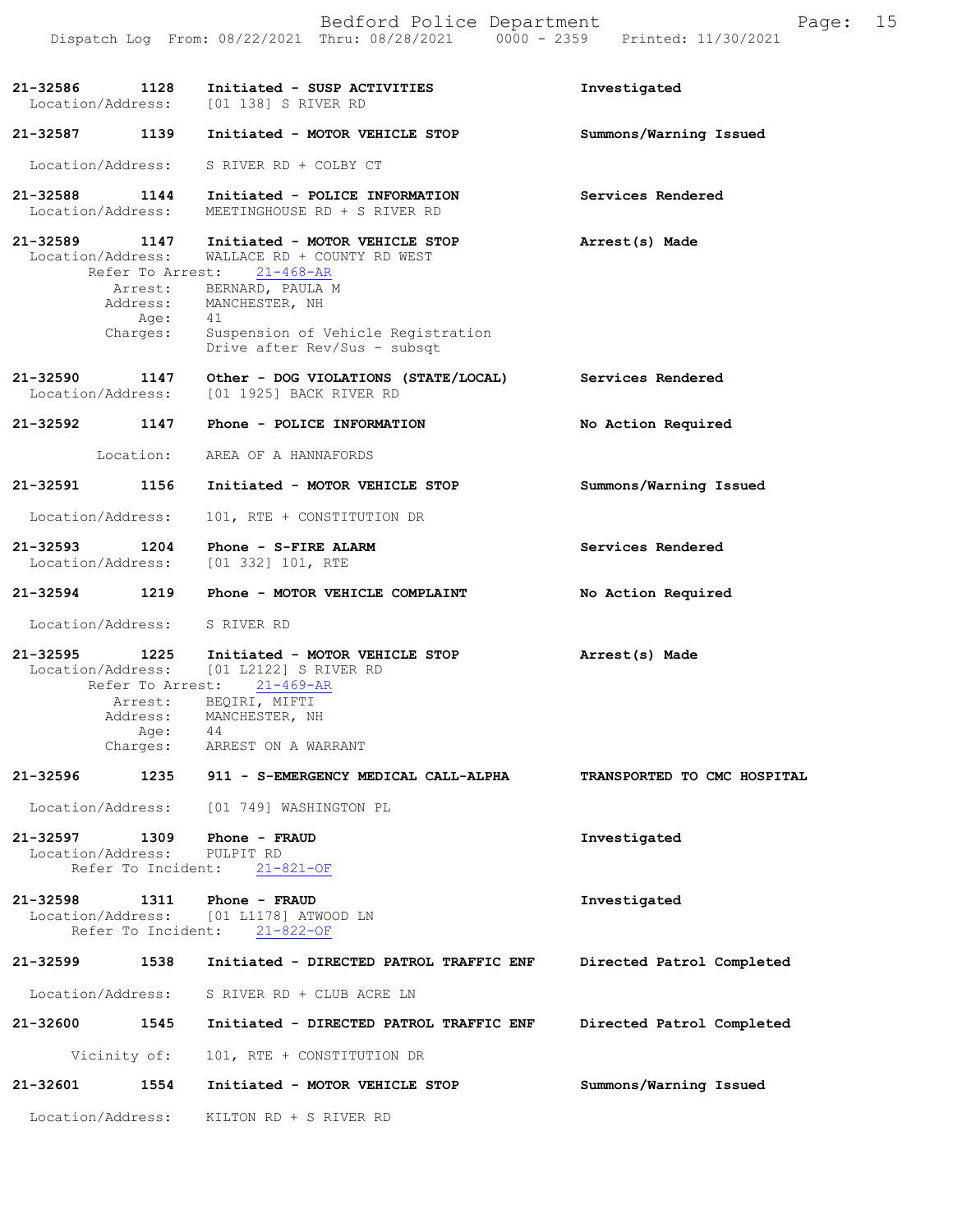|                                    |              | Bedford Police Department<br>Dispatch Log From: 08/22/2021 Thru: 08/28/2021 0000 - 2359 Printed: 11/30/2021 | 16<br>Page:               |
|------------------------------------|--------------|-------------------------------------------------------------------------------------------------------------|---------------------------|
| 21-32602                           | 1611         | Initiated - DIRECTED PATROL ACCIDENTS Directed Patrol Completed                                             |                           |
|                                    |              | Location/Address: S RIVER RD + KILTON RD                                                                    |                           |
|                                    |              | 21-32603 1612 Initiated - DIRECTED PATROL TRAFFIC ENF                                                       | Directed Patrol Completed |
| Location/Address:                  |              | 101, RTE + JENKINS RD                                                                                       |                           |
| 21-32604 1614                      |              | Initiated - MOTOR VEHICLE STOP                                                                              | Summons/Warning Issued    |
| Location/Address:                  |              | [01 1235] S RIVER RD                                                                                        |                           |
| 21-32605 1616<br>Location/Address: |              | Initiated - MOTOR VEHICLE STOP<br>114 RTE + OLD BEDFORD ROAD OVERPASS                                       | <b>NO PAPERWORK</b>       |
|                                    |              | 21-32606 1621 Initiated - DIRECTED PATROL TRAFFIC ENF                                                       | Directed Patrol Completed |
|                                    | Vicinity of: | NEW BOSTON RD + HOLBROOK RD                                                                                 |                           |
| 21-32607 1633                      |              | Initiated - MOTOR VEHICLE STOP                                                                              | Summons/Warning Issued    |
| Location/Address:                  |              | 101, RTE + KAHLIKO LN                                                                                       |                           |
|                                    |              | 21-32608 1640 Initiated - DIRECTED PATROL TRAFFIC ENF                                                       | Directed Patrol Completed |
|                                    |              | Location/Address: S RIVER RD + MEETINGHOUSE RD                                                              |                           |
| 21-32609 1650                      |              | Initiated - DIRECTED PATROL TRAFFIC ENF                                                                     | Directed Patrol Completed |
| Location/Address:                  |              | 101, RTE + BEAVER LN                                                                                        |                           |
| 21-32610 1653                      |              | Initiated - MOTOR VEHICLE STOP                                                                              | Summons/Warning Issued    |
|                                    |              | Location/Address: S RIVER RD + BACK RIVER RD                                                                |                           |
| 21-32611 1654                      |              | Initiated - MOTOR VEHICLE STOP                                                                              | Summons/Warning Issued    |
| Location/Address:                  |              | 101, RTE + NASHUA RD                                                                                        |                           |
|                                    |              | 21-32612 1654 Phone - MOTOR VEHICLE ACCIDENT<br>Location/Address: [01 1387] TECHNOLOGY DR                   | Services Rendered         |
| 21-32613                           | 1736         | Initiated - DIRECTED PATROL ACCIDENTS                                                                       | Directed Patrol Completed |
| Location/Address:                  |              | S RIVER RD + BACK RIVER RD                                                                                  |                           |
| 21-32614                           | 1736         | Initiated - DIRECTED PATROL-CAR BREAK-INS                                                                   | Directed Patrol Completed |
| Location/Address:                  |              | N AMHERST RD + WALLACE RD                                                                                   |                           |
| 21-32615<br>Location/Address:      | 1737         | Phone - ALARM, HOLD UP/PANIC<br>[01 1420] WASHINGTON PL                                                     | Alarm - False             |
| 21-32616 1751                      |              | Initiated - DIRECTED PATROL TRAFFIC ENF                                                                     | Directed Patrol Completed |
|                                    | Vicinity of: | N AMHERST RD + BEDFORD CENTER RD                                                                            |                           |
| 21-32617                           | 1804         | Initiated - DIRECTED PATROL-CAR BREAK-INS                                                                   | Directed Patrol Completed |
| Location/Address:                  |              | COLBY CT                                                                                                    |                           |
| 21-32618<br>Location/Address:      | 1807         | Initiated - SUSP ACTIVITIES<br>COLBY CT                                                                     | Services Rendered         |
| 21-32619<br>Location/Address:      | 1808         | Phone - ALARM, BURGLAR<br>[01 1737] WENTWORTH DR                                                            | Alarm - False             |
| 21-32620                           | 1830         | Initiated - MOTOR VEHICLE STOP                                                                              | Summons/Warning Issued    |
| Location/Address:                  |              | [01 1235] S RIVER RD                                                                                        |                           |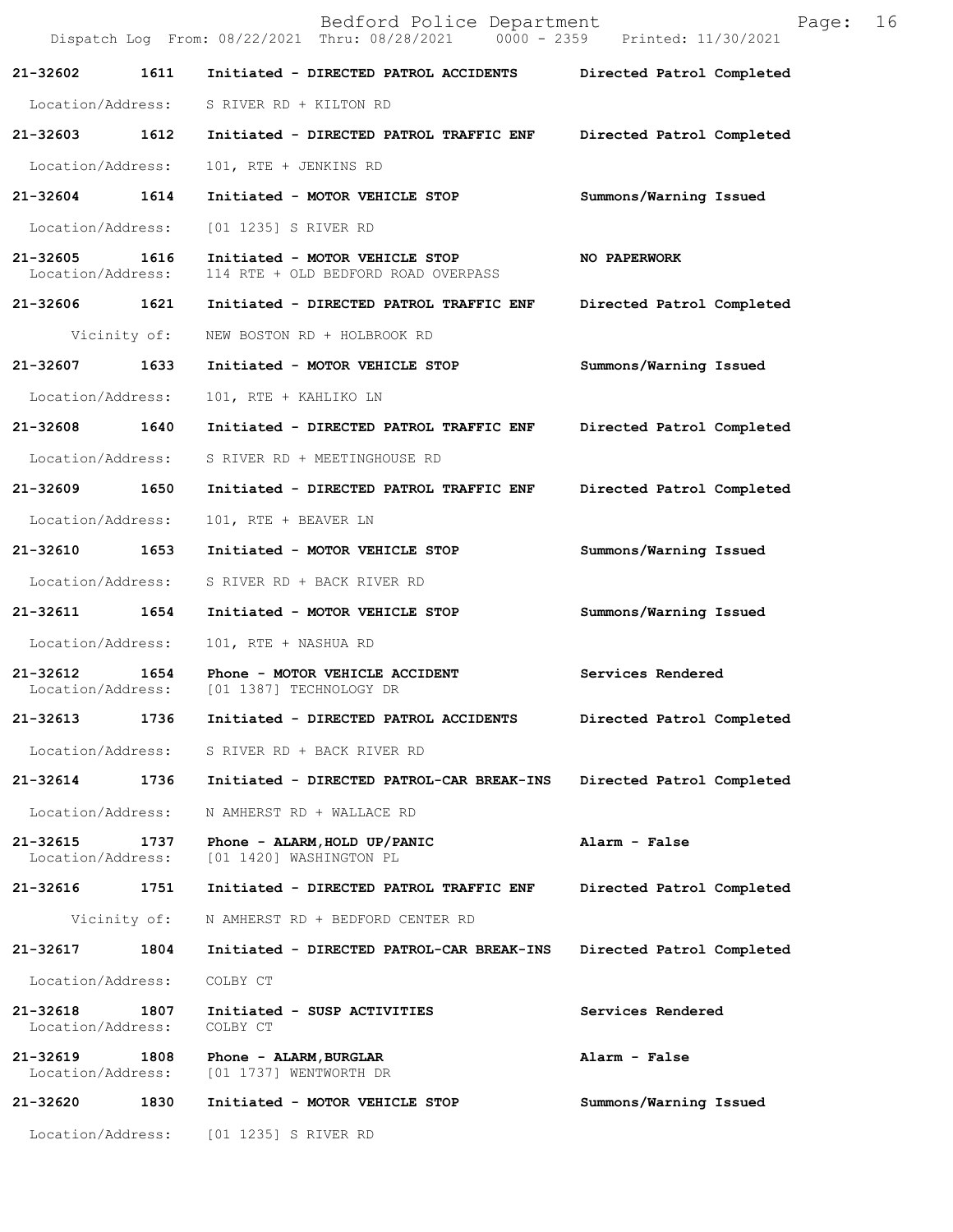|                                    |                                                                     | Bedford Police Department<br>Dispatch Log From: 08/22/2021 Thru: 08/28/2021 0000 - 2359 Printed: 11/30/2021                                                                             | Page:                     | 17 |
|------------------------------------|---------------------------------------------------------------------|-----------------------------------------------------------------------------------------------------------------------------------------------------------------------------------------|---------------------------|----|
| 21-32621 1842                      |                                                                     | Initiated - DIRECTED PATROL TRAFFIC ENF                                                                                                                                                 | Directed Patrol Completed |    |
| Location/Address:                  |                                                                     | 101, RTE + WALLACE RD                                                                                                                                                                   |                           |    |
| 21-32622 1847                      |                                                                     | Initiated - DIRECTED PATROL TRAFFIC ENF                                                                                                                                                 | Directed Patrol Completed |    |
|                                    | Vicinity of:                                                        | WALLACE RD + JACKSON SQ                                                                                                                                                                 |                           |    |
| 21-32623                           | 1917                                                                | Initiated - MOTOR VEHICLE STOP                                                                                                                                                          | Summons/Warning Issued    |    |
| Location/Address:                  |                                                                     | 101, RTE + WALLACE RD                                                                                                                                                                   |                           |    |
| 21-32624 1931                      |                                                                     | Initiated - DIRECTED PATROL-CAR BREAK-INS                                                                                                                                               | Directed Patrol Completed |    |
| Location/Address:                  |                                                                     | [01 L848] TECHNOLOGY DR                                                                                                                                                                 |                           |    |
| 21-32626 1942<br>Location/Address: |                                                                     | Phone - DISABLED MOTOR VEHICLE<br>KILTON RD + S RIVER RD                                                                                                                                | Vehicle Towed             |    |
| 21-32625 1943                      |                                                                     | Initiated - DIRECTED PATROL TRAFFIC ENF                                                                                                                                                 | Directed Patrol Completed |    |
| Location/Address:                  |                                                                     | 101, RTE + GREY ROCK RD                                                                                                                                                                 |                           |    |
| 21-32627 1949                      |                                                                     | Initiated - DIRECTED PATROL-CAR BREAK-INS                                                                                                                                               | Directed Patrol Completed |    |
|                                    | Vicinity of:                                                        | COOPER LN + LEAVY DR                                                                                                                                                                    |                           |    |
| 21-32628<br>Location/Address:      | 1952                                                                | Initiated - SUSP ACTIVITIES<br>KILTON RD + S RIVER RD                                                                                                                                   | Services Rendered         |    |
| 21-32629<br>Location/Address:      |                                                                     | 2009 Phone - G-SEARCH\WATER RESCUE<br>[01 629] NEW BOSTON RD                                                                                                                            | Services Rendered         |    |
| 21-32630 2058                      |                                                                     | Initiated - DIRECTED PATROL DWI                                                                                                                                                         | Directed Patrol Completed |    |
|                                    | Vicinity of:                                                        | 101, RTE + CONSTITUTION DR                                                                                                                                                              |                           |    |
| 21-32631 2100                      |                                                                     | Initiated - DIRECTED PATROL DWI                                                                                                                                                         | Directed Patrol Completed |    |
| Location/Address:                  |                                                                     | 101, RTE + KAHLIKO LN                                                                                                                                                                   |                           |    |
| 21-32632<br>Location/Address:      | 2111<br>Refer To Arrest:<br>Arrest:<br>Address:<br>Age:<br>Charges: | Initiated - MOTOR VEHICLE STOP<br>101, RTE + NASHUA RD<br>$21 - 470 - AR$<br>COPP, GARRETT<br>GOFFSTOWN, NH<br>24<br>DUI - impairment<br>Open Container<br>Tail Lamp and Reflectors, MV | Arrest(s) Made            |    |
| 21-32633                           | 2122                                                                | Initiated - DIRECTED PATROL-CAR BREAK-INS                                                                                                                                               | Directed Patrol Completed |    |
| Location/Address:                  |                                                                     | KILTON RD                                                                                                                                                                               |                           |    |
| 21-32634                           | 2204                                                                | Initiated - MOTOR VEHICLE STOP                                                                                                                                                          | Summons/Warning Issued    |    |
| Location/Address:                  |                                                                     | UPJOHN ST + S RIVER RD                                                                                                                                                                  |                           |    |
| 21-32635<br>Location/Address:      | 2312                                                                | Phone - MOTOR VEHICLE COMPLAINT<br>101, RTE + MEETINGHOUSE RD                                                                                                                           | Services Rendered         |    |
| 21-32636                           | 2335                                                                | Initiated - DIRECTED PATROL DWI                                                                                                                                                         | Directed Patrol Completed |    |
|                                    | Vicinity of:                                                        | 101, RTE + 114 RTE                                                                                                                                                                      |                           |    |
| 21-32637                           | 2340                                                                | Initiated - DISABLED MOTOR VEHICLE                                                                                                                                                      | Merge: 21-32635 By: 00956 |    |
| Location/Address:                  |                                                                     | 114 RTE + DONALD ST                                                                                                                                                                     |                           |    |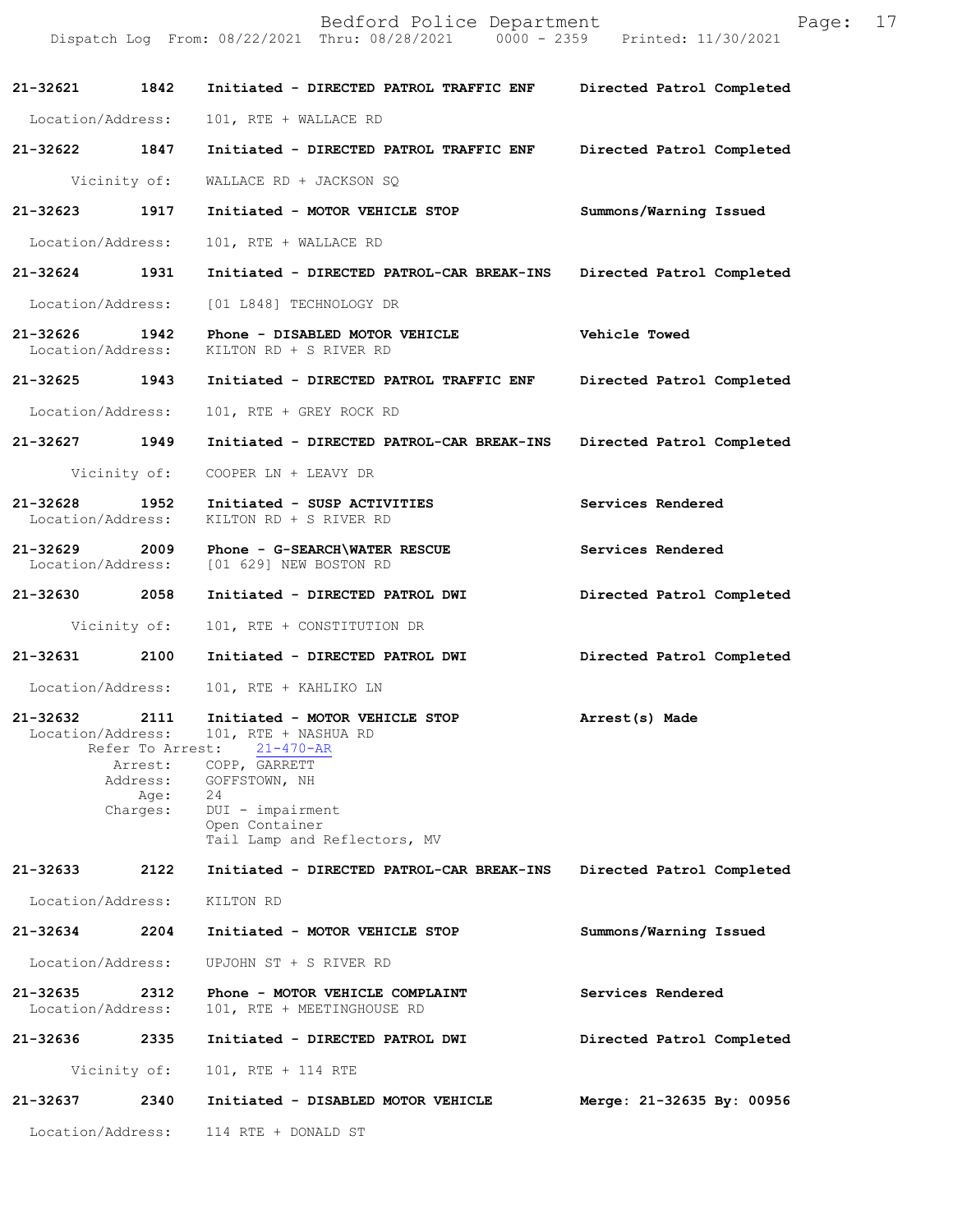| 21-32638          | 2345         | 911 - S-EMERGENCY MEDICAL CALL-DELTA                                         | Transported to Elliot Hospital |
|-------------------|--------------|------------------------------------------------------------------------------|--------------------------------|
| Location/Address: |              | STEEPLE VIEW LN                                                              |                                |
| 21-32639 2352     |              | Initiated - DIRECTED PATROL DWI                                              | Directed Patrol Completed      |
|                   |              | Location/Address: S RIVER RD + MEETINGHOUSE RD                               |                                |
|                   |              | For Date: $08/25/2021$ - Wednesday                                           |                                |
| 21-32640          | 0002         | $Phone - S - FIRE$ ALARM<br>Location/Address: [01 L0000794] OLDE BEDFORD WAY | Services Rendered              |
| 21-32641 0004     |              | Initiated - MOTOR VEHICLE STOP                                               | Summons/Warning Issued         |
| Location/Address: |              | S RIVER RD + PARK DR                                                         |                                |
| 21-32642 0011     |              | Initiated - DIRECTED PATROL DWI                                              | Directed Patrol Completed      |
| Location/Address: |              | 101, RTE + KAHLIKO LN                                                        |                                |
| 21-32643 0015     |              | Initiated - DIRECTED PATROL DWI                                              | Directed Patrol Completed      |
|                   | Vicinity of: | DONALD ST + 114 RTE                                                          |                                |
| 21-32644 0016     |              | Initiated - DIRECTED PATROL DWI                                              | Directed Patrol Completed      |
| Location/Address: |              | S RIVER RD + COLBY CT                                                        |                                |
| 21-32645 0030     |              | Initiated - MOTOR VEHICLE STOP                                               | Summons/Warning Issued         |
|                   |              | Location/Address: [01 L241] 101, RTE                                         |                                |
| 21-32646 0031     |              | Initiated - DIRECTED PATROL DWI                                              | Directed Patrol Completed      |
| Location/Address: |              | S RIVER RD + MOORES CROSSING RD                                              |                                |
| 21-32647 0035     |              | Initiated - DIRECTED PATROL DWI                                              | Directed Patrol Completed      |
|                   | Vicinity of: | 101, RTE + CONSTITUTION DR                                                   |                                |
| 21-32648          | 0045         | Initiated - DIRECTED PATROL DWI                                              | Directed Patrol Completed      |
| Location/Address: |              | S RIVER RD + KILTON RD                                                       |                                |
| 21-32649          | 0048         | Initiated - DIRECTED PATROL DWI                                              | Directed Patrol Completed      |
| Location/Address: |              | 101, RTE + MEETINGHOUSE RD                                                   |                                |
| 21-32650          | 0107         | Initiated - DIRECTED PATROL DWI                                              | Directed Patrol Completed      |
|                   | Vicinity of: | 101, RTE + OLD BEDFORD RD                                                    |                                |
| $21 - 32651$      | 0119         | Initiated - DIRECTED PATROL DWI                                              | Directed Patrol Completed      |
| Location/Address: |              | 101, RTE + WALLACE RD                                                        |                                |
| 21-32652          | 0127         | Initiated - DIRECTED PATROL DWI                                              | Directed Patrol Completed      |
| Location/Address: |              | S RIVER RD + HARVEY RD                                                       |                                |
| 21-32653          | 0131         | Initiated - DIRECTED PATROL DWI                                              | Directed Patrol Completed      |
|                   |              | Vicinity of: 114 RTE + WHITE AVE                                             |                                |
| 21-32654          | 0146         | Initiated - MOTOR VEHICLE STOP                                               | Summons/Warning Issued         |
| Location/Address: |              | 101, RTE + HITCHING POST LN                                                  |                                |

Bedford Police Department Fage: 18

Dispatch Log From: 08/22/2021 Thru: 08/28/2021 0000 - 2359 Printed: 11/30/2021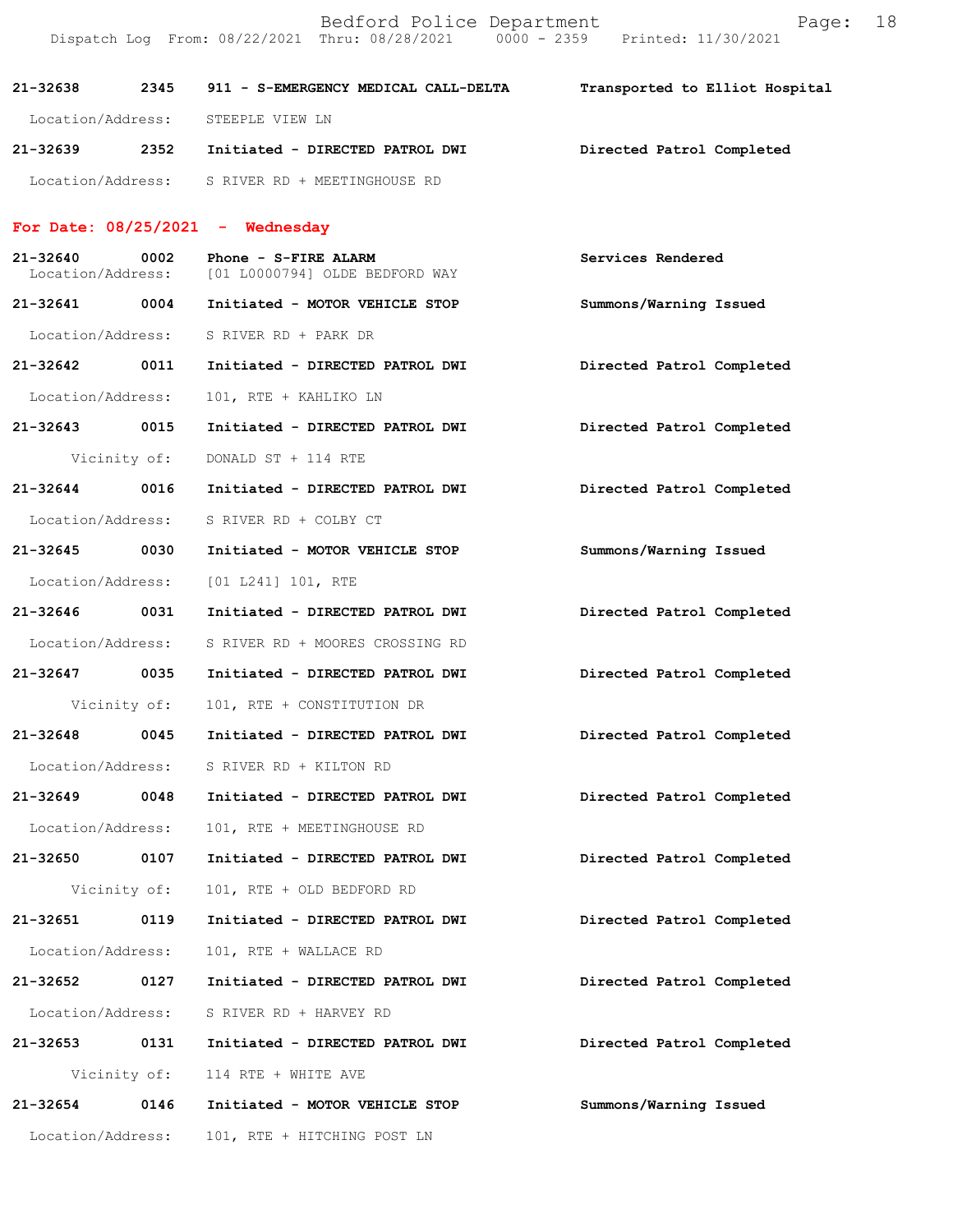**21-32655 0148 Initiated - BUILDING CHECK Building Checked/Secured**  Location/Address: [01 192] NEW BOSTON RD **21-32656 0151 Initiated - BUILDING CHECK Directed Patrol Completed**  Location/Address: [01 234] COUNTY RD **21-32657 0154 Initiated - DIRECTED PATROL DWI Directed Patrol Completed**  Vicinity of: NEW BOSTON RD + WALLACE RD **21-32658 0201 Initiated - DIRECTED PATROL BURGLARY Directed Patrol Completed**  Vicinity of: BACK RIVER RD + MEADOWCREST DR **21-32659 0211 Initiated - DIRECTED PATROL BURGLARY Directed Patrol Completed**  Vicinity of: WALLACE RD + NATHAN CUTLER DR **21-32660 0221 Initiated - DIRECTED PATROL DWI Directed Patrol Completed**  Location/Address: 101, RTE + NASHUA RD **21-32661 0227 Initiated - DIRECTED PATROL BURGLARY Directed Patrol Completed**  Vicinity of: TECHNOLOGY DR + CHATHAM DR **21-32662 0233 Initiated - MOTOR VEHICLE STOP Summons/Warning Issued**  Location/Address: S RIVER RD + MEETINGHOUSE RD **21-32663 0351 Initiated - DIRECTED PATROL BURGLARY Directed Patrol Completed**  Vicinity of: MCALLISTER RD + WALLACE RD **21-32664 0353 911 - S-EMERGENCY MEDICAL CALL-DELTA TRANSPORTED TO CMC HOSPITAL**  Location/Address: [01 L2171] PINECREST DR **21-32666 0403 Initiated - BUILDING CHECK Directed Patrol Completed**  Location/Address: [01 L863] 101, RTE **21-32665 0412 Initiated - DIRECTED PATROL BURGLARY Directed Patrol Completed**  Location/Address: COUNTY RD + SEBBINS POND DR **21-32667 0440 Initiated - BUILDING CHECK Directed Patrol Completed**  Location/Address: [01 463] NASHUA RD **21-32668 0442 Initiated - BUILDING CHECK Building Checked/Secured**  Location/Address: [01 182] CHUBBUCK RD **21-32669 0518 Initiated - DIRECTED PATROL-CAR BREAK-INS Directed Patrol Completed**  Location/Address: [01 1033] COUNTY RD **21-32670 0531 Initiated - DIRECTED PATROL TRAFFIC ENF Directed Patrol Completed**  Location/Address: S RIVER RD + EXECUTIVE PARK DR **21-32671 0532 Initiated - DIRECTED PATROL TRAFFIC ENF Directed Patrol Completed**  Vicinity of: WALLACE RD + NEW BOSTON RD **21-32672 0539 Initiated - DIRECTED PATROL TRAFFIC ENF Directed Patrol Completed** 

Bedford Police Department Fage: 19

Dispatch Log From: 08/22/2021 Thru: 08/28/2021 0000 - 2359 Printed: 11/30/2021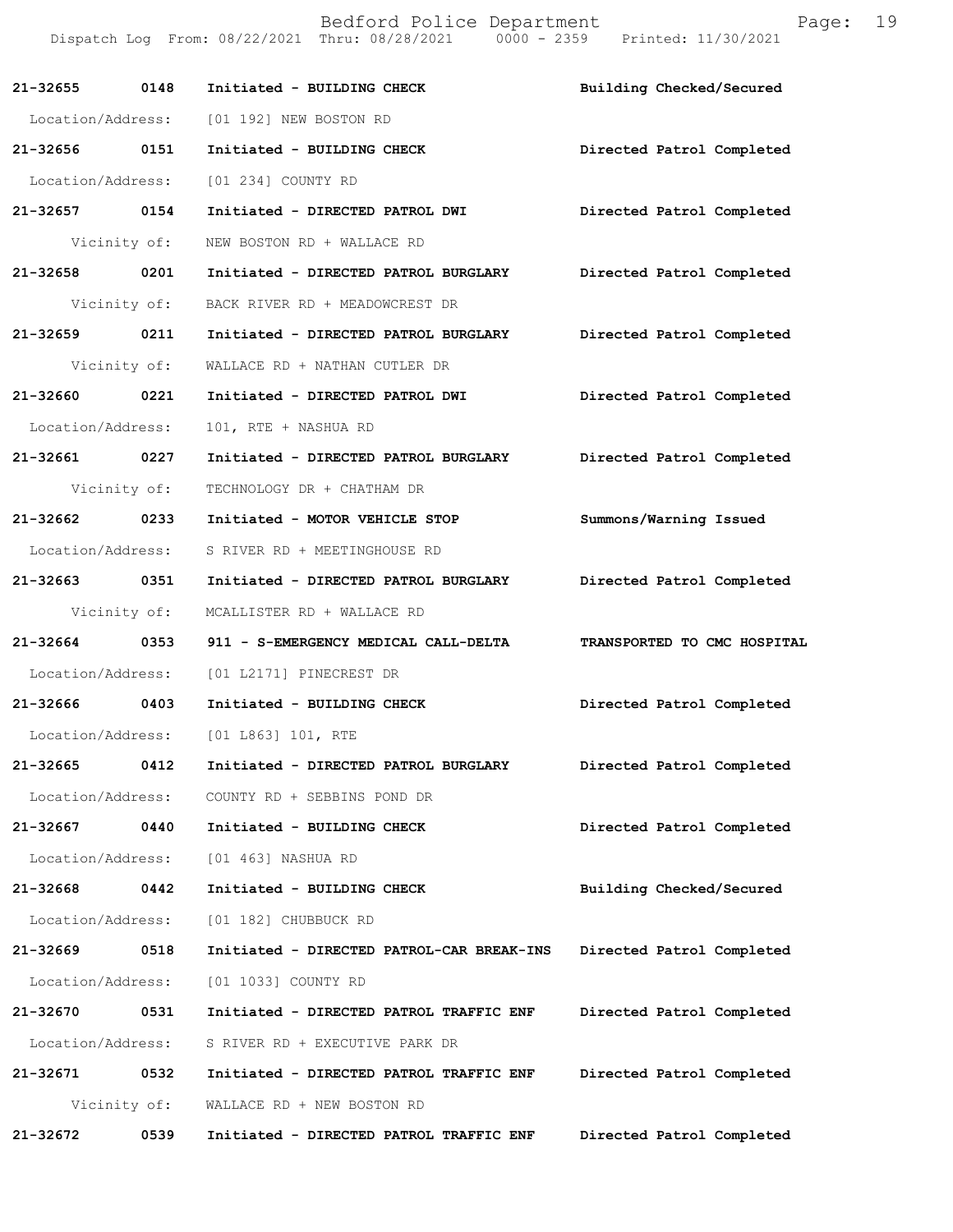|                               |                                     | Bedford Police Department<br>Dispatch Log From: 08/22/2021 Thru: 08/28/2021 0000 - 2359 Printed: 11/30/2021 | Page:                     | 20 |
|-------------------------------|-------------------------------------|-------------------------------------------------------------------------------------------------------------|---------------------------|----|
| Location/Address:             |                                     | 101, RTE + KAHLIKO LN                                                                                       |                           |    |
| 21-32673                      | 0605                                | Initiated - DIRECTED PATROL TRAFFIC ENF Directed Patrol Completed                                           |                           |    |
| Location/Address:             |                                     | 101, RTE + JENKINS RD                                                                                       |                           |    |
| 21-32674 0608                 |                                     | Initiated - DIRECTED PATROL TRAFFIC ENF                                                                     | Directed Patrol Completed |    |
| Location/Address:             |                                     | BOYNTON ST + PLUMMER RD                                                                                     |                           |    |
| 21-32675 0609                 |                                     | Initiated - DIRECTED PATROL TRAFFIC ENF                                                                     | Directed Patrol Completed |    |
| Location/Address:             |                                     | S RIVER RD + SUNSET LN                                                                                      |                           |    |
| 21-32676 0615                 |                                     | Initiated - DIRECTED PATROL ACCIDENTS                                                                       | Directed Patrol Completed |    |
|                               | Vicinity of:                        | NEW BOSTON RD + 114 RTE                                                                                     |                           |    |
| 21-32677                      | 0627                                | Initiated - MOTOR VEHICLE STOP                                                                              | Summons/Warning Issued    |    |
| Location/Address:             |                                     | BOYNTON ST                                                                                                  |                           |    |
| 21-32678 0730                 |                                     | Initiated - DIRECTED PATROL ACCIDENTS                                                                       | Directed Patrol Completed |    |
| Location/Address:             |                                     | 101, RTE + MEETINGHOUSE RD                                                                                  |                           |    |
| 21-32679 0753                 |                                     | Initiated - DIRECTED PATROL TRAFFIC ENF                                                                     | Directed Patrol Completed |    |
| Location/Address:             |                                     | S RIVER RD + CLUB ACRE LN                                                                                   |                           |    |
| 21-32680                      | 0758                                | Initiated - DIRECTED PATROL TRAFFIC ENF                                                                     | Directed Patrol Completed |    |
| Location/Address:             |                                     | 101, RTE + CONSTITUTION DR                                                                                  |                           |    |
| 21-32681                      | 0801                                | Initiated - DIRECTED PATROL TRAFFIC ENF                                                                     | Directed Patrol Completed |    |
| Location/Address:             |                                     | S RIVER RD + COLBY CT                                                                                       |                           |    |
| 21-32682<br>Location/Address: | $\sim$ 0802                         | Initiated - MOTOR VEHICLE STOP<br>S RIVER RD + RIVERWAY PL                                                  | <b>NO PAPERWORK</b>       |    |
| 21-32683                      | 0808                                | Initiated - DIRECTED PATROL DWI                                                                             | Directed Patrol Completed |    |
| Location/Address:             |                                     | 101, RTE + JENKINS RD                                                                                       |                           |    |
| 21-32684                      | 0811                                | Initiated - MOTOR VEHICLE STOP                                                                              | Summons/Warning Issued    |    |
| Location/Address:             |                                     | $[01 1904] 101$ , RTE                                                                                       |                           |    |
| 21-32685<br>Location/Address: | 0812<br>Refer To Arrest:<br>Arrest: | Initiated - MOTOR VEHICLE STOP<br>[01 L1804] S RIVER RD<br>$21 - 471 - AR$<br>DUPREY, HEATHER               | Arrest(s) Made            |    |
|                               | Address:<br>Age:<br>Charges:        | MILFORD, NH<br>- 40<br>ARREST ON A WARRANT                                                                  |                           |    |
| 21-32686                      | 0814                                | Initiated - DIRECTED PATROL-CAR BREAK-INS                                                                   | Directed Patrol Completed |    |
| Location/Address:             |                                     | [01 1235] S RIVER RD                                                                                        |                           |    |
| 21-32687<br>Location/Address: | 0853                                | Phone - ALARM, BURGLAR<br>[01 1396] BEDFORD FARMS DR                                                        | Alarm - False             |    |
| 21-32689<br>Location/Address: | 0912                                | Phone - ASSIST OTHER AGENCY<br>CARRIAGE LN                                                                  | Services Rendered         |    |
| 21-32688                      | 0917                                | Initiated - DIRECTED PATROL TRAFFIC ENF                                                                     | Directed Patrol Completed |    |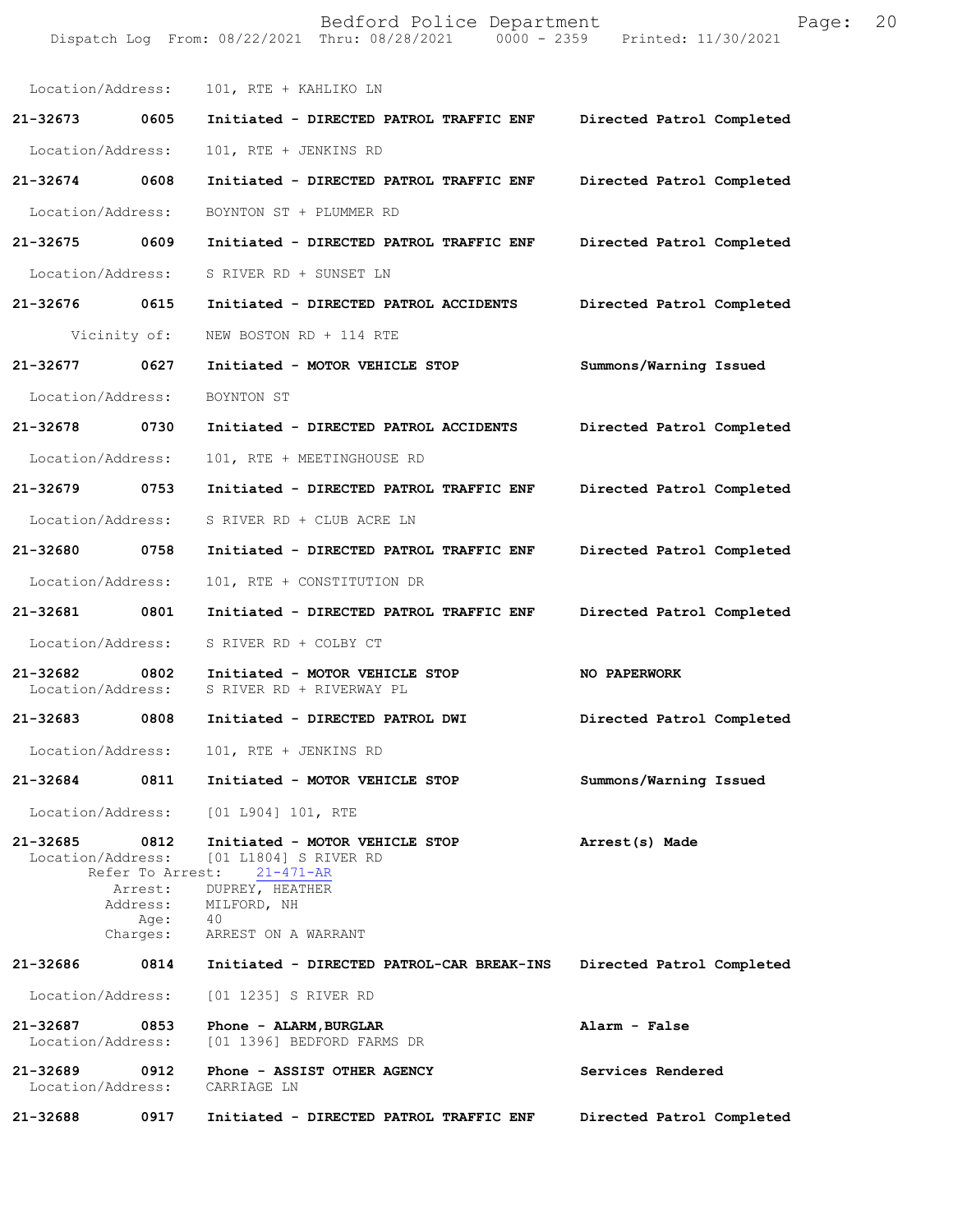| 21-32708                           | 1108 | Initiated - MOTOR VEHICLE STOP                                                                              | Summons/Warning Issued         |
|------------------------------------|------|-------------------------------------------------------------------------------------------------------------|--------------------------------|
| Location/Address:                  |      | 21-32707 1107 911 - MOTOR VEHICLE ACCIDENT<br>101, RTE                                                      | Services Rendered              |
| 21-32706 1056<br>Location/Address: |      | Phone - G-FIRE, STRUCTURE<br>HICKORY LN                                                                     | Services Rendered              |
| 21-32705 1054<br>Location/Address: |      | 911 - S-EMERGENCY MEDICAL CALL-CHARL<br>[01 1132] HAWTHORNE DR                                              | <b>NO TRANSPORT</b>            |
|                                    |      | Location/Address: [01 919] CORPORATE DR                                                                     |                                |
| 21-32704                           | 1053 | 911 - S-EMERGENCY MEDICAL CALL-CHARL                                                                        | TRANSPORTED TO CMC HOSPITAL    |
| Location/Address:                  |      | NEW BOSTON RD + WALLACE RD                                                                                  |                                |
| 21-32703 1050                      |      | Initiated - DIRECTED PATROL ACCIDENTS                                                                       | Directed Patrol Completed      |
| $21 - 32702$                       |      | 1045 Phone - FRAUD<br>Location/Address: [01 991] S RIVER RD<br>Refer To Incident: 21-823-OF                 | Services Rendered              |
|                                    |      | Location/Address: S RIVER RD + BACK RIVER RD                                                                |                                |
| 21-32701                           | 1040 | Initiated - MOTOR VEHICLE STOP                                                                              | Summons/Warning Issued         |
| Location/Address:                  |      | [01 2198] OLD BEDFORD RD                                                                                    |                                |
| 21-32700                           | 1035 | 911 - S-EMERGENCY MEDICAL CALL-ALPHA                                                                        | Transported to Elliot Hospital |
| Location/Address:                  |      | S RIVER RD + MEETINGHOUSE RD                                                                                |                                |
| 21-32699                           | 1030 | Initiated - MOTOR VEHICLE STOP                                                                              | Summons/Warning Issued         |
| 21-32698<br>Location/Address:      | 1023 | Phone - ASSIST CITIZEN<br>BUCKINGHAM WAY                                                                    | Services Rendered              |
| Location/Address:                  |      | JOPPA HILL RD + 101                                                                                         |                                |
| 21-32697                           | 1023 | Initiated - DIRECTED PATROL TRAFFIC ENF                                                                     | Directed Patrol Completed      |
| Location/Address:                  |      | S RIVER RD + PALOMINO LN                                                                                    |                                |
| 21-32696                           | 1022 | Initiated - MOTOR VEHICLE STOP                                                                              | Summons/Warning Issued         |
| Location/Address:                  |      | S RIVER RD + BACK RIVER RD                                                                                  |                                |
| 21-32695                           | 1021 | Initiated - DIRECTED PATROL TRAFFIC ENF                                                                     | Directed Patrol Completed      |
| Location/Address:                  |      | S RIVER RD                                                                                                  |                                |
| 21-32694                           | 1021 | Initiated - MOTOR VEHICLE STOP                                                                              | Summons/Warning Issued         |
| Location/Address:                  |      | S RIVER RD + HARVEY RD                                                                                      |                                |
| 21-32693                           | 1011 | Initiated - MOTOR VEHICLE STOP                                                                              | Summons/Warning Issued         |
| Location/Address:                  |      | BACK RIVER RD + S RIVER RD                                                                                  |                                |
| 21-32692 1001                      |      | Initiated - DIRECTED PATROL TRAFFIC ENF                                                                     | Directed Patrol Completed      |
| 21-32691<br>Location/Address:      | 0947 | 911 - MOTOR VEHICLE ACCIDENT<br>[01 1050] DONALD ST                                                         | Services Rendered              |
| Location/Address:                  |      | S RIVER RD + HAWTHORNE DR                                                                                   |                                |
| 21-32690                           | 0920 | Initiated - DIRECTED PATROL TRAFFIC ENF                                                                     | Directed Patrol Completed      |
| Location/Address:                  |      | OLD BEDFORD RD + RUNDLETT HILL RD                                                                           |                                |
|                                    |      | Bedford Police Department<br>Dispatch Log From: 08/22/2021 Thru: 08/28/2021 0000 - 2359 Printed: 11/30/2021 | 21<br>Page:                    |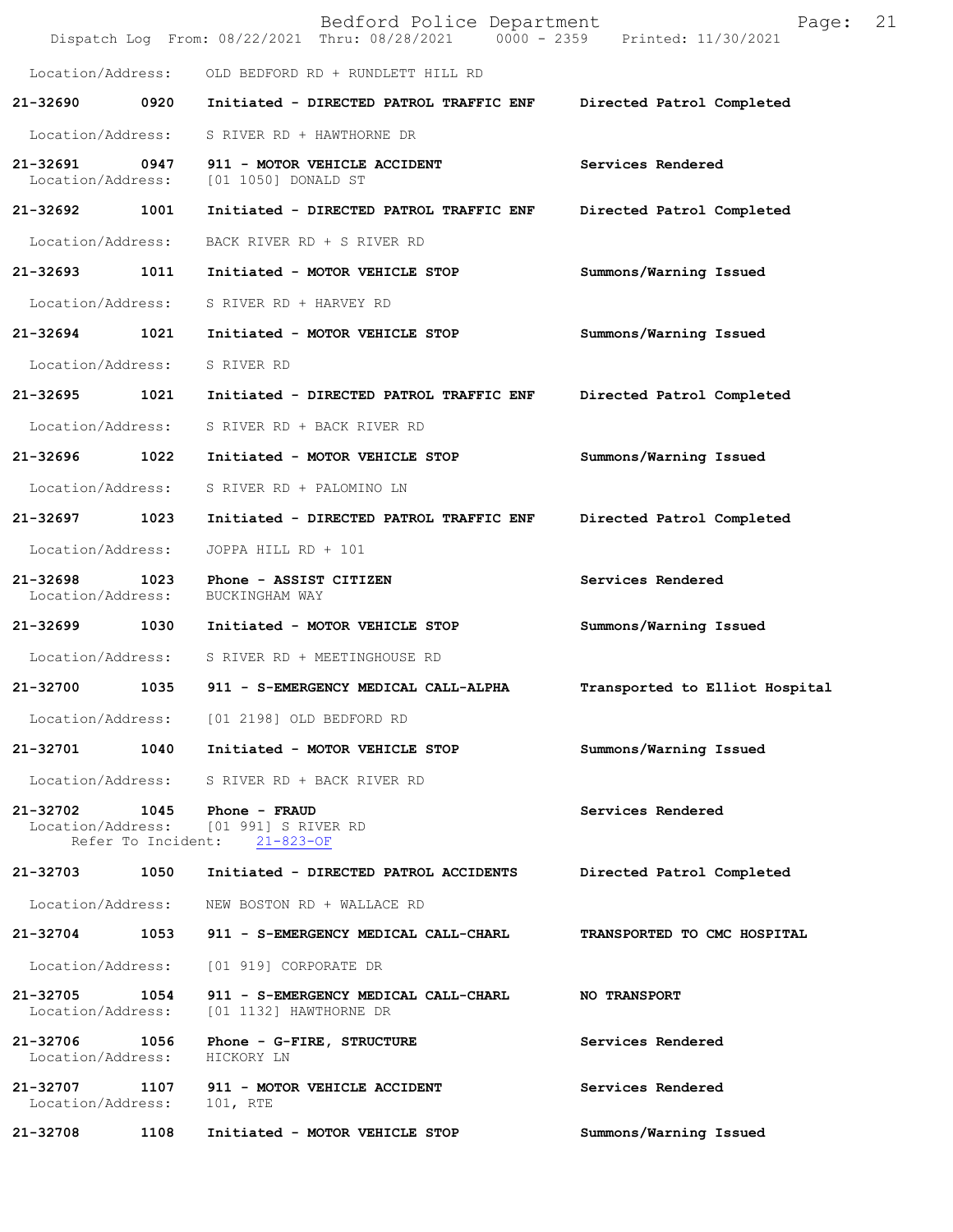|                               |                          | Bedford Police Department<br>Dispatch Log From: 08/22/2021 Thru: 08/28/2021 0000 - 2359 Printed: 11/30/2021                                                                          | Page:                       | 22 |
|-------------------------------|--------------------------|--------------------------------------------------------------------------------------------------------------------------------------------------------------------------------------|-----------------------------|----|
|                               |                          | Location/Address: S RIVER RD + HAWTHORNE DR                                                                                                                                          |                             |    |
| 21-32710                      |                          | 1131 Phone - SCAMS (PHONE, EMAIL ETC)                                                                                                                                                | No Action Required          |    |
| Location/Address:             |                          | [01 L186] ARROWHEAD DR                                                                                                                                                               |                             |    |
| 21-32709                      | 1132                     | Initiated - MOTOR VEHICLE STOP                                                                                                                                                       | Summons/Warning Issued      |    |
| Location/Address:             |                          | S RIVER RD + PALOMINO LN                                                                                                                                                             |                             |    |
| 21-32711 1137                 |                          | Phone - POLICE INFORMATION                                                                                                                                                           | No Action Required          |    |
| Location/Address:             |                          | DONALD ST                                                                                                                                                                            |                             |    |
| 21-32712 1206                 |                          | Initiated - DIRECTED PATROL TRAFFIC ENF                                                                                                                                              | Directed Patrol Completed   |    |
| Location/Address:             |                          | EASTMAN AVE + S RIVER RD                                                                                                                                                             |                             |    |
| 21-32713                      | 1212                     | Initiated - DIRECTED PATROL TRAFFIC ENF                                                                                                                                              | Directed Patrol Completed   |    |
| Location/Address:             |                          | S RIVER RD + HAWTHORNE DR                                                                                                                                                            |                             |    |
| 21-32714 1228                 |                          | Initiated - MOTOR VEHICLE STOP                                                                                                                                                       | Summons/Warning Issued      |    |
| Location/Address:             |                          | S RIVER RD + RIDGEWOOD RD                                                                                                                                                            |                             |    |
| 21-32715 1242                 |                          | Initiated - DIRECTED PATROL-CAR BREAK-INS                                                                                                                                            | Directed Patrol Completed   |    |
| Location/Address:             |                          | $[01 L0000553] 101$ , RTE                                                                                                                                                            |                             |    |
| 21-32716<br>Location/Address: | 1245                     | Phone - FRAUD<br>GRAFTON DR                                                                                                                                                          | Services Rendered           |    |
| 21-32717<br>Location/Address: | 1253<br>Refer To Arrest: | Initiated - MOTOR VEHICLE STOP<br>101, RTE + MEETINGHOUSE RD OFF RAMP<br>$21 - 472 - AR$<br>Arrest: LAMBERT, JONATHAN R<br>Address: HOLLIS, NH                                       | Arrest(s) Made              |    |
|                               | Age:<br>Charges:         | 34<br>Bench Warrants                                                                                                                                                                 |                             |    |
| 21-32718<br>Location/Address: | 1258                     | Phone - CHECK THE WELFARE<br>MEETINGHOUSE RD                                                                                                                                         | Services Rendered           |    |
|                               |                          | 21-32719 1300 911 - S-EMERGENCY MEDICAL CALL-DELTA                                                                                                                                   | TRANSPORTED TO CMC HOSPITAL |    |
|                               |                          | Location/Address: [01 335] COLBY CT                                                                                                                                                  |                             |    |
|                               | Arrest:<br>Age: $40$     | 21-32720 1322 Phone - SERVE WARRANT<br>Location: [06] MILFORD PD<br>Refer To Arrest: 21-473-AR<br>YORK, REBECCA<br>Address: MANCHESTER, NH<br>Charges: Issuing Bad Checks \$0-\$1000 | Arrest(s) Made              |    |
|                               |                          | 21-32721 1347 Phone - MOTOR VEHICLE COMPLAINT                                                                                                                                        | No Action Required          |    |
| Location/Address:             |                          | DALTON RD                                                                                                                                                                            |                             |    |
| 21-32722                      | 1409                     | Initiated - MOTOR VEHICLE STOP                                                                                                                                                       | Summons/Warning Issued      |    |
| Location/Address:             |                          | LIBERTY HILL RD + GAULT RD                                                                                                                                                           |                             |    |
| 21-32723<br>Location/Address: | 1415                     | Phone - ASSIST OTHER AGENCY<br>CARRIAGE LN                                                                                                                                           | Services Rendered           |    |
| 21-32724                      | 1415                     | Initiated - DIRECTED PATROL TRAFFIC ENF                                                                                                                                              | Directed Patrol Completed   |    |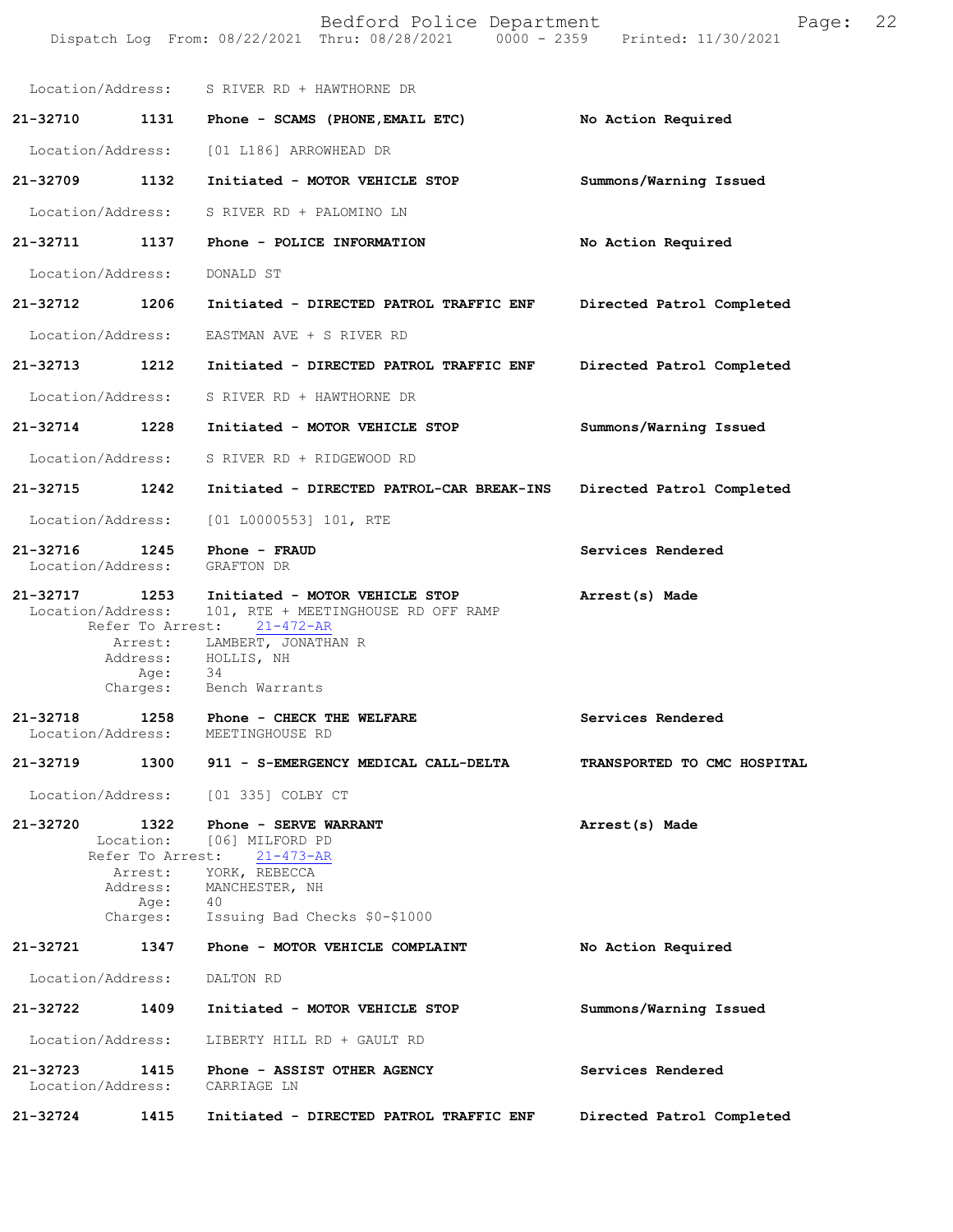|                               |              | Bedford Police Department<br>Dispatch Log From: 08/22/2021 Thru: 08/28/2021 0000 - 2359 Printed: 11/30/2021     | Page:                          | 23 |
|-------------------------------|--------------|-----------------------------------------------------------------------------------------------------------------|--------------------------------|----|
| Location/Address:             |              | S RIVER RD + HARVEY RD                                                                                          |                                |    |
| 21-32725                      |              | 1443 911 - S-EMERGENCY MEDICAL CALL-CHARL                                                                       | Transported to Elliot Hospital |    |
| Location/Address:             |              | [01 L2098] HAWTHORNE DR                                                                                         |                                |    |
| 21-32726 1447                 |              | Phone - DISORDERLY CONDUCT-IN PROGRESS<br>Location/Address: POLLY PEABODY RD                                    | Services Rendered              |    |
| 21-32728 1451                 |              | Walk-In - INVESTIGATION-FOLLOW UP<br>Location/Address: [01 474] CONSTITUTION DR<br>Refer To Incident: 21-822-OF | Services Rendered              |    |
|                               |              | 21-32727 1452 Phone - SUSP ACTIVITIES-IN PROGRESS<br>Location/Address: [01 L787] OLDE LANTERN RD                | Services Rendered              |    |
| Location/Address: 101, RTE    |              | 21-32730 1456 Phone - THEFT<br>Refer To Incident: 21-824-OF                                                     | Investigated                   |    |
| 21–32729 1457                 |              | Walk-In - INVESTIGATION-FOLLOW UP<br>Location/Address: [01 474] CONSTITUTION DR                                 | Services Rendered              |    |
| 21-32731 1514                 |              | Walk-In - MOTOR VEHICLE COMPLAINT<br>Location/Address: [01 L1562] KILTON RD                                     | Services Rendered              |    |
| 21-32733 1534                 |              | Initiated - DIRECTED PATROL TRAFFIC ENF                                                                         | Directed Patrol Completed      |    |
| Location/Address:             |              | S RIVER RD + BACK RIVER RD                                                                                      |                                |    |
| 21-32734                      | 1541         | 911 - ALARM, BURGLAR                                                                                            | Alarm- correct code/reset      |    |
| Location/Address:             |              | [01 L2471] S RIVER RD                                                                                           |                                |    |
| 21-32735<br>Location/Address: | 1601         | Initiated - DISABLED MOTOR VEHICLE<br>S RIVER RD + PALOMINO LN                                                  | Services Rendered              |    |
| 21-32736 1606                 |              | Initiated - MOTOR VEHICLE STOP                                                                                  | Summons/Warning Issued         |    |
| Location/Address:             |              | 101, RTE + MEETINGHOUSE RD OFF RAMP                                                                             |                                |    |
| 21-32737                      | 1620         | Initiated - DIRECTED PATROL TRAFFIC ENF                                                                         | Directed Patrol Completed      |    |
| Location/Address:             |              | S RIVER RD + CEDARWOOD DR                                                                                       |                                |    |
| 21-32738<br>Location/Address: | 1638         | Phone - DISABLED MOTOR VEHICLE<br>101, RTE + LIBERTY HILL RD                                                    | Services Rendered              |    |
| 21-32739                      | 1652         | Initiated - DIRECTED PATROL TRAFFIC ENF                                                                         | Directed Patrol Completed      |    |
| Location/Address:             |              | S RIVER RD + UPJOHN ST                                                                                          |                                |    |
| 21-32740                      | 1654         | Initiated - DIRECTED PATROL TRAFFIC ENF                                                                         | Directed Patrol Completed      |    |
|                               | Vicinity of: | 101, RTE + NASHUA RD                                                                                            |                                |    |
| 21-32741                      | 1718         | 911 - S-EMERGENCY MEDICAL CALL-DELTA                                                                            | Transported to Elliot Hospital |    |
| Location/Address:             |              | HAMMERSMITH WAY                                                                                                 |                                |    |
| 21-32742                      | 1721         | Initiated - DIRECTED PATROL-CAR BREAK-INS                                                                       | Directed Patrol Completed      |    |
| Location/Address:             |              | BACK RIVER RD + COUNTY RD                                                                                       |                                |    |
| 21-32743                      | 1722         | Other - RESTRAINING ORDER                                                                                       | No Action Required             |    |
| Location/Address:             |              | [01 521] HAWTHORNE DR                                                                                           |                                |    |
| 21-32744<br>Location/Address: | 1731         | Initiated - DIRECTED PATROL MOUNTAIN BIKE<br>[01 1870] S RIVER RD                                               | Services Rendered              |    |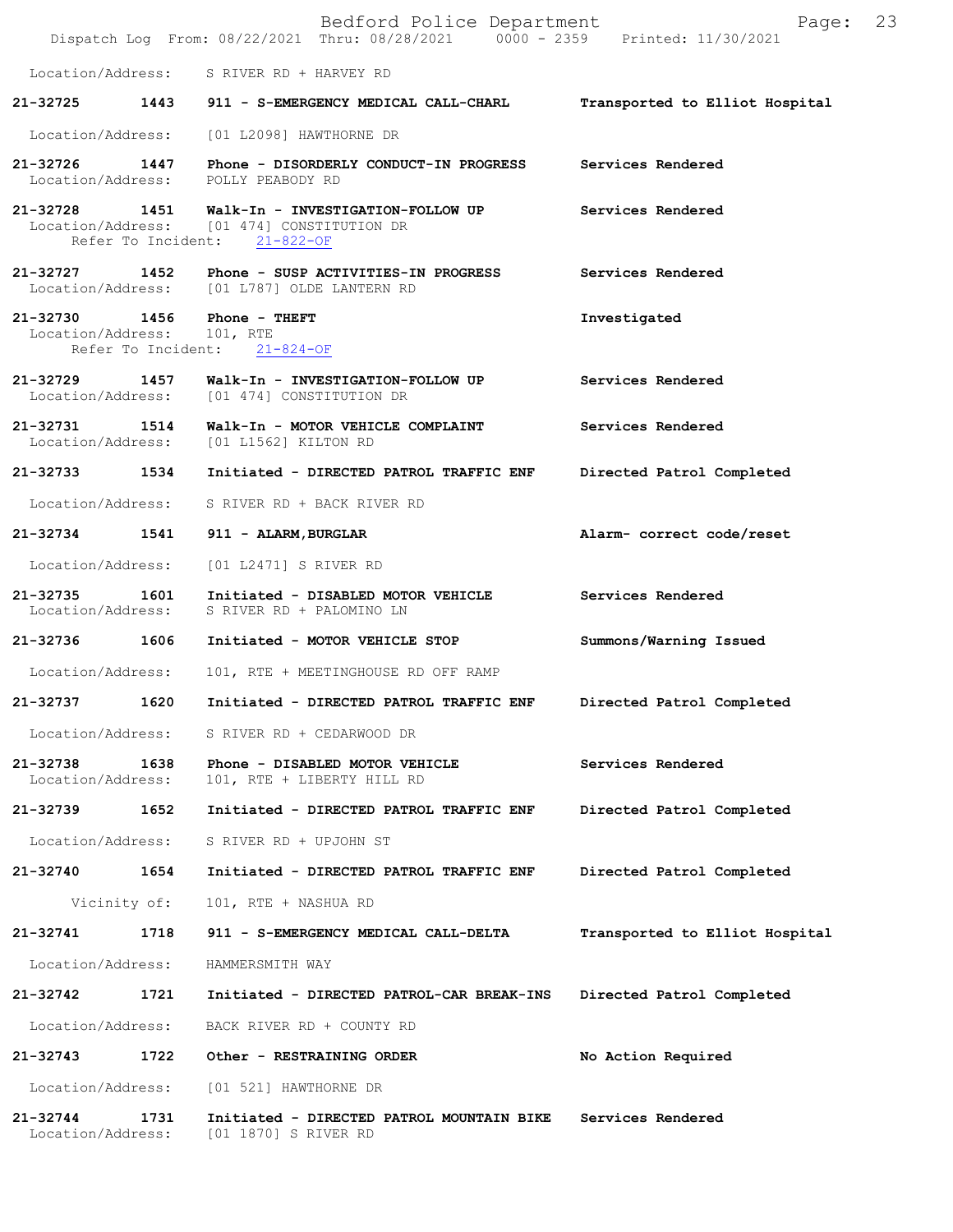Dispatch Log From: 08/22/2021 Thru: 08/28/2021 0000 - 2359 Printed: 11/30/2021 **21-32745 1736 Initiated - DIRECTED PATROL MOUNTAIN BIKE Directed Patrol Completed**  Vicinity of: [01 1235] S RIVER RD **21-32746 1743 Initiated - DIRECTED PATROL ACCIDENTS Directed Patrol Completed**  Location/Address: S RIVER RD + COLBY CT **21-32747 1754 911 - S-EMERGENCY MEDICAL CALL-ALPHA LIFT ASSIST**  Location/Address: PEBBLE BEACH DR **21-32748 1811 Initiated - ANIMAL COMPLAINT Could Not Locate**  Location/Address: BACK RIVER RD **21-32749 1812 911 - CHECK THE WELFARE Could Not Locate**  Location/Address: NEW BOSTON RD **21-32750 1817 Phone - THEFT Investigated**  Location/Address: S RIVER RD Refer To Incident: 21-825-OF **21-32751 1828 Initiated - INVESTIGATION-FOLLOW UP Services Rendered**  Location/Address: **21-32752 1840 Initiated - DIRECTED PATROL TRAFFIC ENF Directed Patrol Completed**  Vicinity of: 101, RTE + HARDY RD **21-32753 1842 Initiated - DIRECTED PATROL-CAR BREAK-INS Directed Patrol Completed**  Location/Address: BOYNTON ST + PLUMMER RD **21-32754 1843 Initiated - MOTOR VEHICLE STOP Summons/Warning Issued**  Location/Address: 101, RTE + 114 RTE **21-32755 1851 Walk-In - PLATES, LOST/STOLEN Investigated**  Location/Address: [01 L352] WENTWORTH DR Refer To Incident: 21-826-OF **21-32756 1902 Phone - S-SERVICE CALL Services Rendered**  Location/Address: CARON RD **21-32757 1908 Initiated - DIRECTED PATROL-CAR BREAK-INS Directed Patrol Completed**  Location/Address: [01 L1803] S RIVER RD **21-32758 1911 Initiated - MOTOR VEHICLE STOP Summons/Warning Issued**  Location/Address: GAULT RD **21-32759 1913 Initiated - DIRECTED PATROL-CAR BREAK-INS Directed Patrol Completed**  Location/Address: [01 L2252] JENKINS RD **21-32732 1945 Phone - POLICE INFORMATION Services Rendered**  Location/Address: **21-32760 1947 Initiated - DIRECTED PATROL TRAFFIC ENF Directed Patrol Completed**  Vicinity of: 101, RTE + WALLACE RD **21-32761 1951 Initiated - MOTOR VEHICLE STOP Summons/Warning Issued**  Location/Address: 101, RTE + WALLACE RD **21-32762 2010 Initiated - MOTOR VEHICLE STOP Summons/Warning Issued**  Location/Address: 101, RTE + CHESTNUT DR

Bedford Police Department Follow Page: 24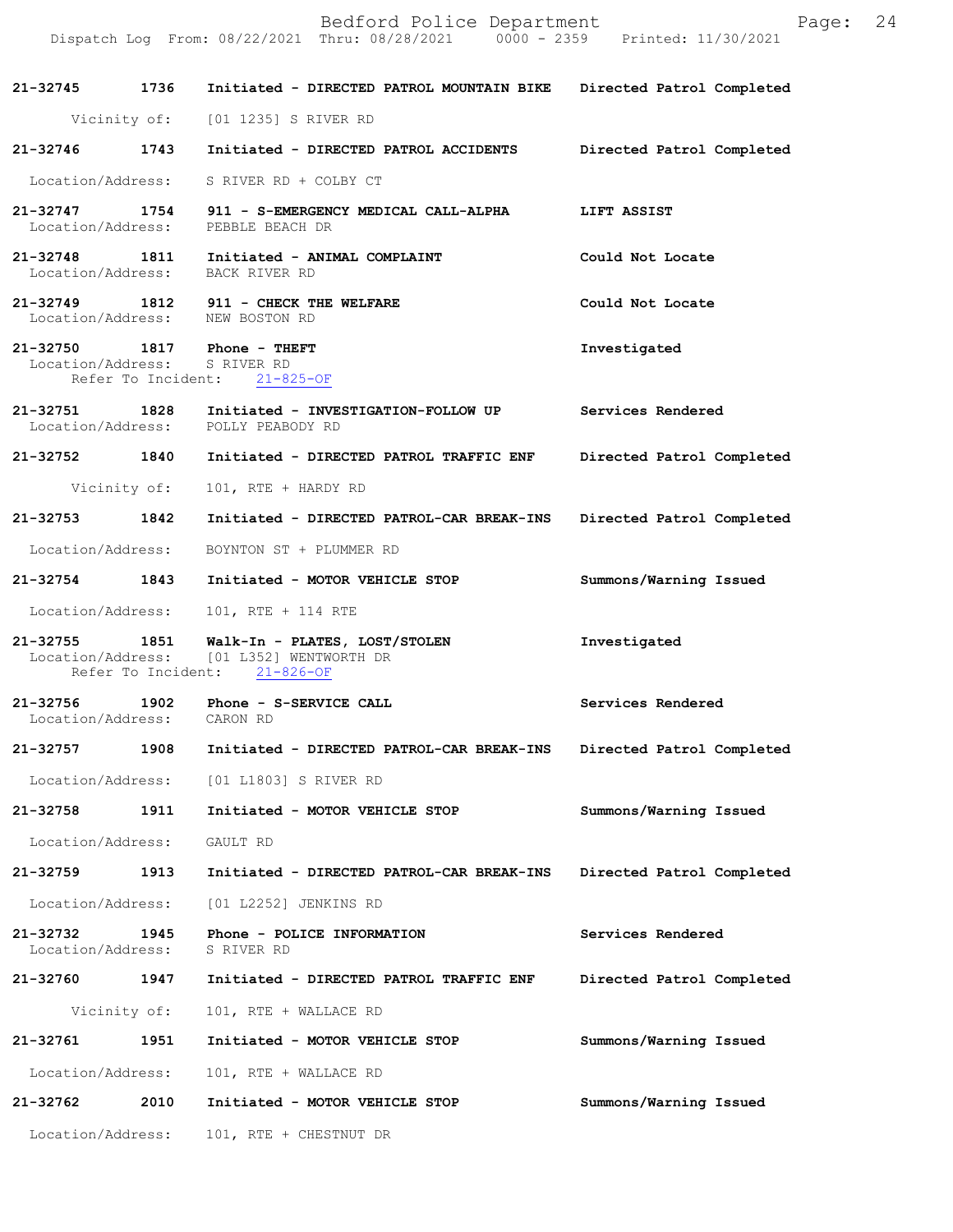Bedford Police Department Page: 25 Dispatch Log From: 08/22/2021 Thru: 08/28/2021 0000 - 2359 Printed: 11/30/2021 **21-32763 2047 Initiated - MOTOR VEHICLE STOP Summons/Warning Issued**  Location/Address: NEW BOSTON RD + 114 RTE **21-32764 2115 Initiated - DIRECTED PATROL DWI Directed Patrol Completed**  Vicinity of: 101, RTE + NASHUA RD **21-32765 2120 Initiated - DIRECTED PATROL DWI Directed Patrol Completed**  Location/Address: S RIVER RD + MEETINGHOUSE RD **21-32766 2120 911 - S-EMERGENCY MEDICAL CALL-DELTA NO TRANSPORT**  Location/Address: RUTH ST **21-32767 2125 Initiated - MOTOR VEHICLE STOP Summons/Warning Issued**  Location/Address: 101, RTE + COLONIAL DR 21-32768 2127 911 - S-EMERGENCY MEDICAL CALL **NO TRANSPORT** Location/Address: [01 2198] OLD BEDFORD RD [01 2198] OLD BEDFORD RD **21-32769 2139 Initiated - BUILDING CHECK Directed Patrol Completed**  Location/Address: CHESTNUT DR **21-32770 2201 Initiated - DIRECTED PATROL DWI Directed Patrol Completed**  Location/Address: S RIVER RD + CLUB ACRE LN **21-32771 2214 Initiated - DIRECTED PATROL DWI Directed Patrol Completed**  Vicinity of: 101, RTE + JENKINS RD **21-32772 2254 Phone - BOLO Services Rendered**  Location: **21-32773 2335 Initiated - DIRECTED PATROL DWI Directed Patrol Completed**  Location/Address: 101, RTE + 114 RTE **21-32774 2336 Initiated - DIRECTED PATROL DWI Directed Patrol Completed**  Vicinity of: 101, RTE + NASHUA RD **21-32775 2338 Initiated - DIRECTED PATROL DWI Directed Patrol Completed**  Location/Address: 101, RTE + KILTON ROAD RAMP **21-32776 2340 Initiated - MOTOR VEHICLE STOP Summons/Warning Issued**  Location/Address: 101, RTE + KAHLIKO LN **21-32777 2341 Initiated - DIRECTED PATROL DWI Directed Patrol Completed**  Location/Address: S RIVER RD + COLBY CT **21-32778 2345 Initiated - MOTOR VEHICLE STOP Summons/Warning Issued**  Location/Address: 101, RTE + HITCHING POST LN **21-32779 2352 Initiated - DIRECTED PATROL DWI Directed Patrol Completed**  Vicinity of: 101, RTE + WALLACE RD **21-32780 2353 Initiated - MOTOR VEHICLE STOP Summons/Warning Issued**  Location/Address: S RIVER RD + MEETINGHOUSE RD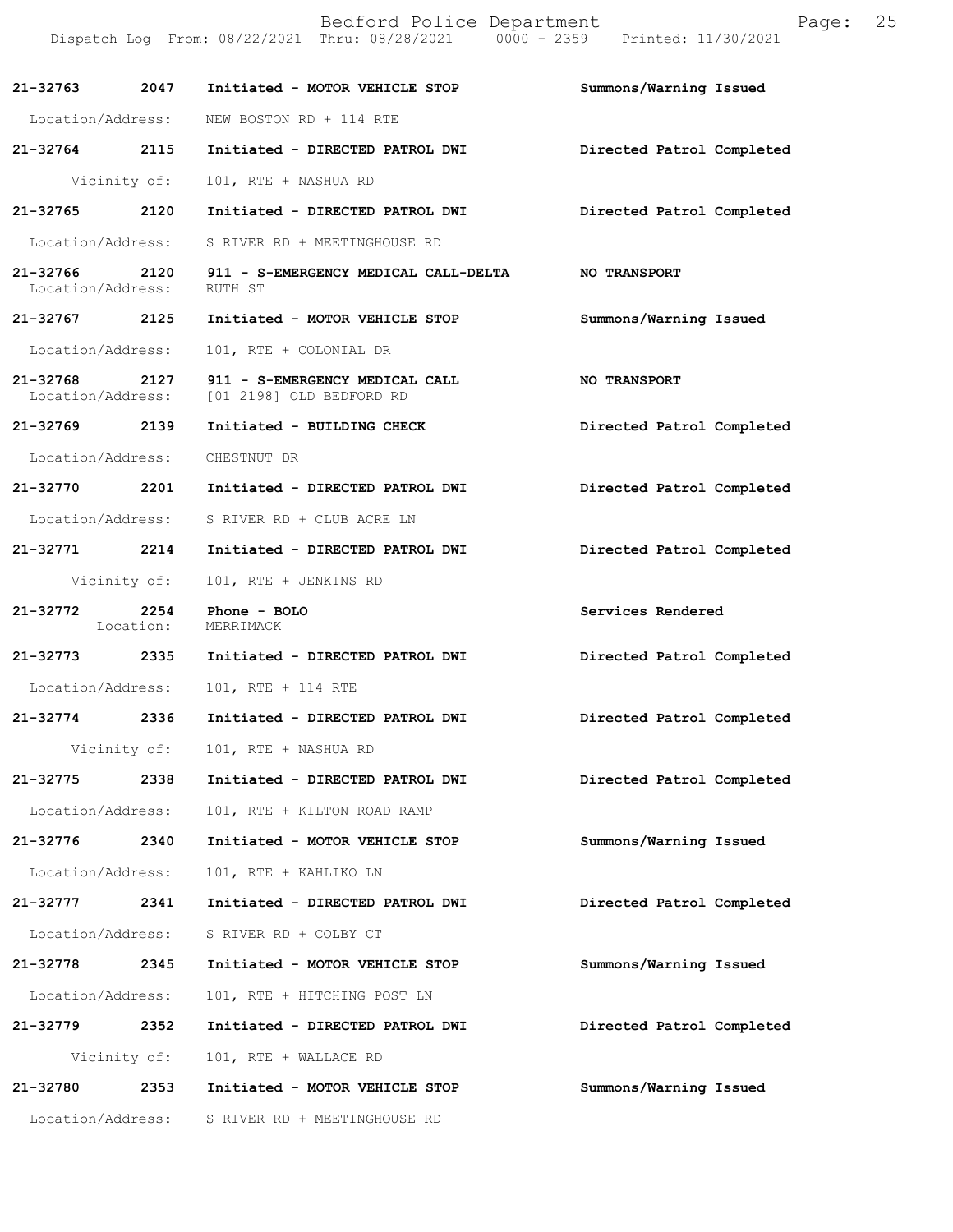|                               |              | Bedford Police Department<br>Dispatch Log From: 08/22/2021 Thru: 08/28/2021 0000 - 2359 Printed: 11/30/2021 | Page:                       | 26 |
|-------------------------------|--------------|-------------------------------------------------------------------------------------------------------------|-----------------------------|----|
| 21-32781                      | 2355         | Initiated - MOTOR VEHICLE STOP                                                                              | Summons/Warning Issued      |    |
|                               |              | Location/Address: 101, RTE + KAHLIKO LN                                                                     |                             |    |
|                               |              | For Date: $08/26/2021$ - Thursday                                                                           |                             |    |
| 21-32782                      | 0011         | Initiated - DIRECTED PATROL DWI                                                                             | Directed Patrol Completed   |    |
|                               |              | Location/Address: S RIVER RD + HAWTHORNE DR                                                                 |                             |    |
| 21-32783<br>Location/Address: | 0017         | Initiated - SUSP ACTIVITIES<br>[01 324] HAWTHORNE DR                                                        | Services Rendered           |    |
| 21-32784 0019                 |              | Initiated - MOTOR VEHICLE STOP                                                                              | Summons/Warning Issued      |    |
| Location/Address:             |              | 101, RTE + NASHUA RD                                                                                        |                             |    |
| 21-32785                      | 0029         | Initiated - DIRECTED PATROL DWI                                                                             | Directed Patrol Completed   |    |
| Location/Address:             |              | 114 RTE + PLUMMER HILL RD                                                                                   |                             |    |
| 21-32786 0036                 |              | Initiated - DIRECTED PATROL DWI                                                                             | Directed Patrol Completed   |    |
|                               | Vicinity of: | 101, RTE + CHESTNUT DR                                                                                      |                             |    |
| 21-32787 0040                 |              | Initiated - MOTOR VEHICLE STOP                                                                              | Summons/Warning Issued      |    |
| Location/Address:             |              | 114 RTE                                                                                                     |                             |    |
| 21-32788                      | 0041         | 911 - S-EMERGENCY MEDICAL CALL-CHARL                                                                        | TRANSPORTED TO CMC HOSPITAL |    |
| Location/Address:             |              | [01 919] CORPORATE DR                                                                                       |                             |    |
| 21-32789                      | 0041         | Initiated - DIRECTED PATROL DWI                                                                             | Directed Patrol Completed   |    |
| Location/Address:             |              | S RIVER RD + KILTON RD                                                                                      |                             |    |
| 21-32790 0056                 |              | Initiated - DIRECTED PATROL DWI                                                                             | Directed Patrol Completed   |    |
|                               |              | Vicinity of: 101, RTE + HITCHING POST LN                                                                    |                             |    |
| 21-32791<br>Location/Address: | 0058         | Initiated - MOTOR VEHICLE STOP<br>[01 L848] TECHNOLOGY DR                                                   | NO PAPERWORK                |    |
| 21-32792                      | 0105         | Initiated - DIRECTED PATROL DWI                                                                             | Directed Patrol Completed   |    |
| Location/Address:             |              | S RIVER RD + AUTUMN LN                                                                                      |                             |    |
| 21-32793                      | 0107         | Initiated - MOTOR VEHICLE STOP                                                                              | Summons/Warning Issued      |    |
| Location/Address:             |              | 101, RTE + 114 RTE                                                                                          |                             |    |
| 21-32794                      | 0121         | Initiated - DIRECTED PATROL BURGLARY                                                                        | Directed Patrol Completed   |    |
|                               | Vicinity of: | CHESTNUT DR + 101, RTE                                                                                      |                             |    |
| 21-32795                      | 0125         | Initiated - DIRECTED PATROL DWI                                                                             | Directed Patrol Completed   |    |
| Location/Address:             |              | NEW BOSTON RD + CHESTERFIELD PL                                                                             |                             |    |
| 21-32796                      | 0125         | Initiated - DIRECTED PATROL-CAR BREAK-INS                                                                   | Directed Patrol Completed   |    |
| Location/Address:             |              | [01 1870] S RIVER RD                                                                                        |                             |    |
| 21-32797                      | 0152         | Initiated - BUILDING CHECK                                                                                  | Building Checked/Secured    |    |
| Location/Address:             |              | [01 L2447] 101, RTE                                                                                         |                             |    |
| 21-32798                      | 0153         | Initiated - DIRECTED PATROL DWI                                                                             | Directed Patrol Completed   |    |
|                               |              |                                                                                                             |                             |    |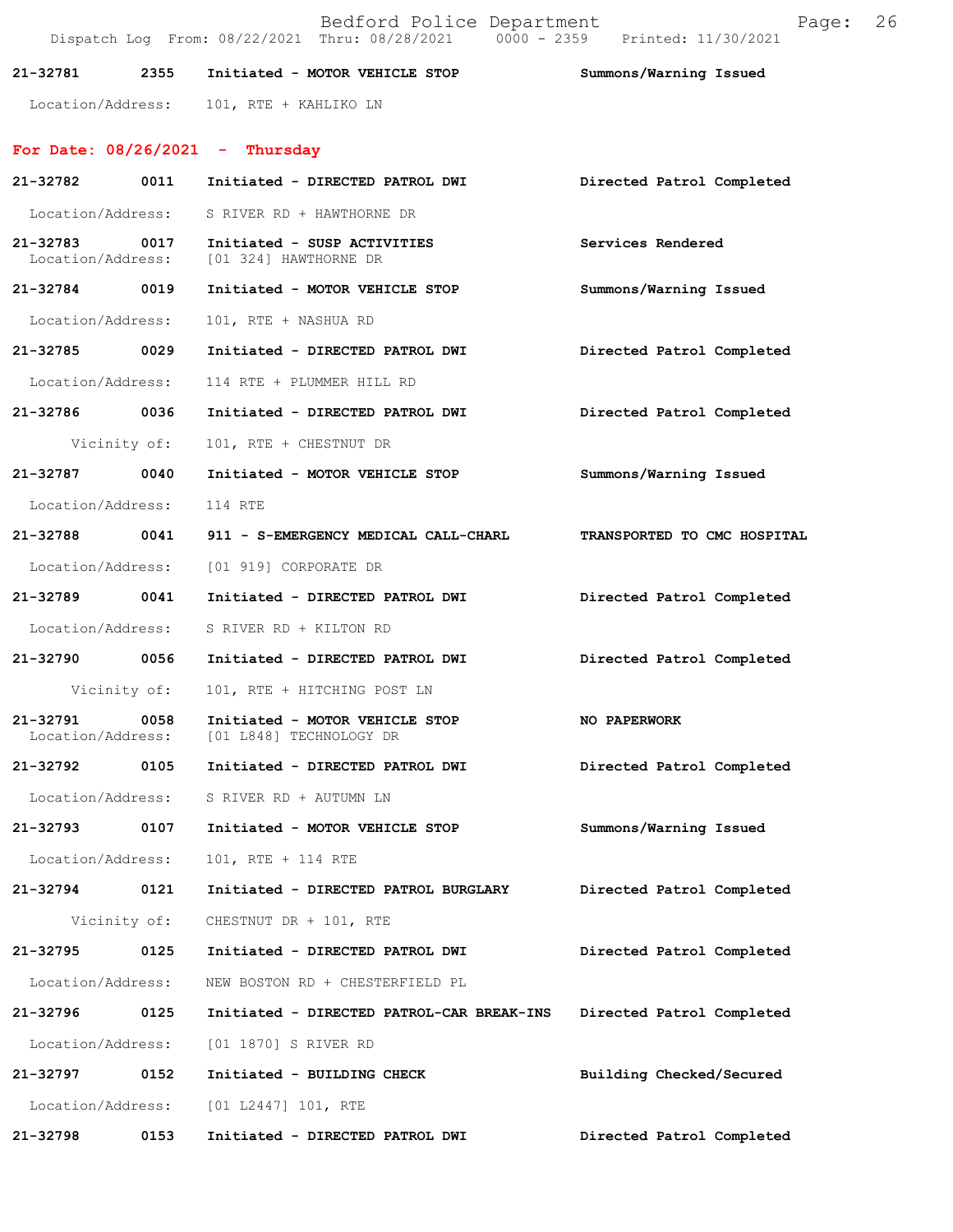|                                    |              | Bedford Police Department<br>Dispatch Log From: 08/22/2021 Thru: 08/28/2021 0000 - 2359 Printed: 11/30/2021 | Page:                     | 27 |
|------------------------------------|--------------|-------------------------------------------------------------------------------------------------------------|---------------------------|----|
|                                    |              | Location/Address: S RIVER RD + SOMERVILLE DR                                                                |                           |    |
|                                    |              |                                                                                                             | Directed Patrol Completed |    |
|                                    |              | Location/Address: PALOMINO LN + PLUMMER RD                                                                  |                           |    |
| 21-32800 0154                      |              | Initiated - DIRECTED PATROL DWI                                                                             | Directed Patrol Completed |    |
|                                    | Vicinity of: | 101, RTE + PINECREST DR                                                                                     |                           |    |
| 21-32802 0155<br>Location/Address: |              | 911 - ASSIST CITIZEN<br>[01 L2271] S RIVER RD                                                               | Services Rendered         |    |
| 21-32801 0156                      |              | Initiated - SUSP ACTIVITIES<br>Location/Address: [01 L0000792] S RIVER RD                                   | Services Rendered         |    |
| 21-32803 0202                      |              | Initiated - BUILDING CHECK                                                                                  | Directed Patrol Completed |    |
| Location/Address:                  |              | [01 284] N AMHERST RD                                                                                       |                           |    |
| 21-32804 0209<br>Location/Address: |              | 911 - S-SERVICE CALL<br>OAK DR                                                                              | Services Rendered         |    |
| 21-32805 0223                      |              | Initiated - DIRECTED PATROL-CAR BREAK-INS Directed Patrol Completed                                         |                           |    |
| Location/Address:                  |              | COOPER LN                                                                                                   |                           |    |
| 21-32806 0225                      |              | Initiated - DIRECTED PATROL DWI                                                                             | Directed Patrol Completed |    |
|                                    |              | Location/Address: S RIVER RD + BACK RIVER RD                                                                |                           |    |
| 21-32807 0229                      |              | Initiated - DIRECTED PATROL BURGLARY                                                                        | Directed Patrol Completed |    |
| Location/Address:                  |              | [01 1113] WASHINGTON PL                                                                                     |                           |    |
| 21-32808 0239                      |              | Initiated - BUILDING CHECK                                                                                  | Building Checked/Secured  |    |
|                                    |              | Location/Address: [01 L653] OLD BEDFORD RD                                                                  |                           |    |
| 21-32809 0412                      |              | Initiated - BUILDING CHECK                                                                                  | Building Checked/Secured  |    |
| Location/Address:                  |              | [01 L481] S RIVER RD                                                                                        |                           |    |
| 21-32810                           | 0413         | Initiated - BUILDING CHECK                                                                                  | Building Checked/Secured  |    |
| Location/Address:                  |              | [01 L0000553] 101, RTE                                                                                      |                           |    |
| 21-32811                           | 0415         | Initiated - DIRECTED PATROL-CAR BREAK-INS                                                                   | Directed Patrol Completed |    |
| Location/Address:                  |              | [01 324] HAWTHORNE DR                                                                                       |                           |    |
| 21-32812                           | 0417         | Initiated - DIRECTED PATROL-CAR BREAK-INS                                                                   | Directed Patrol Completed |    |
|                                    | Vicinity of: | PINECREST DR + PINECREST CIR                                                                                |                           |    |
| 21-32813                           | 0424         | Initiated - DIRECTED PATROL-CAR BREAK-INS                                                                   | Directed Patrol Completed |    |
| Location/Address:                  |              | STATION RD                                                                                                  |                           |    |
| 21-32814                           | 0431         | Initiated - BUILDING CHECK                                                                                  | Directed Patrol Completed |    |
| Location/Address:                  |              | [01 L1804] S RIVER RD                                                                                       |                           |    |
| 21-32815                           | 0433         | Initiated - DIRECTED PATROL BURGLARY                                                                        | Directed Patrol Completed |    |
|                                    | Vicinity of: | OAK DR + BLUEBERRY LN                                                                                       |                           |    |
| 21-32816                           | 0458         | Initiated - DIRECTED PATROL-CAR BREAK-INS                                                                   | Directed Patrol Completed |    |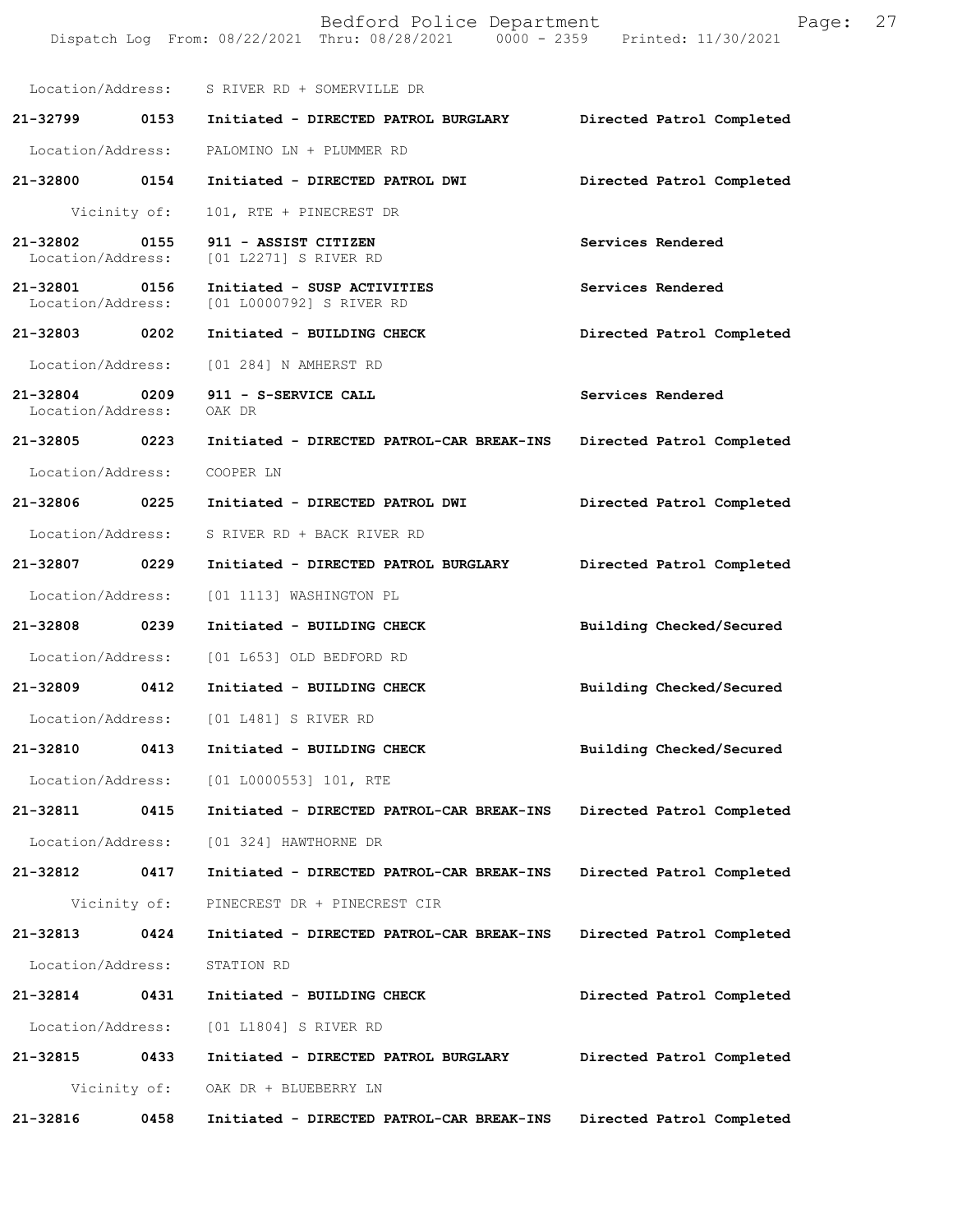|                               |              | Bedford Police Department<br>Dispatch Log From: 08/22/2021 Thru: 08/28/2021 0000 - 2359 Printed: 11/30/2021 | 28<br>Page:               |
|-------------------------------|--------------|-------------------------------------------------------------------------------------------------------------|---------------------------|
|                               |              | Vicinity of: BOYNTON ST + KEENE ST                                                                          |                           |
| 21-32817                      | 0510         | Initiated - DIRECTED PATROL TRAFFIC ENF Directed Patrol Completed                                           |                           |
|                               | Vicinity of: | 101, RTE + BELL HILL RD                                                                                     |                           |
| 21-32818                      | 0524         | Initiated - DIRECTED PATROL TRAFFIC ENF Directed Patrol Completed                                           |                           |
| Location/Address:             |              | 101, RTE + 114 RTE                                                                                          |                           |
| 21-32819 0532                 |              | Initiated - DIRECTED PATROL TRAFFIC ENF                                                                     | Directed Patrol Completed |
| Location/Address:             |              | S RIVER RD + UPJOHN ST                                                                                      |                           |
| 21-32820 0550                 |              | Initiated - DIRECTED PATROL ACCIDENTS                                                                       | Directed Patrol Completed |
|                               | Vicinity of: | NASHUA RD + $101$ , RTE                                                                                     |                           |
| 21-32821                      | 0554         | Initiated - DIRECTED PATROL TRAFFIC ENF                                                                     | Directed Patrol Completed |
| Location/Address:             |              | 101, RTE + KAHLIKO LN                                                                                       |                           |
| 21-32822                      | 0558         | Initiated - DIRECTED PATROL TRAFFIC ENF                                                                     | Directed Patrol Completed |
| Location/Address:             |              | 101, RTE + MEETINGHOUSE RD                                                                                  |                           |
| 21-32823 0614                 |              | Initiated - MOTOR VEHICLE STOP                                                                              | Summons/Warning Issued    |
| Location/Address:             |              | 101, RTE + PLUMMER ROAD OVERPASS                                                                            |                           |
| 21-32824                      | 0622         | Initiated - MOTOR VEHICLE STOP                                                                              | Summons/Warning Issued    |
| Location/Address:             |              | 101, RTE + MEETINGHOUSE RD                                                                                  |                           |
| 21-32825<br>Location/Address: | 0650         | Phone - CHECK THE WELFARE<br>[01 913] 101, RTE                                                              | Services Rendered         |
| 21-32826 0701                 |              | Phone - POLICE INFORMATION                                                                                  | No Action Required        |
| Location/Address:             |              | S RIVER RD + RAY WIEZOREK WEST DR                                                                           |                           |
| 21-32827                      | 0701         | Initiated - DIRECTED PATROL TRAFFIC ENF                                                                     | Directed Patrol Completed |
|                               |              | Vicinity of: BACK RIVER RD + COUNTY RD                                                                      |                           |
| 21-32828<br>Location/Address: | 0710         | Phone - ALARM, BURGLAR<br>COLBY CT                                                                          | Alarm - False             |
| 21-32829                      | 0716         | Initiated - MOTOR VEHICLE STOP                                                                              | Summons/Warning Issued    |
| Location/Address:             |              | 101, RTE + CONSTITUTION DR                                                                                  |                           |
| 21-32830                      | 0717         | Initiated - DIRECTED PATROL TRAFFIC ENF                                                                     | Directed Patrol Completed |
| Location/Address:             |              | NEW BOSTON RD + WALLACE RD                                                                                  |                           |
| 21-32831                      | 0724         | Initiated - DIRECTED PATROL TRAFFIC ENF                                                                     | Directed Patrol Completed |
|                               | Vicinity of: | LIBERTY HILL RD + COUNTY RD                                                                                 |                           |
| 21-32832                      | 0727         | Initiated - DIRECTED PATROL TRAFFIC ENF                                                                     | Directed Patrol Completed |
| Location/Address:             |              | OLD BEDFORD RD + HAZEN RD                                                                                   |                           |
| 21-32833                      | 0741         | Initiated - MOTOR VEHICLE STOP                                                                              | Summons/Warning Issued    |
| Location/Address:             |              | NEW BOSTON RD + WALLACE RD                                                                                  |                           |
| 21-32834                      | 0756         | Initiated - DIRECTED PATROL TRAFFIC ENF                                                                     | Merge: 21-32835 By: 0233  |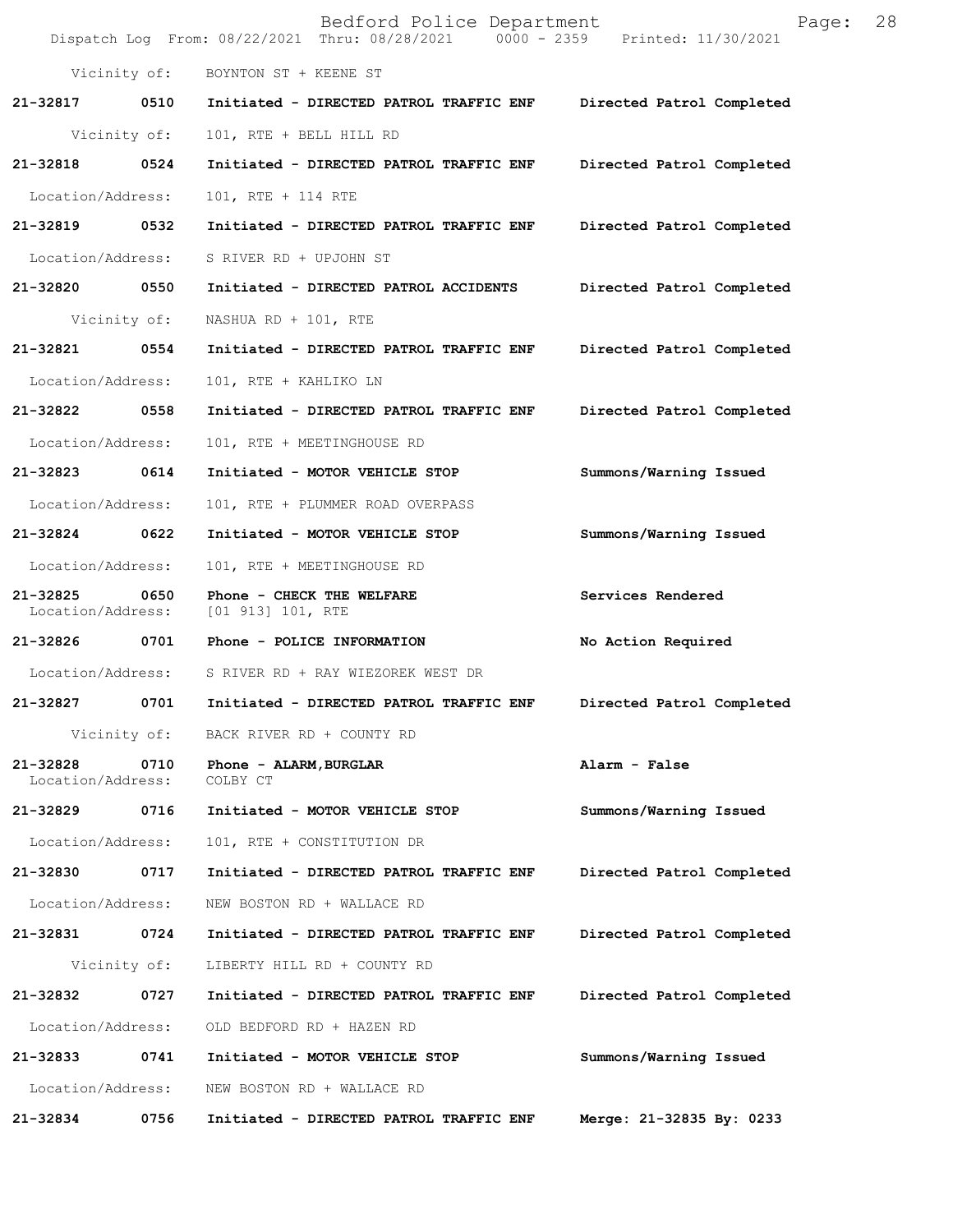|                               |              | Bedford Police Department<br>Dispatch Log From: 08/22/2021 Thru: 08/28/2021 0000 - 2359 Printed: 11/30/2021 | 29<br>Page:                 |
|-------------------------------|--------------|-------------------------------------------------------------------------------------------------------------|-----------------------------|
|                               |              | Location/Address: [01 231] OLD BEDFORD RD                                                                   |                             |
| 21-32835                      | 0757         | Initiated - DIRECTED PATROL TRAFFIC ENF Directed Patrol Completed                                           |                             |
| Location/Address:             |              | [01 231] OLD BEDFORD RD                                                                                     |                             |
| 21-32836 0801                 |              | Initiated - DIRECTED PATROL TRAFFIC ENF                                                                     | Directed Patrol Completed   |
| Vicinity of:                  |              | MEETINGHOUSE RD + PATTEN RD                                                                                 |                             |
| 21-32837<br>Location/Address: | 0802         | Phone - ASSIST OTHER AGENCY<br>[05] CHESTNUT HILL RD                                                        | Services Rendered           |
| 21-32838 0803                 |              | Initiated - DIRECTED PATROL TRAFFIC ENF                                                                     | Directed Patrol Completed   |
| Location/Address:             |              | OLD BEDFORD RD                                                                                              |                             |
| 21-32839 0804                 |              | Initiated - DIRECTED PATROL TRAFFIC ENF                                                                     | Directed Patrol Completed   |
| Location/Address:             |              | NASHUA RD + 101, RTE                                                                                        |                             |
| 21-32840 0809                 |              | Initiated - DIRECTED PATROL TRAFFIC ENF                                                                     | Directed Patrol Completed   |
| Location/Address:             |              | S RIVER RD + KILTON RD                                                                                      |                             |
| 21-32841 0815                 |              | Initiated - DIRECTED PATROL TRAFFIC ENF                                                                     | Directed Patrol Completed   |
|                               | Vicinity of: | S RIVER RD + HAWTHORNE DR                                                                                   |                             |
| 21-32842                      | 0827         | Initiated - MOTOR VEHICLE STOP                                                                              | Summons/Warning Issued      |
| Location/Address:             |              | 101, RTE + COVENANT WAY                                                                                     |                             |
| 21-32843 0846                 |              | Initiated - DIRECTED PATROL TRAFFIC ENF                                                                     | Directed Patrol Completed   |
|                               | Vicinity of: | S RIVER RD + TECHNOLOGY DR                                                                                  |                             |
| 21-32844 0851                 |              | Initiated - MOTOR VEHICLE STOP                                                                              | Summons/Warning Issued      |
|                               |              | Location/Address: WHITE AVE + BELLEMORE DR                                                                  |                             |
| 21-32845                      | 0853         | Initiated - MOTOR VEHICLE STOP                                                                              | Summons/Warning Issued      |
|                               |              | Location/Address: S RIVER RD + BACK RIVER RD                                                                |                             |
|                               |              | 21-32846 0857 Initiated - MOTOR VEHICLE STOP                                                                | Summons/Warning Issued      |
| Location/Address: S RIVER RD  |              |                                                                                                             |                             |
| 21-32848<br>Location/Address: | 0929         | Initiated - SERVE PAPERWORK<br>BALDWIN LN                                                                   | NO PAPERWORK                |
| 21-32849 0939                 |              | Initiated - SERVE PAPERWORK                                                                                 | Summons/Warning Issued      |
| Location/Address:             |              | BLACKBIRD DR                                                                                                |                             |
| 21-32847                      |              | 0948 911 - ASSIST CITIZEN<br>Location/Address: [01 L1562] KILTON RD                                         | Services Rendered           |
| 21-32850 0952                 |              | Initiated - SERVE PAPERWORK                                                                                 | Summons/Warning Issued      |
| Location/Address:             |              | BIRKDALE RD                                                                                                 |                             |
| 21-32851 0956                 |              | Initiated - SERVE PAPERWORK<br>Location/Address: BIRKDALE RD                                                | NO PAPERWORK                |
| 21-32852                      |              | 1005 911 - S-EMERGENCY MEDICAL CALL-DELTA                                                                   | TRANSPORTED TO CMC HOSPITAL |
|                               |              | Location/Address: [01 L2400] RIDGEWOOD RD                                                                   |                             |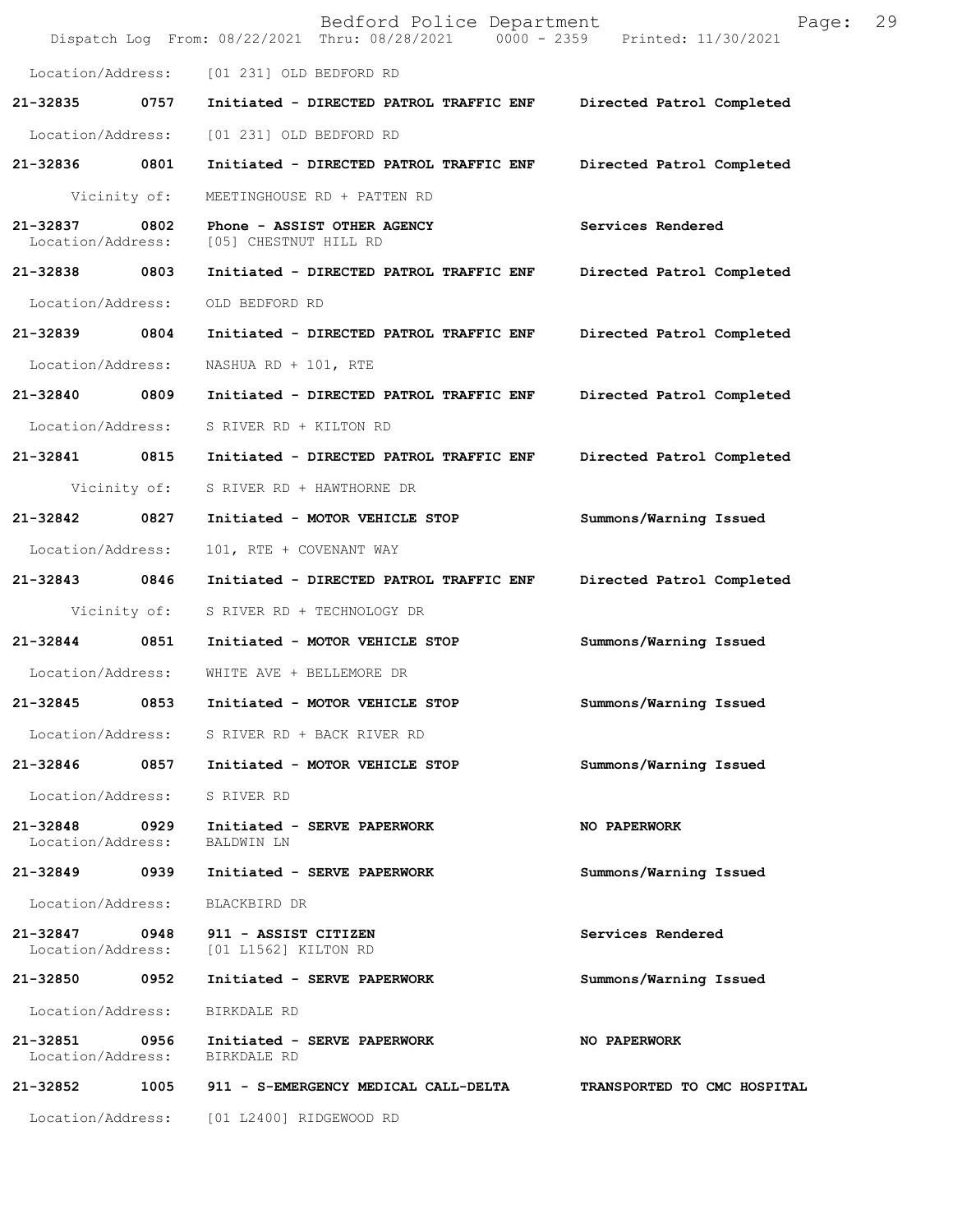|                                    |      | Bedford Police Department<br>Dispatch Log From: 08/22/2021 Thru: 08/28/2021   0000 - 2359   Printed: 11/30/2021 | Page:                     | 30 |
|------------------------------------|------|-----------------------------------------------------------------------------------------------------------------|---------------------------|----|
| 21-32853 1007                      |      | Initiated - SUSP ACTIVITIES<br>Location/Address: 101, RTE + CONSTITUTION DR<br>Refer To Incident: 21-827-OF     | Investigated              |    |
| 21-32854                           | 1008 | Initiated - SERVE PAPERWORK                                                                                     | Summons/Warning Issued    |    |
|                                    |      | Location/Address: BILL'S WAY                                                                                    |                           |    |
| 21-32855 1013<br>Location/Address: |      | Phone - ASSIST OTHER AGENCY<br>[01 1961] BACK RIVER RD                                                          | Services Rendered         |    |
|                                    |      | 21-32856 1015 Initiated - SERVE PAPERWORK<br>Location/Address: BARR FARM RD                                     | NO PAPERWORK              |    |
| 21-32857                           | 1031 | Initiated - SERVE PAPERWORK                                                                                     | Summons/Warning Issued    |    |
| Location/Address: BEALS RD         |      |                                                                                                                 |                           |    |
|                                    |      | 21-32858 1036 Phone - FOUND PROPERTY                                                                            | No Action Required        |    |
| Location/Address:                  |      | GAGE RD                                                                                                         |                           |    |
| 21-32859 1040                      |      | Initiated - SERVE PAPERWORK                                                                                     | Summons/Warning Issued    |    |
| Location/Address:                  |      | BEALS RD                                                                                                        |                           |    |
| 21-32860                           | 1048 | Initiated - VACANT PROPERTY CHECK                                                                               | Building Checked/Secured  |    |
|                                    |      | Location/Address: PILGRIM DR                                                                                    |                           |    |
| 21-32861 1102                      |      | Initiated - SERVE PAPERWORK                                                                                     | Summons/Warning Issued    |    |
| Location/Address:                  |      | BELMONT CT                                                                                                      |                           |    |
| 21-32862 1104                      |      | Initiated - SERVE PAPERWORK                                                                                     | Summons/Warning Issued    |    |
| Location/Address:                  |      | BELMONT CT                                                                                                      |                           |    |
| 21-32863                           | 1105 | Initiated - DIRECTED PATROL-CAR BREAK-INS                                                                       | Directed Patrol Completed |    |
| Location/Address:                  |      | [01 L1562] KILTON RD                                                                                            |                           |    |
| 21-32864<br>Location/Address:      | 1107 | Initiated - SERVE PAPERWORK<br>BELMONT CT                                                                       | <b>NO PAPERWORK</b>       |    |
| 21-32865                           | 1109 | Initiated - SERVE PAPERWORK                                                                                     | Summons/Warning Issued    |    |
| Location/Address:                  |      | BELMONT CT                                                                                                      |                           |    |
| 21-32866                           | 1110 | Initiated - MOTOR VEHICLE STOP                                                                                  | Summons/Warning Issued    |    |
| Location/Address:                  |      | DONALD ST                                                                                                       |                           |    |
| 21-32867                           | 1115 | Initiated - SERVE PAPERWORK                                                                                     | Summons/Warning Issued    |    |
| Location/Address:                  |      | BEAUDOIN ST                                                                                                     |                           |    |
| 21-32868                           | 1117 | Phone - FOUND PROPERTY                                                                                          | No Action Required        |    |
| Location/Address:                  |      | OLD FARM RD                                                                                                     |                           |    |
| 21-32869                           | 1132 | Initiated - DIRECTED PATROL ACCIDENTS                                                                           | Directed Patrol Completed |    |
| Location/Address:                  |      | MEETINGHOUSE RD + S RIVER RD                                                                                    |                           |    |
| 21-32870                           | 1143 | Initiated - MOTOR VEHICLE STOP                                                                                  | Summons/Warning Issued    |    |
| Location/Address:                  |      | TECHNOLOGY DR                                                                                                   |                           |    |
| 21-32871                           | 1145 | Initiated - DIRECTED PATROL TRAFFIC ENF                                                                         | Directed Patrol Completed |    |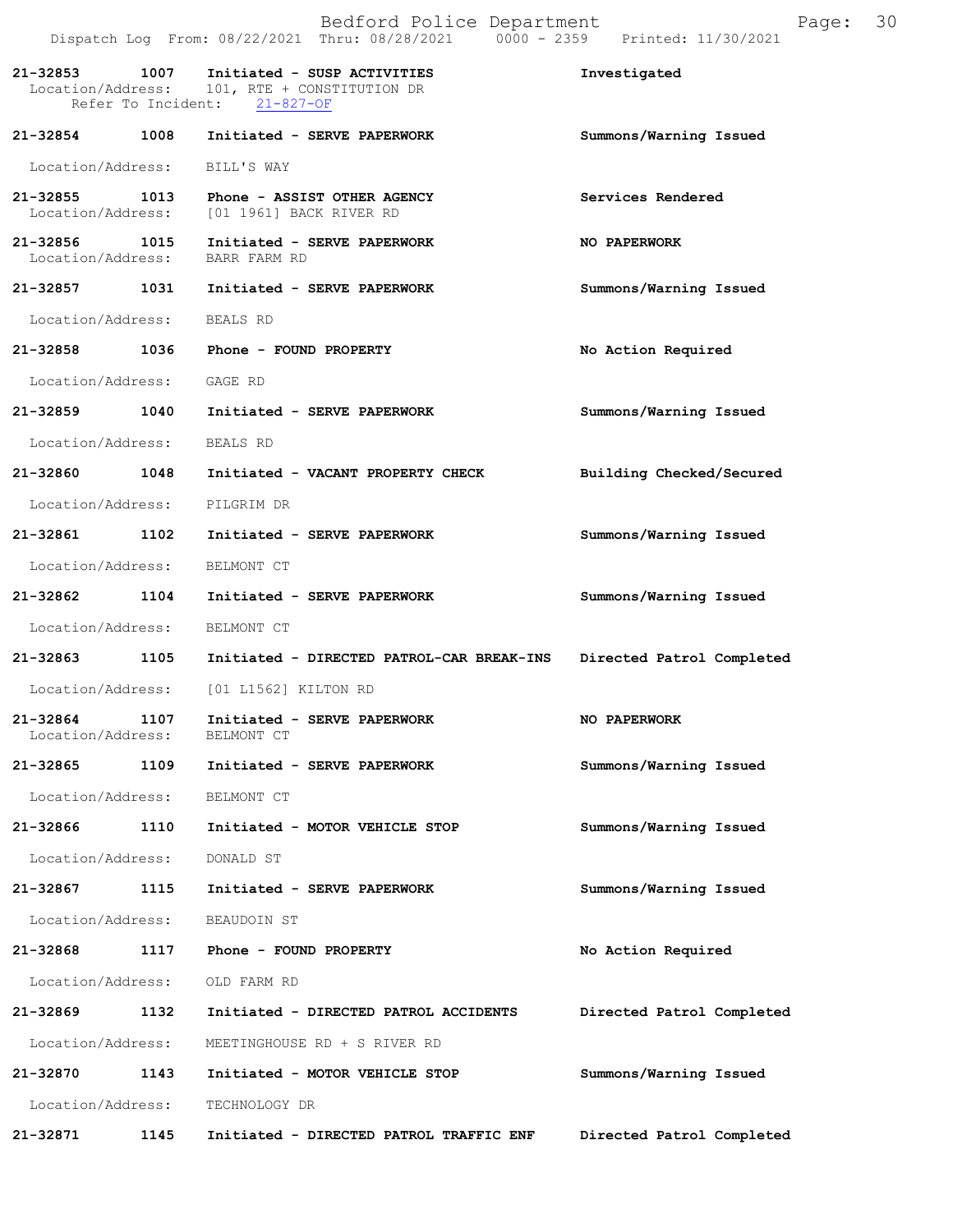|                               |                                                                       | Bedford Police Department<br>Dispatch Log From: 08/22/2021 Thru: 08/28/2021 0000 - 2359                                                                      | Page:<br>Printed: 11/30/2021 | 31 |
|-------------------------------|-----------------------------------------------------------------------|--------------------------------------------------------------------------------------------------------------------------------------------------------------|------------------------------|----|
|                               |                                                                       | Location/Address: COLBY CT + S RIVER RD                                                                                                                      |                              |    |
| 21-32872                      | 1200                                                                  | Initiated - DIRECTED PATROL ACCIDENTS                                                                                                                        | Directed Patrol Completed    |    |
| Location/Address:             |                                                                       | S RIVER RD + HAWTHORNE DR                                                                                                                                    |                              |    |
| 21-32873                      | 1213                                                                  | Initiated - DIRECTED PATROL TRAFFIC ENF                                                                                                                      | Directed Patrol Completed    |    |
| Location/Address:             |                                                                       | WALLACE $RD + 101$ , RTE                                                                                                                                     |                              |    |
| 21-32874                      | 1216                                                                  | Initiated - DIRECTED PATROL-CAR BREAK-INS                                                                                                                    | Directed Patrol Completed    |    |
| Location/Address:             |                                                                       | [01 1235] S RIVER RD                                                                                                                                         |                              |    |
| 21-32875                      | 1229                                                                  | Walk-In - ASSIST CITIZEN                                                                                                                                     | No Action Required           |    |
| Location/Address:             |                                                                       | [01 474] CONSTITUTION DR                                                                                                                                     |                              |    |
| 21-32876<br>Location/Address: | 1231                                                                  | Phone - MOTOR VEHICLE COMPLAINT<br>BARNSIDE DR                                                                                                               | Investigated                 |    |
| 21-32877                      | 1231                                                                  | Initiated - MOTOR VEHICLE STOP                                                                                                                               | Summons/Warning Issued       |    |
| Location/Address:             |                                                                       | S RIVER RD + RAY WIEZOREK WEST DR                                                                                                                            |                              |    |
| 21-32878                      | 1244<br>Refer To Incident:                                            | Phone - THEFT<br>Location/Address: [01 L1803] S RIVER RD<br>$21 - 828 - OF$                                                                                  | Investigated                 |    |
| 21-32879                      | 1258                                                                  | Phone - S-MUTUAL AID-MEDICAL                                                                                                                                 | TRANSPORTED TO CMC HOSPITAL  |    |
| Location/Address:             |                                                                       | [07] LEANDRE                                                                                                                                                 |                              |    |
| 21-32880                      | 1302                                                                  | Initiated - DIRECTED PATROL-CAR BREAK-INS                                                                                                                    | Directed Patrol Completed    |    |
| Location/Address:             |                                                                       | HARDY RD + REGENCY DR                                                                                                                                        |                              |    |
| 21-32881                      | 1307                                                                  | Initiated - DIRECTED PATROL-CAR BREAK-INS                                                                                                                    | Directed Patrol Completed    |    |
| Location/Address:             |                                                                       | PALOMINO LN + PLUMMER RD                                                                                                                                     |                              |    |
| 21-32882                      | 1318                                                                  | Initiated - MOTOR VEHICLE STOP                                                                                                                               | Summons/Warning Issued       |    |
| Location/Address:             |                                                                       | HOMESTEAD HILL RD + JENKINS RD                                                                                                                               |                              |    |
| 21-32883                      | 1332                                                                  | Initiated - MOTOR VEHICLE STOP                                                                                                                               | Summons/Warning Issued       |    |
| Location/Address:             |                                                                       | 101, RTE + CONSTITUTION DR                                                                                                                                   |                              |    |
| 21-32884                      | 1350                                                                  | Phone - SCAMS (PHONE, EMAIL ETC)                                                                                                                             | No Action Required           |    |
| Location/Address:             |                                                                       | [01 474] CONSTITUTION DR                                                                                                                                     |                              |    |
| 21-32885                      | 1354                                                                  | Phone - LOST PROPERTY                                                                                                                                        | No Action Required           |    |
| Location/Address:             |                                                                       | [03] MAST RD                                                                                                                                                 |                              |    |
| 21-32886<br>Location/Address: | 1355<br>Refer To Summons:<br>Summons:<br>Address:<br>Age:<br>Charges: | Initiated - MOTOR VEHICLE STOP<br>[01 1083] LEAVY DR<br>$21 - 474 - AR$<br>SMITH, JOSEPH A<br>NASHUA, NH<br>36<br>License Reqd; Op w/Expired License, subsqt | Arrest(s) Made               |    |
| 21-32887                      | 1359                                                                  | Initiated - DIRECTED PATROL-CAR BREAK-INS                                                                                                                    | Directed Patrol Completed    |    |
| Location/Address:             |                                                                       | [01 1312] S RIVER RD                                                                                                                                         |                              |    |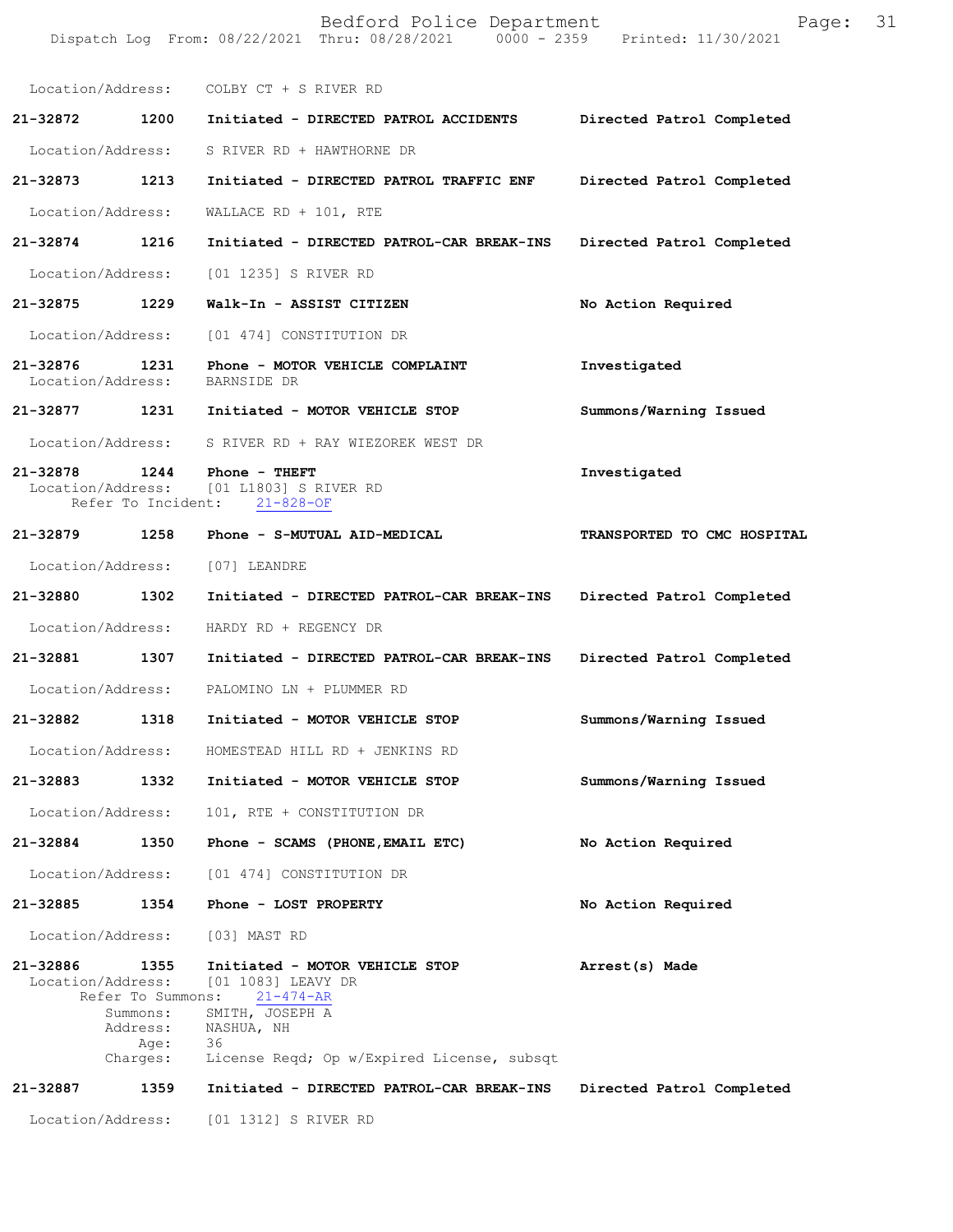|                                    |              | Bedford Police Department<br>Dispatch Log From: 08/22/2021 Thru: 08/28/2021 0000 - 2359 Printed: 11/30/2021 | Page: 32                  |  |
|------------------------------------|--------------|-------------------------------------------------------------------------------------------------------------|---------------------------|--|
| 21-32888                           | 1359         | Initiated - DIRECTED PATROL TRAFFIC ENF                                                                     | Directed Patrol Completed |  |
| Location/Address:                  |              | RIDGEWOOD RD + S RIVER RD                                                                                   |                           |  |
| 21-32889                           | 1404         | Initiated - MOTOR VEHICLE STOP                                                                              | Summons/Warning Issued    |  |
|                                    |              | Location/Address: S RIVER RD + WATHEN RD                                                                    |                           |  |
| 21-32890 1410<br>Location/Address: |              | 911 - S-EMERGENCY MEDICAL CALL-BRAVO<br>[01 1721] KILTON RD                                                 | <b>NO TRANSPORT</b>       |  |
|                                    |              | 21-32891 1413 Phone - ASSIST CITIZEN                                                                        | No Action Required        |  |
|                                    |              | Location/Address: [01 474] CONSTITUTION DR                                                                  |                           |  |
| 21-32892                           | 1427         | Initiated - DIRECTED PATROL TRAFFIC ENF                                                                     | Directed Patrol Completed |  |
| Location/Address:                  |              | [01 234] COUNTY RD                                                                                          |                           |  |
| 21-32893 1506                      |              | Initiated - DIRECTED PATROL ACCIDENTS                                                                       | Directed Patrol Completed |  |
| Location/Address:                  |              | [01 232] LIBERTY HILL RD                                                                                    |                           |  |
| 21-32894 1526                      |              | Initiated - DISABLED MOTOR VEHICLE<br>Location/Address: S RIVER RD + BACK RIVER RD                          | Services Rendered         |  |
|                                    |              | 21-32895 1534 Phone - THEFT<br>Location/Address: [01 L1804] S RIVER RD<br>Refer To Incident: 21-829-OF      | Investigated              |  |
| 21-32896 1546                      |              | Initiated - INVESTIGATION-FOLLOW UP<br>Location/Address: [01 L2442] S RIVER RD                              | Services Rendered         |  |
| 21-32897                           | 1551         | Initiated - DIRECTED PATROL TRAFFIC ENF                                                                     | Directed Patrol Completed |  |
| Location/Address:                  |              | NEW BOSTON RD + WALLACE RD                                                                                  |                           |  |
| 21-32898 1559                      |              | Initiated - DIRECTED PATROL ACCIDENTS                                                                       | Directed Patrol Completed |  |
| Location/Address:                  |              | 101, RTE + MEETINGHOUSE RD                                                                                  |                           |  |
| 21-32899                           | 1603         | Initiated - MOTOR VEHICLE STOP                                                                              | Summons/Warning Issued    |  |
| Location/Address:                  |              | [01 L1562] KILTON RD                                                                                        |                           |  |
| 21-32900                           | 1607         | Initiated - MOTOR VEHICLE STOP                                                                              | Summons/Warning Issued    |  |
| Location/Address:                  |              | 101, RTE + HITCHING POST LN                                                                                 |                           |  |
| 21-32901                           | 1626         | Initiated - DIRECTED PATROL TRAFFIC ENF                                                                     | Directed Patrol Completed |  |
|                                    | Vicinity of: | S RIVER RD + BACK RIVER RD                                                                                  |                           |  |
| 21-32902                           | 1628         | Initiated - DIRECTED PATROL TRAFFIC ENF                                                                     | Directed Patrol Completed |  |
| Location/Address:                  |              | S RIVER RD + KILTON RD                                                                                      |                           |  |
| 21-32903<br>Location/Address:      | 1629         | 911 - MOTOR VEHICLE ACC-SPECIAL CIR.<br>101, RTE + PLUMMER ROAD OVERPASS                                    | Investigated              |  |
| $21 - 32904$<br>Location/Address:  | 1631         | Phone - $S-FIRE$ , AUTO<br>101, RTE                                                                         | Services Rendered         |  |
| 21-32905<br>Location/Address:      | 1639         | Initiated - DISABLED MOTOR VEHICLE<br>101, RTE + PLUMMER ROAD OVERPASS                                      | Services Rendered         |  |
| 21-32906<br>Location/Address:      | 1648         | 911 - S-EMERGENCY MEDICAL CALL-CHARL<br>[01 L2400] RIDGEWOOD RD                                             | <b>NO TRANSPORT</b>       |  |
| 21-32907                           | 1701         | 911 - DOG COMPLAINT                                                                                         | Could Not Locate          |  |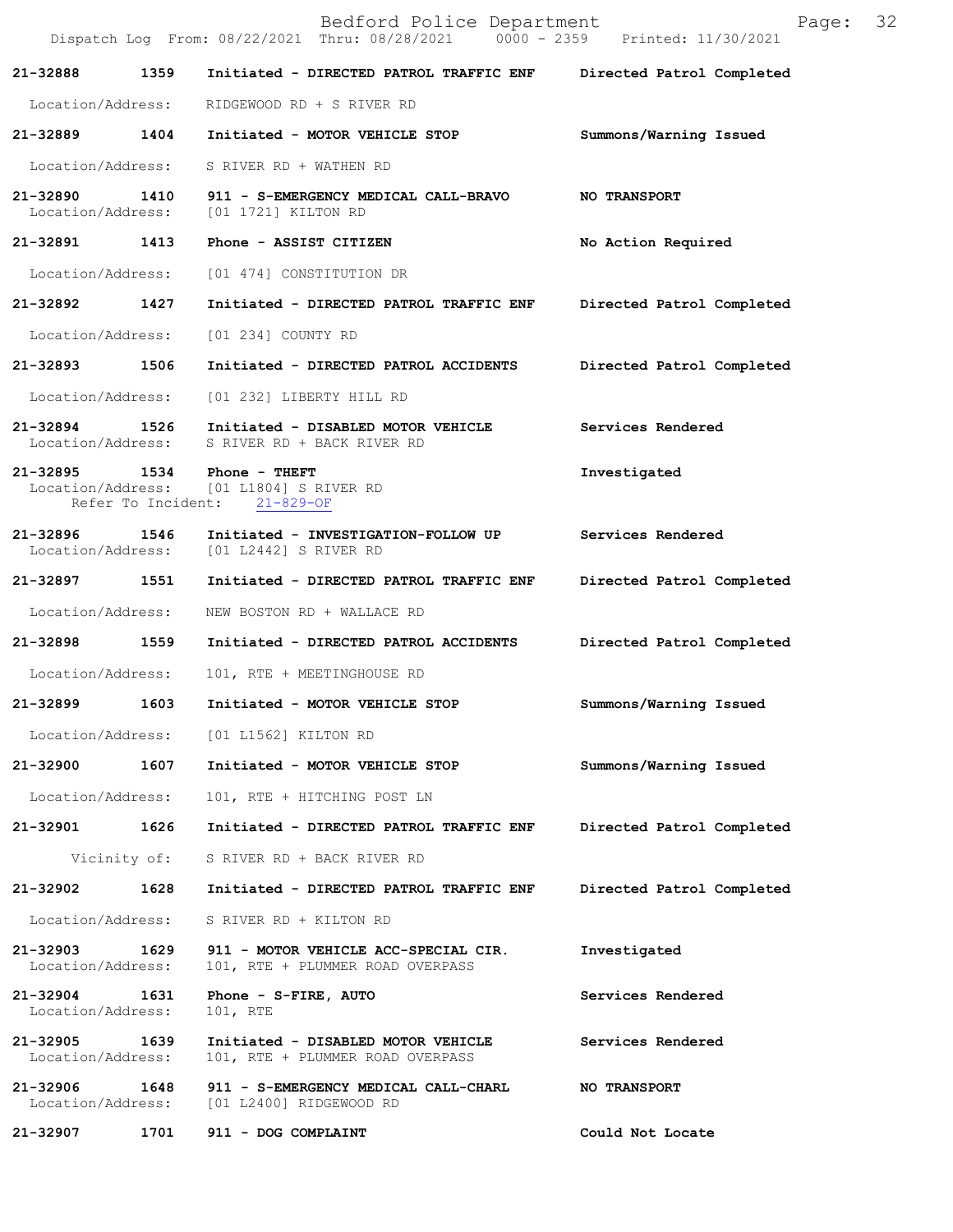|                                    |              | Bedford Police Department<br>Dispatch Log From: 08/22/2021 Thru: 08/28/2021 0000 - 2359 Printed: 11/30/2021 | Page:                     | 33 |
|------------------------------------|--------------|-------------------------------------------------------------------------------------------------------------|---------------------------|----|
|                                    |              | Location/Address: [01 1603] MARKET ST                                                                       |                           |    |
| 21-32908                           | 1736         | Phone - ALARM, BURGLAR                                                                                      | Alarm- correct code/reset |    |
|                                    |              | Location/Address: [01 235] BRICK MILL RD                                                                    |                           |    |
| 21-32909                           | 1742         | Initiated - DIRECTED PATROL ACCIDENTS                                                                       | Directed Patrol Completed |    |
| Location/Address:                  |              | 101, RTE + NASHUA RD                                                                                        |                           |    |
| 21-32910 1748                      |              | Initiated - MOTOR VEHICLE STOP                                                                              | Summons/Warning Issued    |    |
| Location/Address:                  |              | S RIVER RD                                                                                                  |                           |    |
| 21-32911 1759<br>Location/Address: |              | Initiated - DISABLED MOTOR VEHICLE<br>101, RTE + COVENANT WAY                                               | Services Rendered         |    |
| 21-32912                           | 1801         | Initiated - DIRECTED PATROL-CAR BREAK-INS                                                                   | Directed Patrol Completed |    |
| Location/Address:                  |              | CAMP RD                                                                                                     |                           |    |
| 21-32913 1803<br>Location/Address: |              | Phone - S-MUTUAL AID-MEDICAL<br>$[07]$ LOG ST                                                               | Services Rendered         |    |
| 21-32914 1815                      |              | Initiated - DIRECTED PATROL TRAFFIC ENF                                                                     | Directed Patrol Completed |    |
| Location/Address:                  |              | S RIVER RD + COLBY CT                                                                                       |                           |    |
| 21-32915                           | 1828         | Initiated - DIRECTED PATROL TRAFFIC ENF                                                                     | Directed Patrol Completed |    |
|                                    | Vicinity of: | S RIVER RD + HAWTHORNE DR                                                                                   |                           |    |
| 21-32916<br>Location/Address:      | 1835         | Phone - S-EMERGENCY MEDICAL CALL<br>[01 L1706] NEW BOSTON RD                                                | <b>NO TRANSPORT</b>       |    |
| 21-32917                           | 1847         | Initiated - MOTOR VEHICLE STOP                                                                              | Summons/Warning Issued    |    |
| Location/Address:                  |              | S RIVER RD + COMMERCE DR                                                                                    |                           |    |
| 21-32918                           |              | 1851 Phone - ANIMAL COMPLAINT<br>Location/Address: [01 L1736] PONDFIELD RD                                  | Services Rendered         |    |
| 21-32919<br>Location/Address:      | 1915         | Phone - DOG COMPLAINT<br>[01 L1279] S RIVER RD                                                              | Services Rendered         |    |
| 21-32920                           | 1929         | Initiated - DIRECTED PATROL TRAFFIC ENF                                                                     | Directed Patrol Completed |    |
|                                    | Vicinity of: | S RIVER RD + AUTUMN LN                                                                                      |                           |    |
| 21-32921<br>Location/Address:      | 1958         | Phone - S-OUTSIDE SMOKE/ILLEGAL BURN<br>SETON DR                                                            | Services Rendered         |    |
| 21-32922 2013<br>Location/Address: |              | Walk-In - LOST PROPERTY<br>LIBERTY HILL RD                                                                  | Services Rendered         |    |
| 21-32923                           | 2022         | 911 - S-EMERGENCY MEDICAL CALL-ALPHA<br>Location/Address: [01 1387] TECHNOLOGY DR                           | LIFT ASSIST               |    |
| 21-32924                           | 2043         | Initiated - DIRECTED PATROL DWI                                                                             | Directed Patrol Completed |    |
| Location/Address:                  |              | S RIVER RD + MEETINGHOUSE RD                                                                                |                           |    |
| 21-32925                           | 2050         | Initiated - BUILDING CHECK                                                                                  | Directed Patrol Completed |    |
| Location/Address:                  |              | [01 L1094] S RIVER RD                                                                                       |                           |    |
| 21-32926                           | 2050         | Initiated - DIRECTED PATROL DWI                                                                             | Directed Patrol Completed |    |
| Location/Address:                  |              | 101, RTE + JENKINS RD                                                                                       |                           |    |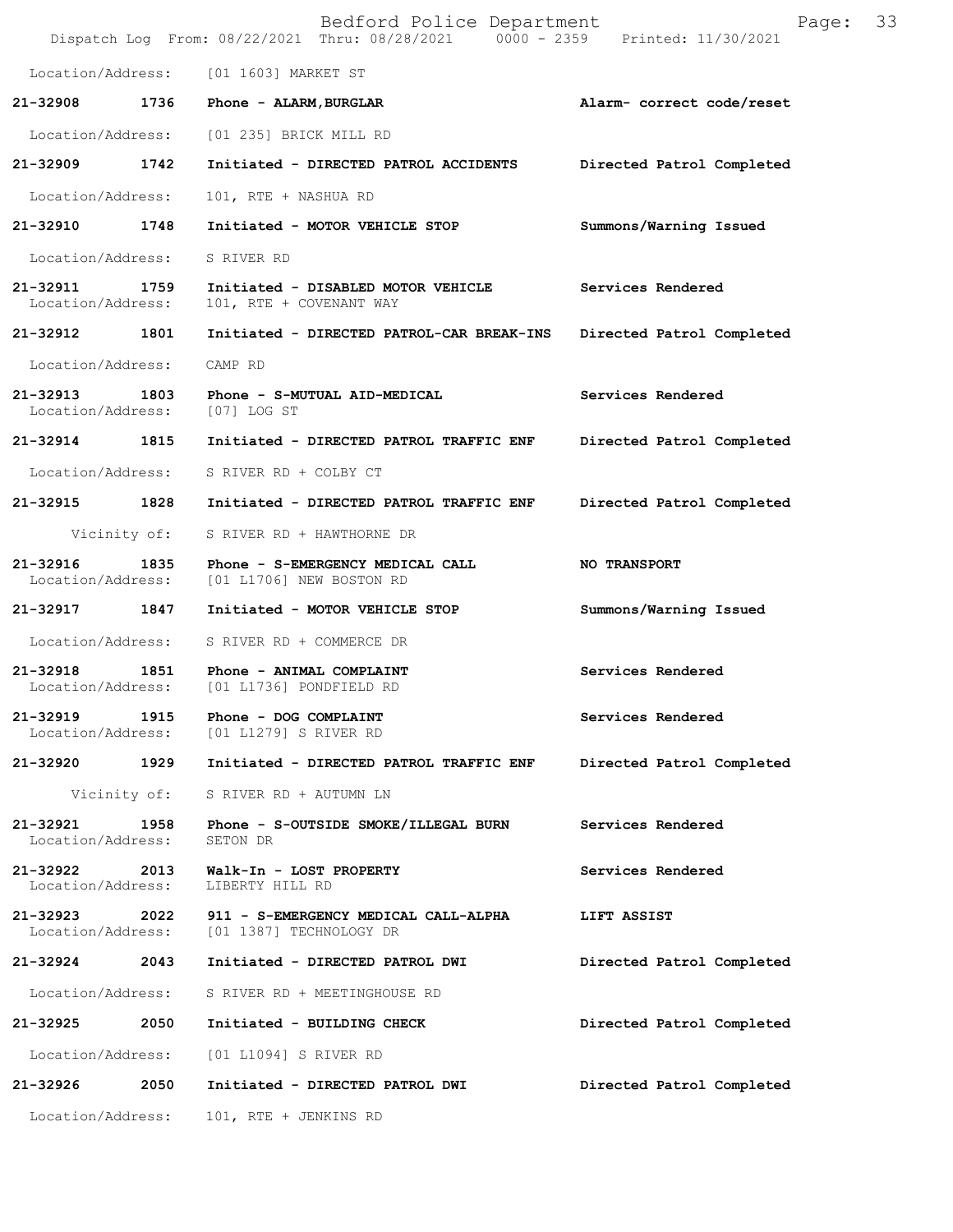|                               |              | Bedford Police Department<br>Dispatch Log From: 08/22/2021 Thru: 08/28/2021 0000 - 2359 Printed: 11/30/2021 | Page:                     | 34 |
|-------------------------------|--------------|-------------------------------------------------------------------------------------------------------------|---------------------------|----|
| 21-32927                      | 2057         | Initiated - BUILDING CHECK                                                                                  | Building Checked/Secured  |    |
|                               |              | Location/Address: [01 L0000792] S RIVER RD                                                                  |                           |    |
| 21-32928 2058                 |              | Initiated - DIRECTED PATROL BURGLARY                                                                        | Directed Patrol Completed |    |
| Location/Address:             |              | LEAVY DR                                                                                                    |                           |    |
| 21-32929 2112                 |              | Initiated - DIRECTED PATROL DWI                                                                             | Directed Patrol Completed |    |
|                               |              | Vicinity of: S RIVER RD + BACK RIVER RD                                                                     |                           |    |
| 21-32930                      | 2126         | Initiated - DIRECTED PATROL BURGLARY                                                                        | Directed Patrol Completed |    |
| Location/Address:             |              | [01 1050] DONALD ST                                                                                         |                           |    |
| 21-32931 2142                 |              | Initiated - DIRECTED PATROL-CAR BREAK-INS                                                                   | Directed Patrol Completed |    |
|                               | Vicinity of: | HAWTHORNE DR                                                                                                |                           |    |
| 21-32932<br>Location/Address: |              | 2155 Phone - S-SERVICE CALL<br>[01 334] 101, RTE                                                            | Services Rendered         |    |
| 21-32933 2200                 |              | Initiated - MOTOR VEHICLE STOP                                                                              | Summons/Warning Issued    |    |
|                               |              | Location/Address: BACK RIVER RD + COUNTY RD                                                                 |                           |    |
| 21-32934 2230                 |              | Initiated - MOTOR VEHICLE STOP                                                                              | Summons/Warning Issued    |    |
| Location/Address:             |              | S RIVER RD                                                                                                  |                           |    |
| 21-32935                      | 2338         | Initiated - DIRECTED PATROL DWI                                                                             | Directed Patrol Completed |    |
| Location/Address:             |              | 101, RTE + MEETINGHOUSE RD                                                                                  |                           |    |
| 21-32936 2342                 |              | Initiated - DIRECTED PATROL DWI                                                                             | Directed Patrol Completed |    |
| Location/Address:             |              | 114 RTE + DONALD ST                                                                                         |                           |    |
|                               |              | 21-32937 2344 Initiated - DIRECTED PATROL DWI                                                               | Directed Patrol Completed |    |
| Location/Address:             |              | S RIVER RD + KILTON RD                                                                                      |                           |    |
| 21-32938                      | 2346         | Initiated - DIRECTED PATROL DWI                                                                             | Directed Patrol Completed |    |
|                               | Vicinity of: | S RIVER RD + BACK RIVER RD                                                                                  |                           |    |
| 21-32939                      | 2349         | Initiated - MOTOR VEHICLE STOP                                                                              | Summons/Warning Issued    |    |
| Location/Address:             |              | 101, RTE + MEETINGHOUSE RD OFF RAMP                                                                         |                           |    |
|                               |              |                                                                                                             |                           |    |

## **For Date: 08/27/2021 - Friday**

| $21 - 32940$      | 0000 | Initiated - MOTOR VEHICLE STOP  | Summons/Warning Issued    |
|-------------------|------|---------------------------------|---------------------------|
| Location/Address: |      | 114 RTE + WHITE AVE             |                           |
| $21 - 32941$      | 0016 | Initiated - DIRECTED PATROL DWI | Directed Patrol Completed |
| Vicinity of:      |      | S RIVER RD + HAWTHORNE DR       |                           |
| $21 - 32942$      | 0018 | Initiated - DIRECTED PATROL DWI | Directed Patrol Completed |
| Location/Address: |      | S RIVER RD + PALOMINO LN        |                           |
| $21 - 32943$      | 0030 | Initiated - DIRECTED PATROL DWI | Directed Patrol Completed |
| Location/Address: |      | 101, RTE + CONSTITUTION DR      |                           |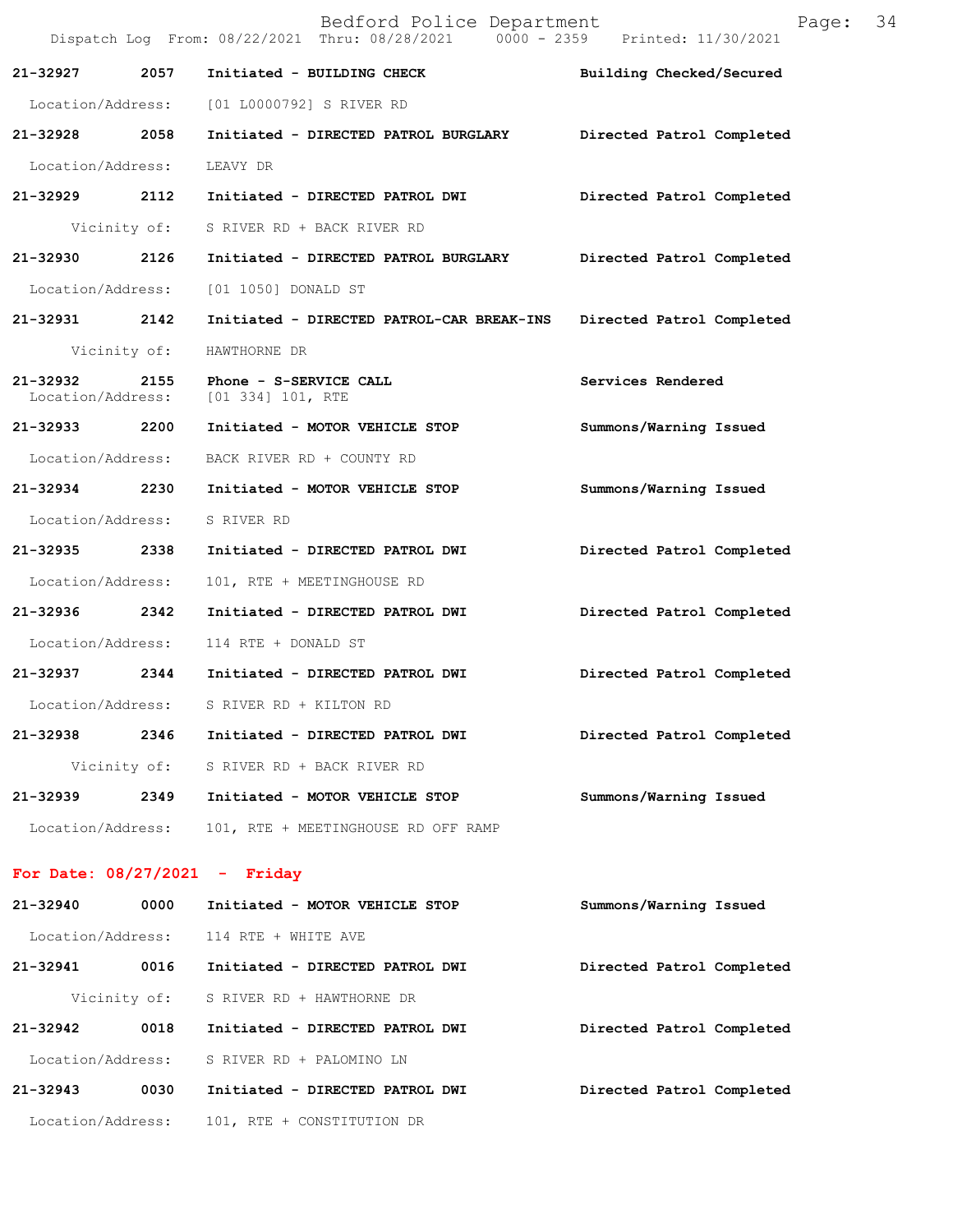|                                    |                                       | Bedford Police Department<br>Dispatch Log From: 08/22/2021 Thru: 08/28/2021 0000 - 2359 Printed: 11/30/2021                                                                | Page: 35                  |  |
|------------------------------------|---------------------------------------|----------------------------------------------------------------------------------------------------------------------------------------------------------------------------|---------------------------|--|
| 21-32944                           | 0030                                  | Initiated - DIRECTED PATROL DWI                                                                                                                                            | Directed Patrol Completed |  |
| Location/Address:                  |                                       | 101, RTE + WALLACE RD                                                                                                                                                      |                           |  |
| 21-32945                           | 0045                                  | Initiated - MOTOR VEHICLE STOP                                                                                                                                             | Summons/Warning Issued    |  |
| Location/Address:                  | Refer To Summons:<br>Age:<br>Charges: | 101, RTE + MEETINGHOUSE RD<br>21-475-AR<br>Summons: RUMLEY, JARED M<br>Address: PETERBOROUGH, NH<br>25<br>Suspension of Vehicle Registration<br>Drive after Rev/Suspension |                           |  |
| 21-32946                           | 0052                                  | Initiated - DIRECTED PATROL DWI                                                                                                                                            | Directed Patrol Completed |  |
| Location/Address:                  |                                       | 101, RTE + PLUMMER ROAD OVERPASS                                                                                                                                           |                           |  |
| 21-32947 0058                      |                                       | Initiated - DIRECTED PATROL DWI                                                                                                                                            | Directed Patrol Completed |  |
|                                    | Vicinity of:                          | S RIVER RD + CLUB ACRE LN                                                                                                                                                  |                           |  |
| 21-32948                           | 0103                                  | Initiated - MOTOR VEHICLE STOP                                                                                                                                             | Summons/Warning Issued    |  |
| Location/Address:                  |                                       | 101, RTE + 114 RTE                                                                                                                                                         |                           |  |
| 21-32949                           | 0108                                  | Initiated - DIRECTED PATROL DWI                                                                                                                                            | Directed Patrol Completed |  |
| Location/Address:                  |                                       | 101, RTE + GREY ROCK RD                                                                                                                                                    |                           |  |
| 21-32950<br>Location/Address:      | 0135                                  | Initiated - SUSP ACTIVITIES<br>[01 L2447] 101, RTE                                                                                                                         | Services Rendered         |  |
| 21-32951<br>Location/Address:      | 0140<br>Refer To Summons:<br>Age:     | Initiated - MOTOR VEHICLE STOP<br>101, RTE<br>21-476-AR<br>Summons: OUELLETTE, JACOB M<br>Address: WILTON, NH<br>27<br>Charges: Suspension of Vehicle Registration         | Arrest(s) Made            |  |
| 21-32952<br>Location/Address:      |                                       | 0157 Initiated - SUSP ACTIVITIES<br>101, RTE                                                                                                                               | Services Rendered         |  |
|                                    |                                       | 21-32953 0207 Initiated - DIRECTED PATROL BURGLARY                                                                                                                         | Directed Patrol Completed |  |
|                                    |                                       | Vicinity of: COOPER LN + LEAVY DR                                                                                                                                          |                           |  |
|                                    |                                       | 21-32954 0227 Phone - CHECK THE WELFARE<br>Location/Address: [01 392] COLBY CT                                                                                             | Services Rendered         |  |
| 21-32955 0429                      |                                       | Initiated - BUILDING CHECK                                                                                                                                                 | Building Checked/Secured  |  |
| Location/Address:                  |                                       | [01 192] NEW BOSTON RD                                                                                                                                                     |                           |  |
| 21-32956 0431                      |                                       | Initiated - DIRECTED PATROL-CAR BREAK-INS Directed Patrol Completed                                                                                                        |                           |  |
|                                    |                                       | Vicinity of: COUNTY RD + BACK RIVER RD                                                                                                                                     |                           |  |
| 21-32957 0431                      |                                       | Initiated - DIRECTED PATROL-CAR BREAK-INS                                                                                                                                  | Directed Patrol Completed |  |
| Location/Address:                  |                                       | [01 1870] S RIVER RD                                                                                                                                                       |                           |  |
| 21-32958 0442<br>Location/Address: |                                       | Initiated - SUSP ACTIVITIES<br>[01 1870] S RIVER RD                                                                                                                        | Services Rendered         |  |
|                                    |                                       | 21-32959 0447 Initiated - DIRECTED PATROL BURGLARY                                                                                                                         | Directed Patrol Completed |  |
|                                    |                                       | Vicinity of: JOPPA HILL RD                                                                                                                                                 |                           |  |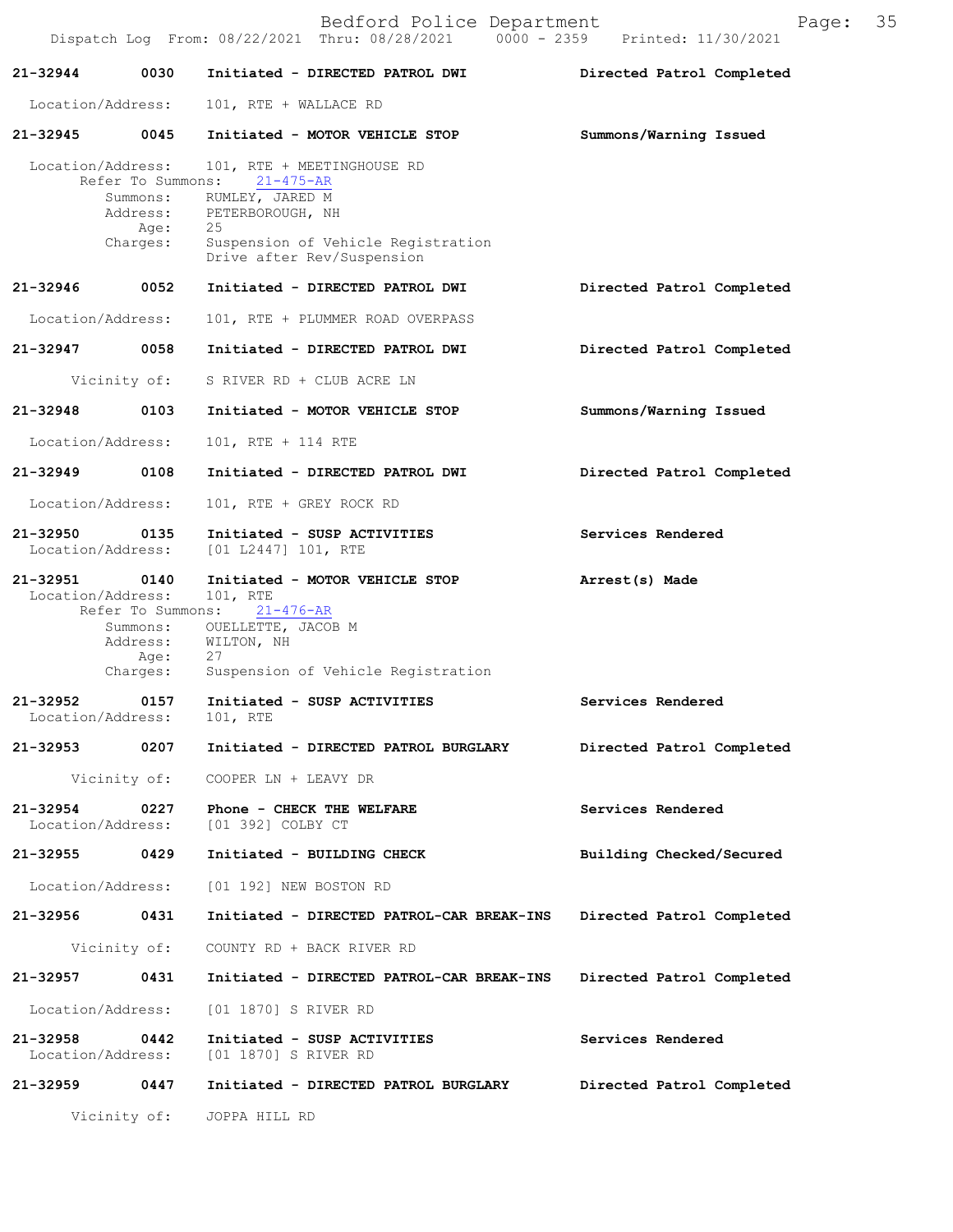|                               |                                                                       | Bedford Police Department<br>Dispatch Log From: 08/22/2021 Thru: 08/28/2021 0000 - 2359 Printed: 11/30/2021                                                      | 36<br>Page:               |
|-------------------------------|-----------------------------------------------------------------------|------------------------------------------------------------------------------------------------------------------------------------------------------------------|---------------------------|
| 21-32960                      | 0451                                                                  | Initiated - BUILDING CHECK                                                                                                                                       | Building Checked/Secured  |
| Location/Address:             |                                                                       | [01 L1094] S RIVER RD                                                                                                                                            |                           |
| 21-32961                      | 0451                                                                  | Initiated - DIRECTED PATROL BURGLARY                                                                                                                             | Directed Patrol Completed |
| Location/Address:             |                                                                       | PALOMINO LN + WHITTEMORE ST                                                                                                                                      |                           |
| 21-32962                      | 0522                                                                  | Initiated - DIRECTED PATROL TRAFFIC ENF                                                                                                                          | Directed Patrol Completed |
| Location/Address:             |                                                                       | NEW BOSTON RD + BARR FARM RD                                                                                                                                     |                           |
| 21-32963                      | 0522                                                                  | Initiated - DIRECTED PATROL TRAFFIC ENF                                                                                                                          | Directed Patrol Completed |
|                               | Vicinity of:                                                          | S RIVER RD + EXECUTIVE PARK DR                                                                                                                                   |                           |
| 21-32964                      | 0528                                                                  | Initiated - DIRECTED PATROL TRAFFIC ENF                                                                                                                          | Directed Patrol Completed |
| Location/Address:             |                                                                       | 101, RTE + PLUMMER ROAD OVERPASS                                                                                                                                 |                           |
| 21-32965<br>Location/Address: | 0547<br>Refer To Summons:<br>Summons:<br>Address:<br>Age:<br>Charges: | Initiated - MOTOR VEHICLE STOP<br>$[01 L24]$ S RIVER RD<br>$21 - 477 - AR$<br>MARTIR, MANUEL ANTONIO<br>LAWRENCE, MA<br>19<br>License Reqd; Op w/o Valid License | Arrest(s) Made            |
| 21-32966                      | 0559                                                                  | Initiated - DIRECTED PATROL TRAFFIC ENF                                                                                                                          | Directed Patrol Completed |
| Location/Address:             |                                                                       | 101, RTE + 114 RTE                                                                                                                                               |                           |
| 21-32967                      | 0601                                                                  | Initiated - DIRECTED PATROL TRAFFIC ENF                                                                                                                          | Directed Patrol Completed |
| Location/Address:             |                                                                       | 101, RTE + JENKINS RD                                                                                                                                            |                           |
| 21-32968                      | 0608                                                                  | Initiated - MOTOR VEHICLE STOP                                                                                                                                   | Summons/Warning Issued    |
| Location/Address:             |                                                                       | 101, RTE + HARDY RD                                                                                                                                              |                           |
| 21-32969                      | 0712                                                                  | Initiated - DIRECTED PATROL TRAFFIC ENF                                                                                                                          | Directed Patrol Completed |
| Location/Address:             |                                                                       | [01 192] NEW BOSTON RD                                                                                                                                           |                           |
| 21-32970                      | 0713                                                                  | Initiated - DIRECTED PATROL TRAFFIC ENF                                                                                                                          | Directed Patrol Completed |
| Location/Address:             |                                                                       | [01 231] OLD BEDFORD RD                                                                                                                                          |                           |
| 21-32971                      | 0713                                                                  | Initiated - DIRECTED PATROL TRAFFIC ENF                                                                                                                          | Directed Patrol Completed |
|                               | Vicinity of:                                                          | [01 234] COUNTY RD                                                                                                                                               |                           |
| 21-32972                      | 0714                                                                  | Initiated - DIRECTED PATROL TRAFFIC ENF                                                                                                                          | Directed Patrol Completed |
| Location/Address:             |                                                                       | COUNTY RD                                                                                                                                                        |                           |
| 21-32973<br>Location/Address: | 0726                                                                  | 911 - S-SERVICE CALL<br>[01 1254] COOPER LN                                                                                                                      | Services Rendered         |
| 21-32974                      | 0734                                                                  | Initiated - DIRECTED PATROL TRAFFIC ENF                                                                                                                          | Directed Patrol Completed |
| Location/Address:             |                                                                       | [01 463] NASHUA RD                                                                                                                                               |                           |
| 21-32975                      | 0739                                                                  | Initiated - DIRECTED PATROL TRAFFIC ENF                                                                                                                          | Directed Patrol Completed |
| Location/Address:             |                                                                       | NEW BOSTON RD + WALLACE RD                                                                                                                                       |                           |
| 21-32976                      | 0746                                                                  | Initiated - DIRECTED PATROL TRAFFIC ENF                                                                                                                          | Directed Patrol Completed |
|                               | Vicinity of:                                                          | S RIVER RD + BACK RIVER RD                                                                                                                                       |                           |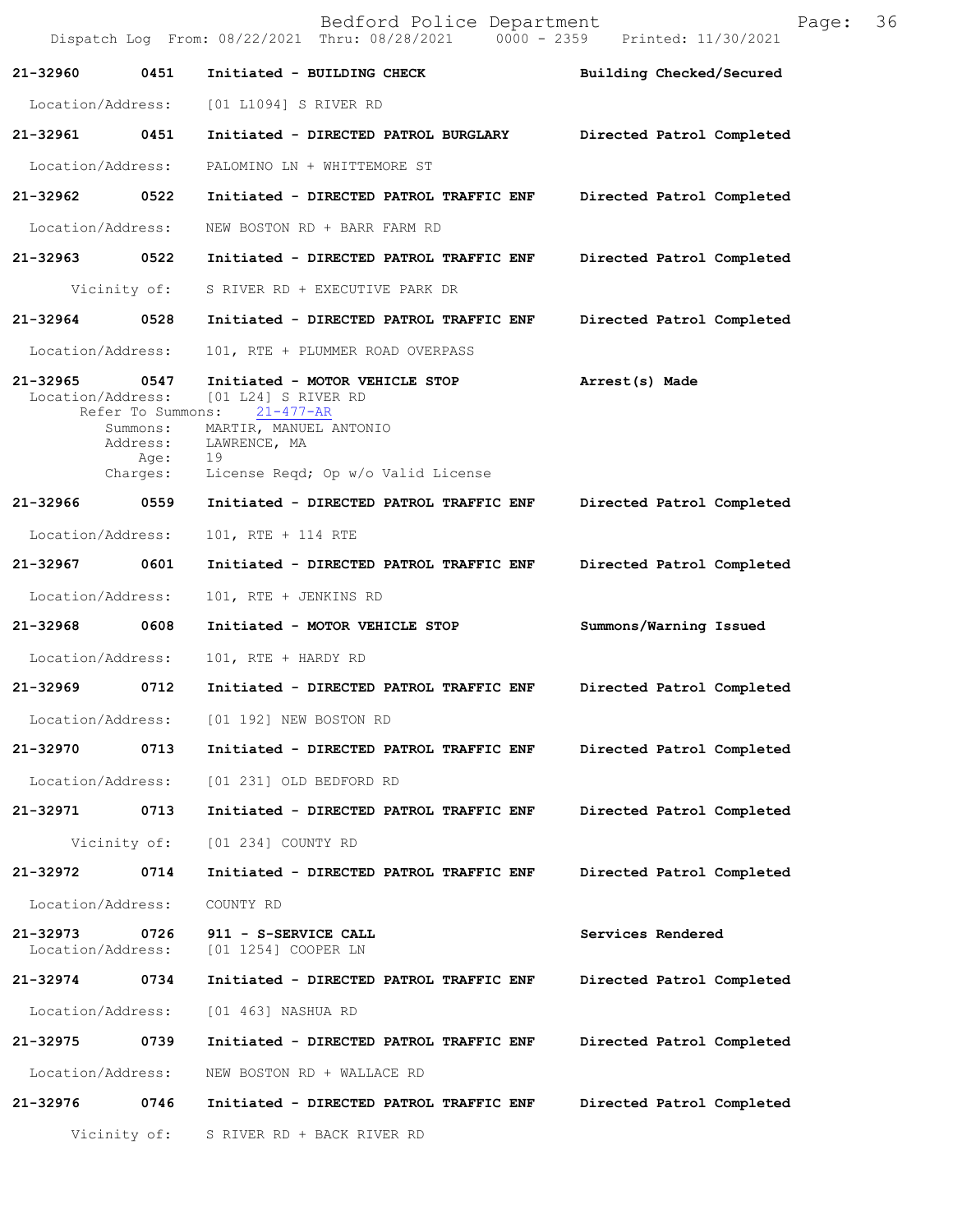|                                   |                                                  | Bedford Police Department<br>Dispatch Log From: 08/22/2021 Thru: 08/28/2021 0000 - 2359 Printed: 11/30/2021 | Page:                     | 37 |
|-----------------------------------|--------------------------------------------------|-------------------------------------------------------------------------------------------------------------|---------------------------|----|
| 21-32977                          | 0759                                             | Initiated - MOTOR VEHICLE STOP                                                                              | Summons/Warning Issued    |    |
|                                   | Location/Address:                                | NEW BOSTON RD + PASTURE LN                                                                                  |                           |    |
| 21-32978                          | 0804                                             | Phone - ALARM, BURGLAR                                                                                      | Alarm- correct code/reset |    |
| Location/Address:                 |                                                  | [01 L600] FOX RUN                                                                                           |                           |    |
| 21-32979                          | 0814                                             | Initiated - DIRECTED PATROL TRAFFIC ENF                                                                     | Directed Patrol Completed |    |
|                                   | Location/Address:                                | S RIVER RD + UPJOHN ST                                                                                      |                           |    |
| 21-32980                          | 0817                                             | Initiated - DIRECTED PATROL TRAFFIC ENF                                                                     | Directed Patrol Completed |    |
|                                   | Vicinity of:                                     | S RIVER RD + MOORES CROSSING RD                                                                             |                           |    |
| 21-32981                          | 0819                                             | Initiated - DIRECTED PATROL ACCIDENTS                                                                       | Directed Patrol Completed |    |
| Location/Address:                 |                                                  | N AMHERST RD + WALLACE RD                                                                                   |                           |    |
| 21-32982                          | 0819                                             | Initiated - MOTOR VEHICLE STOP                                                                              | Summons/Warning Issued    |    |
|                                   | Location/Address:                                | S RIVER RD + HARVEY RD                                                                                      |                           |    |
| 21-32983<br>Location/Address:     | 0820                                             | Phone - ALARM, BURGLAR<br>EDWARD CIR                                                                        | Alarm - False             |    |
| 21-32986                          | 0820                                             | Phone - POLICE INFORMATION                                                                                  | No Action Required        |    |
|                                   | Location/Address:                                | 101, RTE + WALLACE RD                                                                                       |                           |    |
| 21-32985<br>Location/Address:     | 0830<br>Refer To Incident:<br>Refer To Incident: | Phone - ASSIST CITIZEN<br>JOPPA HILL RD<br>$21 - 661 - OF$<br>$21 - 831 - OF$                               | Investigated              |    |
| 21-32984                          | 0840                                             | Initiated - DIRECTED PATROL ACCIDENTS                                                                       | Directed Patrol Completed |    |
|                                   | Location/Address:                                | 114 RTE + 101, RTE                                                                                          |                           |    |
| 21-32987                          | 0847                                             | Initiated - MOTOR VEHICLE STOP                                                                              | Summons/Warning Issued    |    |
|                                   | Location/Address:                                | MEETINGHOUSE RD + MAYFLOWER DR                                                                              |                           |    |
| 21-32988                          | 0852                                             | Initiated - DIRECTED PATROL TRAFFIC ENF                                                                     | Directed Patrol Completed |    |
| Location/Address:                 |                                                  | 101, RTE + HARDY RD                                                                                         |                           |    |
| $21 - 32989$<br>Location/Address: | 0858<br>Refer To Incident:                       | Phone - DISORDERLY CONDUCT<br>DONALD ST<br>$21 - 830 - OF$                                                  | Investigated              |    |
| 21-32990                          | 0906<br>Location/Address:                        | Initiated - DOG VIOLATIONS (STATE/LOCAL)<br>[01 1491] CABOT LN                                              | NO PAPERWORK              |    |
| 21-32991                          | 0916<br>Location/Address:<br>Refer To Incident:  | Initiated - INVESTIGATION-FOLLOW UP<br>[01 L1094] S RIVER RD<br>$21 - 541 - OF$                             | Investigated              |    |
| 21-32992                          | 0917                                             | Initiated - DIRECTED PATROL-CAR BREAK-INS                                                                   | Directed Patrol Completed |    |
| Location/Address:                 |                                                  | [01 L1803] S RIVER RD                                                                                       |                           |    |
| 21-32993                          | 0946                                             | Initiated - DOG VIOLATIONS (STATE/LOCAL)                                                                    | Summons/Warning Issued    |    |
| Location/Address:                 |                                                  | BLANFORD PL                                                                                                 |                           |    |
| 21-32994                          | 0947                                             | Initiated - DIRECTED PATROL ACCIDENTS                                                                       | Directed Patrol Completed |    |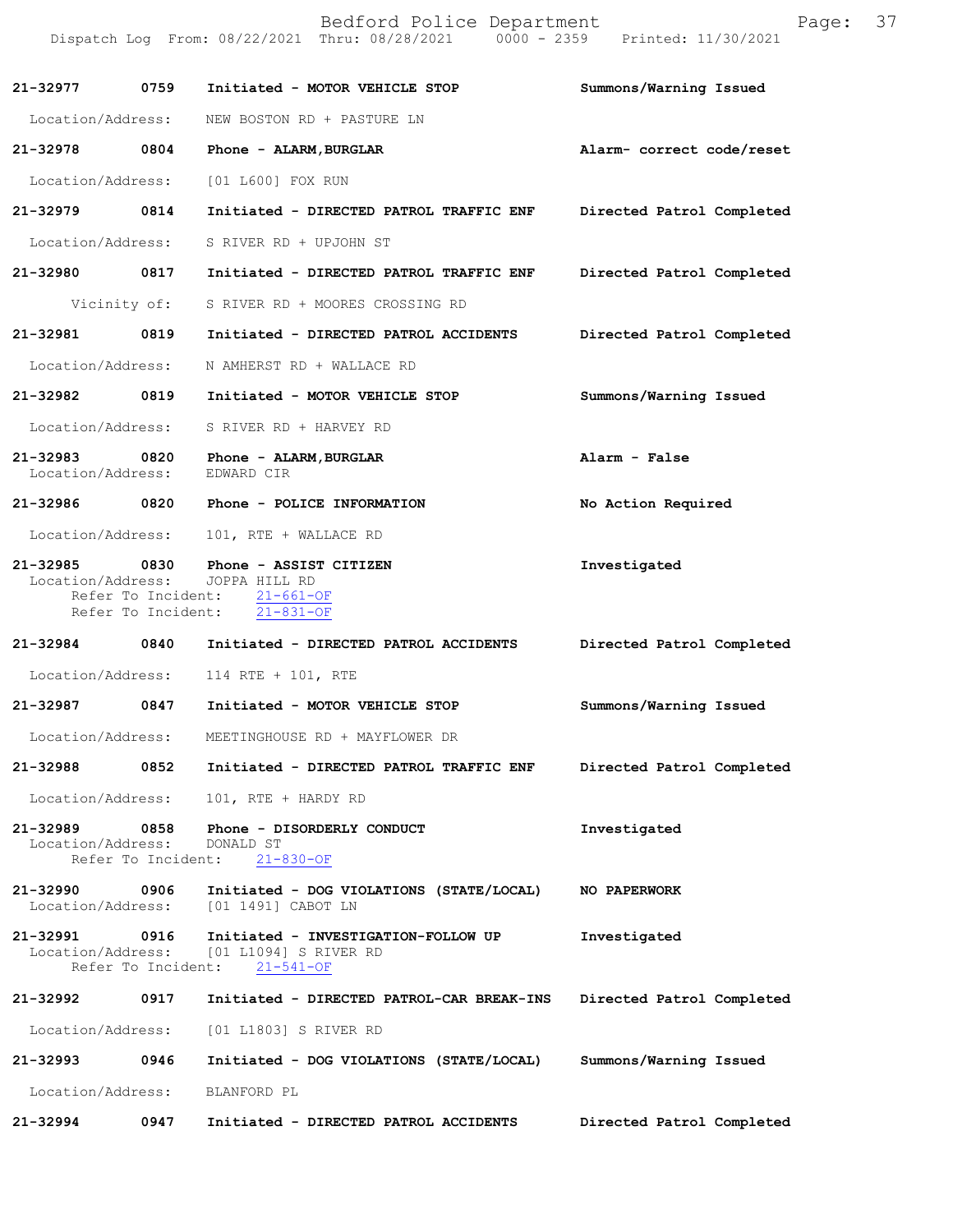Dispatch Log From: 08/22/2021 Thru: 08/28/2021 0000 - 2359 Printed: 11/30/2021 Location/Address: S RIVER RD + KILTON RD **21-32995 0950 Phone - DISORDERLY CONDUCT Arrest(s) Made** Location/Address: CAMBRIDGE RD Refer To Arrest: 21-478-AR Arrest: MEAD, JACQUILYNN Y<br>Address: BEDFORD, NH BEDFORD, NH Age: 35 Charges: Disorderly Conduct Breach of Bail Conditions **21-32996 0953 Initiated - DOG VIOLATIONS (STATE/LOCAL) Summons/Warning Issued** Location/Address: BRACKEN CIR **21-32997 0957 Initiated - MOTOR VEHICLE STOP Summons/Warning Issued** Location/Address: BACK RIVER RD + ST. ANDREWS DR **21-32999 0957 Phone - SERVE WARRANT Arrest(s) Made** Location/Address: [01 474] CONSTITUTION DR 21-32998 1000 Phone - Parking Complaint Could Not Locate Location/Address: NASHUA RD Location/Address: **21-33000 1007 Phone - CHECK THE WELFARE Could Not Locate** Location/Address: BEDFORD CENTER RD Location/Address: **21-33001 1011 Initiated - DOG VIOLATIONS (STATE/LOCAL) Summons/Warning Issued** Location/Address: [01 L1501] BRAEBURN CT **21-33002 1017 Phone - MOTOR VEHICLE ACCIDENT No Action Required** Location/Address: NEW BOSTON RD + 114 RTE **21-33003 1019 Initiated - DOG VIOLATIONS (STATE/LOCAL) Summons/Warning Issued** Location/Address: [01 1632] BRAEBURN CT **21-33004 1026 Initiated - DOG VIOLATIONS (STATE/LOCAL) Summons/Warning Issued** Location/Address: [01 1507] BUCKINGHAM WAY **21-33005 1030 911 - S-EMERGENCY MEDICAL CALL-BRAVO Transported to Elliot Hospital** Location/Address: [01 1007] HAWTHORNE DR **21-33007 1044 Phone - ASSIST OTHER AGENCY Could Not Locate** Location/Address: [01 1387] TECHNOLOGY DR **21-33006 1045 Initiated - DOG VIOLATIONS (STATE/LOCAL) Summons/Warning Issued** Location/Address: [01 2050] BRIAR RD **21-33008 1048 Initiated - DIRECTED PATROL ACCIDENTS Directed Patrol Completed** Vicinity of: S RIVER RD + SOMERVILLE DR **21-33009 1104 Initiated - DOG VIOLATIONS (STATE/LOCAL) Summons/Warning Issued** Location/Address: CAMBRIDGE RD **21-33011 1107 Phone - CHECK THE WELFARE Services Rendered Services Rendered** Location/Address: **21-33010 1109 Initiated - DOG VIOLATIONS (STATE/LOCAL) Summons/Warning Issued** Location/Address: CAMBRIDGE RD

Bedford Police Department Follow Page: 38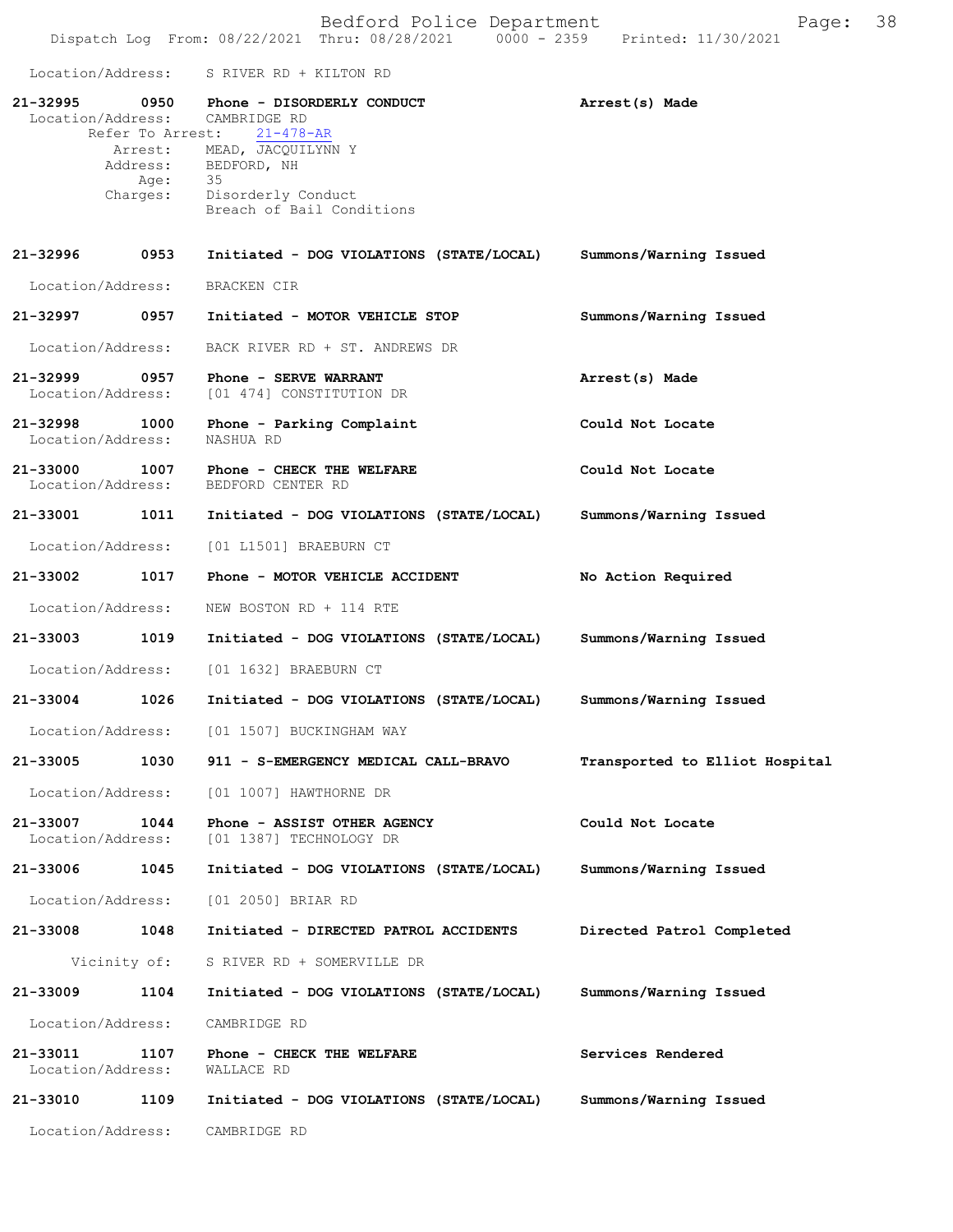Bedford Police Department Page: 39 Dispatch Log From: 08/22/2021 Thru: 08/28/2021 0000 - 2359 Printed: 11/30/2021

**21-33013 1111 Phone - THEFT Investigated** Location/Address: [01 L0000816] IRON HORSE DR Refer To Incident: 21-832-OF

**21-33012 1116 Initiated - DOG VIOLATIONS (STATE/LOCAL) Summons/Warning Issued** 

Location/Address: [01 L1432] BUTTERFIELD LN

**21-33014 1123 Initiated - DOG VIOLATIONS (STATE/LOCAL) Summons/Warning Issued**  Location/Address: [01 1287] BOXWOOD RD

**21-33015 1124 Investigated Phone - ASSIST OTHER AGENCY** Location/Address: MCINTOSH LN Refer To Incident: 21-833-OF

- **21-33016 1144 Initiated MOTOR VEHICLE STOP Summons/Warning Issued**  Location/Address: S RIVER RD + EXECUTIVE PARK DR
- **21-33017 1146 911 S-EMERGENCY MEDICAL CALL-BRAVO Transported to Elliot Hospital** Location/Address: SUZANNE DR

**21-33018 1204 Initiated - DIRECTED PATROL-CAR BREAK-INS Directed Patrol Completed** 

Location/Address: [01 L1804] S RIVER RD

- **21-33019 1210 Investigated Phone THEFT** Location/Address: [01 L0000816] IRON HORSE DR Refer To Incident: 21-835-OF
- **21-33020 1226 Investigated Phone INTERNET CRIMES** Location/Address: BIXBY FARM LN Refer To Incident: 21-836-OF
- **21-33021 1228 Investigated Phone VANDALISM** Location/Address: [01 463] NASHUA RD Refer To Incident: 21-834-OF

## **21-33022 1253 Phone - SCAMS (PHONE,EMAIL ETC) No Action Required**

Location/Address: MEETINGHOUSE RD

- 21-33023 1301 911 S-EMERGENCY MEDICAL CALL-DELTA **Arrest(s)** Made Location/Address: KILTON RD Refer To Arrest: 21-480-AR Arrest: PAULINO, JULIK Address: MANCHESTER, NH Age: 38 Charges: Breach of Bail DUI 2nd; Impairment DUI - impairment Drive after Rev/Sus - subsqt Open Container
- **Services Rendered**  21-33025 1347 Walk-In - INVESTIGATION-FOLLOW UP Services Rendered **21-33024 1306 Walk-In - ASSIST CITIZEN** [01 474] CONSTITUTION DR
- Location/Address: [01 474] CONSTITUTION DR Refer To Incident: 21-832-OF
- **21-33027 1425 Radio MOTOR VEHICLE ACC-SPECIAL CIR. Investigated**  Location/Address: NEW BOSTON RD + HAWK DR
- **21-33028 1442 Investigated Phone THEFT** Location/Address: [01 L0000816] IRON HORSE DR Refer To Incident: 21-835-OF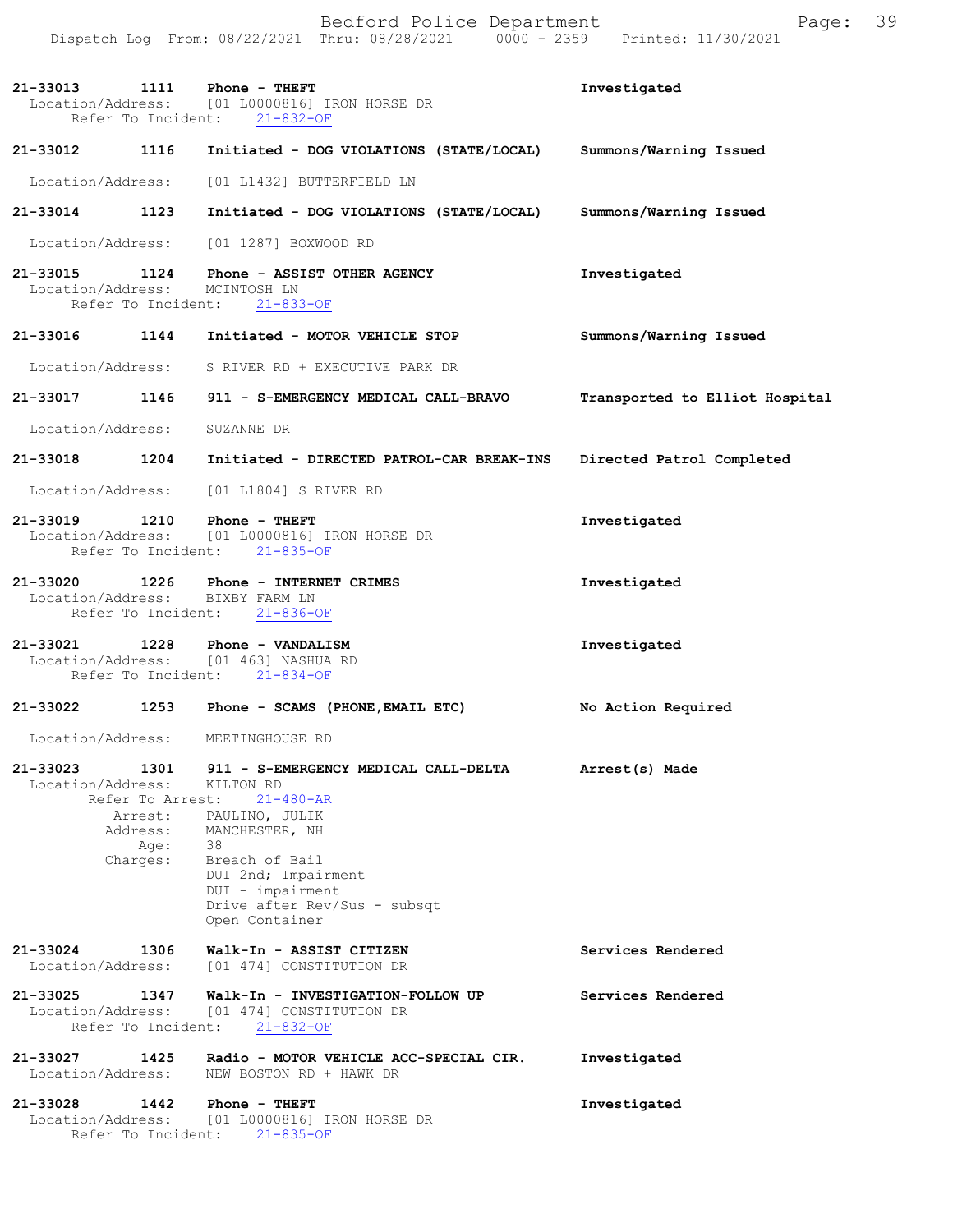|                               |                            | Bedford Police Department<br>Dispatch Log From: 08/22/2021 Thru: 08/28/2021 0000 - 2359 Printed: 11/30/2021                    | 40<br>Page:               |
|-------------------------------|----------------------------|--------------------------------------------------------------------------------------------------------------------------------|---------------------------|
|                               |                            | 21-33030 1443 Phone - SERVE WARRANT                                                                                            | No Action Required        |
| Location/Address: OAK DR      |                            |                                                                                                                                |                           |
|                               |                            | 21-33029 1453 Phone - SUSP ACTIVITIES<br>Location/Address: NEWFANE RD                                                          | Services Rendered         |
|                               |                            | 21-33031 1517 Phone - THEFT<br>Location/Address: [01 L0000816] IRON HORSE DR<br>Refer To Incident: 21-835-OF                   | Investigated              |
|                               |                            | 21-33032 1534 Initiated - DIRECTED PATROL TRAFFIC ENF                                                                          | Directed Patrol Completed |
|                               |                            | Location/Address: WEW BOSTON RD + WALLACE RD                                                                                   |                           |
|                               |                            | 21-33034 1536 Phone - MOTOR VEHICLE COMPLAINT<br>Location/Address: BUTTERFIELD LN + PASTURE LN<br>Refer To Incident: 21-837-OF | Services Rendered         |
|                               |                            | 21-33033 1538 Initiated - DIRECTED PATROL TRAFFIC ENF                                                                          | Directed Patrol Completed |
| Location/Address:             |                            | NASHUA RD + COUNTY RD                                                                                                          |                           |
|                               |                            | 21-33035 1553 Phone - SUSP ACTIVITIES<br>Location/Address: [01 1033] COUNTY RD                                                 | Services Rendered         |
| Location/Address:             |                            | 21-33036 1620 Phone - MOTOR VEHICLE COMP-IN PROGRESS<br>101, RTE                                                               | Could Not Locate          |
|                               |                            | 21-33037 1625 Phone - DISORDERLY CONDUCT-IN PROGRESS<br>Location/Address: [01 L0000798] S RIVER RD                             | Services Rendered         |
| Location/Address:             |                            | 21-33038 1642 Phone - CHECK THE WELFARE<br>LIBERTY HILL RD                                                                     | Services Rendered         |
|                               |                            | 21-33039 1647 Phone - SCAMS (PHONE, EMAIL ETC)<br>Location/Address: [01 L760] SOUTH HILLS DR                                   | Services Rendered         |
|                               | Refer To Incident:         | 21-33040 1712 Initiated - INVESTIGATION-FOLLOW UP<br>Location/Address: PONDFIELD RD<br>$21 - 837 - OF$                         | Services Rendered         |
| 21-33041<br>Location/Address: | 1719<br>Refer To Incident: | Phone - THEFT<br>HITCHING POST LN<br>$21 - 838 - OF$                                                                           | Services Rendered         |
| 21-33042                      | 1719                       | Initiated - DIRECTED PATROL TRAFFIC ENF                                                                                        | Directed Patrol Completed |
| Location/Address:             |                            | S RIVER RD + HAWTHORNE DR                                                                                                      |                           |
| 21-33043                      | 1749                       | Initiated - DIRECTED PATROL TRAFFIC ENF                                                                                        | Directed Patrol Completed |
| Location/Address:             |                            | S RIVER RD + COLBY CT                                                                                                          |                           |
| 21-33044                      | 1757                       | Initiated - DIRECTED PATROL TRAFFIC ENF                                                                                        | Directed Patrol Completed |
| Location/Address:             |                            | WALLACE RD + JACKSON SQ                                                                                                        |                           |
| 21-33045                      | 1816                       | Initiated - DIRECTED PATROL-CAR BREAK-INS                                                                                      | Directed Patrol Completed |
| Location/Address:             |                            | [01 1235] S RIVER RD                                                                                                           |                           |
| 21-33046                      | 1828                       | Initiated - DIRECTED PATROL-CAR BREAK-INS                                                                                      | Directed Patrol Completed |
| Location/Address:             |                            | [01 L1562] KILTON RD                                                                                                           |                           |
| 21-33047                      | 1829                       | Initiated - DIRECTED PATROL-CAR BREAK-INS                                                                                      | Directed Patrol Completed |
| Location/Address:             |                            | [01 1050] DONALD ST                                                                                                            |                           |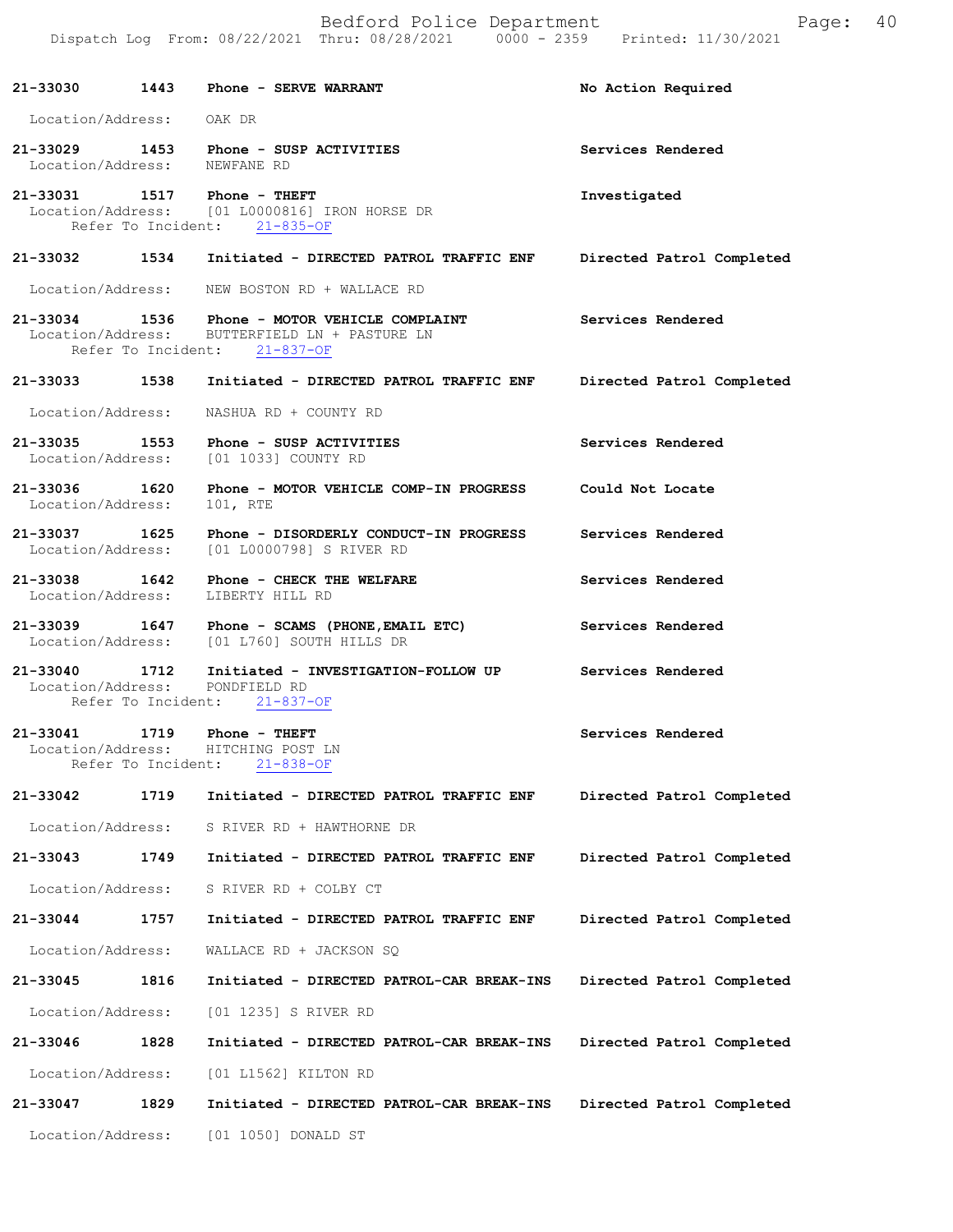|                               |                            | Bedford Police Department<br>Dispatch Log From: 08/22/2021 Thru: 08/28/2021 0000 - 2359 Printed: 11/30/2021 | Page:                          | 41 |
|-------------------------------|----------------------------|-------------------------------------------------------------------------------------------------------------|--------------------------------|----|
|                               |                            | 21-33048 1831 Initiated - MOTOR VEHICLE STOP                                                                | Summons/Warning Issued         |    |
|                               |                            | Location/Address: 114 RTE + DONALD ST                                                                       |                                |    |
| 21-33049 1902                 |                            | Initiated - DIRECTED PATROL-CAR BREAK-INS Directed Patrol Completed                                         |                                |    |
| Location/Address:             |                            | [01 L2252] JENKINS RD                                                                                       |                                |    |
| 21-33050 1920                 |                            | Phone - ALARM, BURGLAR                                                                                      | Alarm- correct code/reset      |    |
| Location/Address:             |                            | [01 L1339] BRAEBURN CT                                                                                      |                                |    |
| 21-33051 1920                 |                            | Initiated - DIRECTED PATROL TRAFFIC ENF                                                                     | Directed Patrol Completed      |    |
|                               |                            | Location/Address: S RIVER RD + AUTUMN LN                                                                    |                                |    |
|                               |                            | 21-33052 1922 Initiated - DIRECTED PATROL BURGLARY                                                          | Directed Patrol Completed      |    |
| Location/Address:             |                            | N AMHERST RD                                                                                                |                                |    |
|                               | Refer To Incident:         | 21-33053 1936 Phone - ASSIST CITIZEN<br>Location/Address: LIBERTY HILL RD<br>$21 - 839 - OF$                | Investigated                   |    |
|                               |                            | 21-33054 1936 Initiated - DIRECTED PATROL-CAR BREAK-INS                                                     | Directed Patrol Completed      |    |
| Location/Address:             |                            | IRON HORSE DR                                                                                               |                                |    |
| 21-33055 1944                 |                            | Initiated - DIRECTED PATROL BURGLARY                                                                        | Directed Patrol Completed      |    |
|                               | Vicinity of:               | JOPPA HILL RD                                                                                               |                                |    |
| 21-33056 2007                 |                            | Initiated - DIRECTED PATROL-CAR BREAK-INS                                                                   | Directed Patrol Completed      |    |
| Location/Address:             |                            | [01 1312] S RIVER RD                                                                                        |                                |    |
| 21-33057                      |                            | 2010 Phone - S-MUTUAL AID-MEDICAL                                                                           | No Action Required             |    |
|                               |                            | Location/Address: [07] S MAIN ST                                                                            |                                |    |
| 21-33058<br>Location/Address: | 2021                       | 911 - DISORDERLY CONDUCT-IN PROGRESS<br>[01 435] HAWTHORNE DR                                               | Services Rendered              |    |
| 21-33059                      | 2029                       | 911 - S-EMERGENCY MEDICAL CALL-BRAVO                                                                        | Transported to Elliot Hospital |    |
| Location/Address:             |                            | [01 1387] TECHNOLOGY DR                                                                                     |                                |    |
| 21-33060                      | 2033                       | Phone - S-EMERGENCY MEDICAL CALL                                                                            | Transported to Elliot Hospital |    |
| Location/Address:             |                            | [01 435] HAWTHORNE DR                                                                                       |                                |    |
| 21-33061                      | 2041                       | Initiated - DIRECTED PATROL DWI                                                                             | Directed Patrol Completed      |    |
| Location/Address:             |                            | NEW BOSTON RD + CHESTERFIELD PL                                                                             |                                |    |
| 21-33062<br>Location/Address: | 2048<br>Refer To Incident: | Phone - THEFT<br>[01 L0000816] IRON HORSE DR<br>$21 - 840 - OF$                                             | Investigated                   |    |
| 21-33063                      | 2133                       | Initiated - DIRECTED PATROL-CAR BREAK-INS                                                                   | Directed Patrol Completed      |    |
| Location/Address:             |                            | COOPER LN + LEAVY DR                                                                                        |                                |    |
| 21-33064<br>Location/Address: | 2134                       | 911 - S-MOTOR VEHICLE ACCIDENT INJ<br>I-293 NORTH                                                           | Could Not Locate               |    |
| 21-33065<br>Location/Address: | 2141                       | Phone - ALARM, BURGLAR<br>[01 2238] ORCHARD HILL CIR                                                        | Alarm - False                  |    |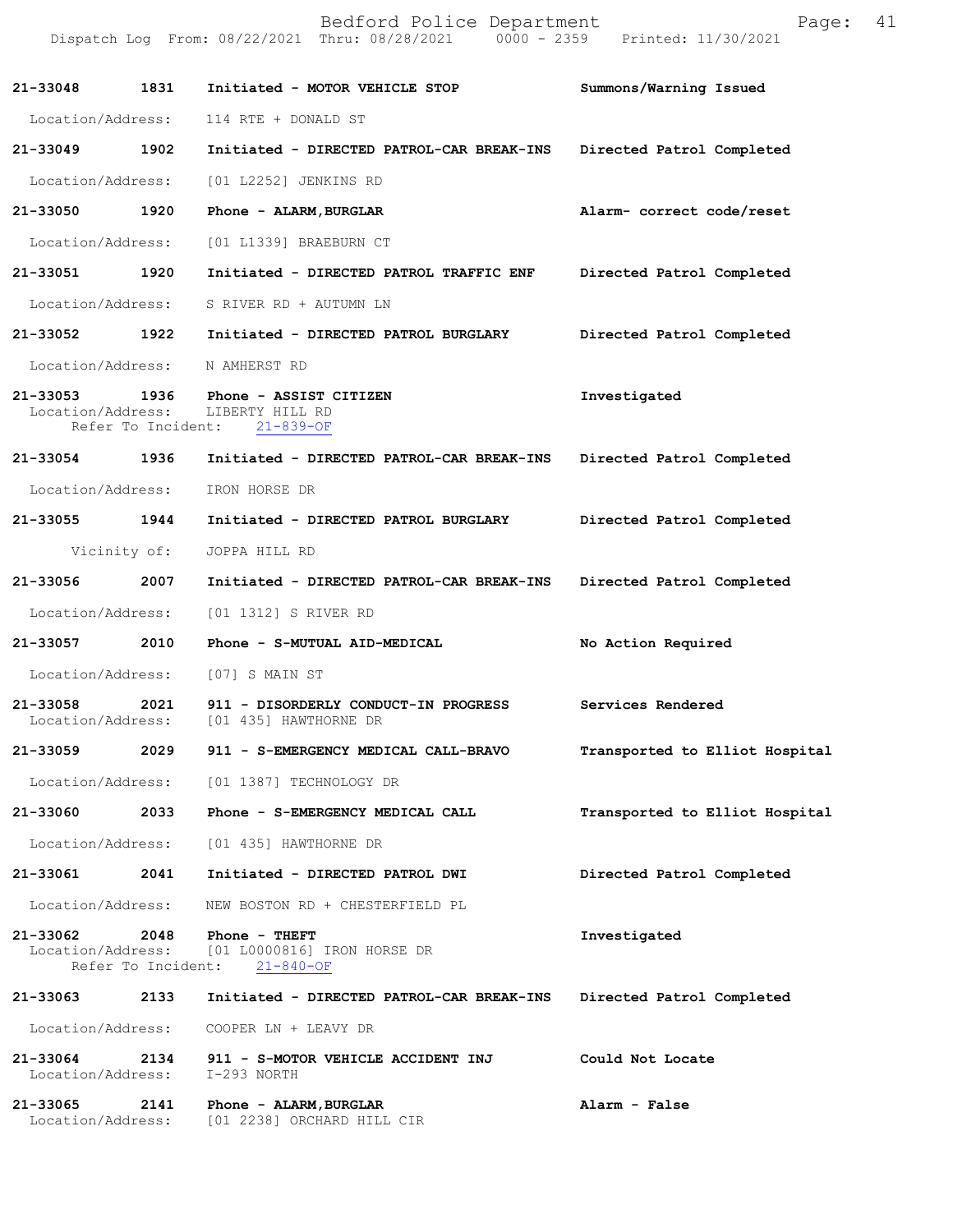|                                   |           | Bedford Police Department<br>Dispatch Log From: 08/22/2021 Thru: 08/28/2021 0000 - 2359 Printed: 11/30/2021 | 42<br>Page:                    |
|-----------------------------------|-----------|-------------------------------------------------------------------------------------------------------------|--------------------------------|
| 21-33066<br>Location/Address:     | 2332      | 911 - S- ALARM, CARBON MONOXIDE<br>[01 335] COLBY CT                                                        | Services Rendered              |
| 21-33067<br>Location/Address:     | 2334      | Phone - ALARM, BURGLAR<br>[01 L1804] S RIVER RD                                                             | Alarm - False                  |
| 21-33068                          | 2341      | Initiated - DIRECTED PATROL DWI                                                                             | Directed Patrol Completed      |
| Location/Address:                 |           | 114 RTE + WHITE AVE                                                                                         |                                |
| 21-33069                          | 2341      | Initiated - DIRECTED PATROL DWI                                                                             | Directed Patrol Completed      |
| Location/Address:                 |           | 101, RTE + KAHLIKO LN                                                                                       |                                |
| 21-33070                          | 2342      | Initiated - DIRECTED PATROL DWI                                                                             | Directed Patrol Completed      |
|                                   |           | Vicinity of: S RIVER RD + KILTON RD                                                                         |                                |
| For Date: $08/28/2021 -$ Saturday |           |                                                                                                             |                                |
| 21-33071                          | 0010      | Initiated - DIRECTED PATROL DWI                                                                             | Directed Patrol Completed      |
| Location/Address:                 |           | 101, RTE + 114 RTE                                                                                          |                                |
| 21-33072                          | 0010      | Initiated - DIRECTED PATROL DWI                                                                             | Directed Patrol Completed      |
| Location/Address:                 |           | 101, RTE + JOPPA HILL RD                                                                                    |                                |
| 21-33073                          | 0035      | Initiated - MOTOR VEHICLE STOP                                                                              | Summons/Warning Issued         |
| Location/Address:                 |           | 101, RTE + MEETINGHOUSE RD OFF RAMP                                                                         |                                |
| 21-33074                          | 0038      | Phone - S-MOTOR VEHICLE ACCIDENT INJ                                                                        | Transported to Elliot Hospital |
| Location/Address:                 |           | F.E. EVERETT NORTH TPKE                                                                                     |                                |
| 21-33075                          |           | 0045 Other - BOLO                                                                                           | No Action Required             |
|                                   | Location: | NEW BOSTON                                                                                                  |                                |
| 21-33076                          | 0048      | Initiated - DIRECTED PATROL DWI                                                                             | Directed Patrol Completed      |
|                                   |           | Vicinity of: S RIVER RD + RIDGEWOOD RD                                                                      |                                |
| 21-33077                          | 0049      | Initiated - DIRECTED PATROL DWI                                                                             | Directed Patrol Completed      |
| Location/Address:                 |           | 101, RTE + WALLACE RD                                                                                       |                                |
| 21-33078                          | 0113      | Initiated - DIRECTED PATROL DWI                                                                             | Directed Patrol Completed      |
| Location/Address:                 |           | S RIVER RD + AUTUMN LN                                                                                      |                                |
| 21-33079                          | 0114      | Initiated - DIRECTED PATROL DWI                                                                             | Directed Patrol Completed      |
| Location/Address:                 |           | 101, RTE + CONSTITUTION DR                                                                                  |                                |
| 21-33080                          | 0115      | Initiated - DIRECTED PATROL DWI                                                                             | Directed Patrol Completed      |
| Vicinity of:                      |           | S RIVER RD + PALOMINO LN                                                                                    |                                |
| 21-33081                          | 0118      | Initiated - DIRECTED PATROL DWI                                                                             | Directed Patrol Completed      |
| Vicinity of:                      |           | 101, RTE + NASHUA RD                                                                                        |                                |
| 21-33082<br>Location/Address:     | 0121      | Initiated - SUSP ACTIVITIES<br>OLD BEDFORD RD                                                               | Services Rendered              |
| 21-33083                          | 0141      | Initiated - DIRECTED PATROL DWI                                                                             | Directed Patrol Completed      |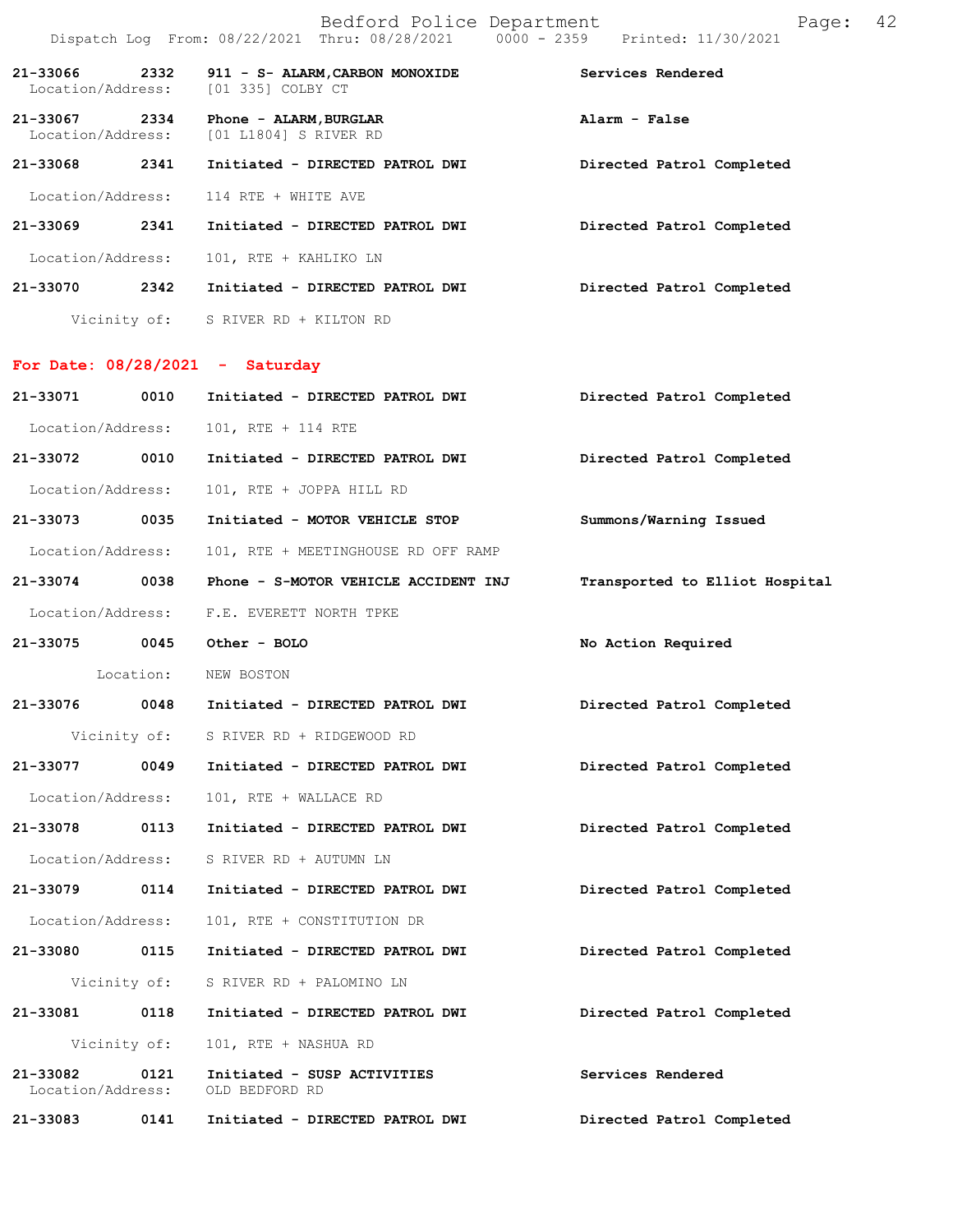|                               |              | Bedford Police Department<br>Dispatch Log From: 08/22/2021 Thru: 08/28/2021 0000 - 2359 Printed: 11/30/2021 | Page:                          | 43 |
|-------------------------------|--------------|-------------------------------------------------------------------------------------------------------------|--------------------------------|----|
|                               |              | Location/Address: S RIVER RD + SOMERVILLE DR                                                                |                                |    |
|                               |              | 21-33084 0146 Initiated - DIRECTED PATROL DWI                                                               | Directed Patrol Completed      |    |
|                               | Vicinity of: | 101, RTE + KILTON ROAD RAMP                                                                                 |                                |    |
| 21-33085<br>Location/Address: | 0154         | Initiated - MOTOR VEHICLE STOP<br>S RIVER RD + AUTUMN LN                                                    | Services Rendered              |    |
| 21-33086 0211                 |              | Initiated - BUILDING CHECK                                                                                  | Building Checked/Secured       |    |
| Location/Address:             |              | [01 463] NASHUA RD                                                                                          |                                |    |
| 21-33087 0212                 |              | Initiated - DIRECTED PATROL-CAR BREAK-INS Directed Patrol Completed                                         |                                |    |
| Location/Address:             |              | [01 L0000794] OLDE BEDFORD WAY                                                                              |                                |    |
| 21-33088 0230                 |              | Initiated - DIRECTED PATROL BURGLARY                                                                        | Directed Patrol Completed      |    |
| Location/Address:             |              | [01 1113] WASHINGTON PL                                                                                     |                                |    |
| 21-33089 0235                 |              | Initiated - DIRECTED PATROL BURGLARY                                                                        | Directed Patrol Completed      |    |
| Location/Address:             |              | CHESTERFIELD PL + POWDER HILL RD                                                                            |                                |    |
| 21-33090<br>Location/Address: | 0237         | Initiated - SUSP ACTIVITIES<br>[01 L1094] S RIVER RD                                                        | Services Rendered              |    |
| 21-33091 0253                 |              | Initiated - DIRECTED PATROL BURGLARY                                                                        | Directed Patrol Completed      |    |
|                               | Vicinity of: | HITCHING POST LN + HARDY RD                                                                                 |                                |    |
| 21-33092 0303                 |              | Initiated - DIRECTED PATROL BURGLARY                                                                        | Directed Patrol Completed      |    |
| Location/Address:             |              | IRON HORSE DR                                                                                               |                                |    |
| 21-33093 0342                 |              | Initiated - DIRECTED PATROL BURGLARY                                                                        | Directed Patrol Completed      |    |
|                               |              | Vicinity of: BEALS RD + JENKINS RD                                                                          |                                |    |
| 21-33094                      | 0517         | Initiated - DIRECTED PATROL TRAFFIC ENF                                                                     | Directed Patrol Completed      |    |
| Location/Address:             |              | 101, RTE + COVENANT WAY                                                                                     |                                |    |
| 21-33095                      | 0529         | Initiated - DIRECTED PATROL TRAFFIC ENF                                                                     | Directed Patrol Completed      |    |
|                               | Vicinity of: | S RIVER RD + KILTON RD                                                                                      |                                |    |
| 21-33096                      | 0530         | Initiated - DIRECTED PATROL TRAFFIC ENF                                                                     | Directed Patrol Completed      |    |
| Location/Address:             |              | 101, RTE + MEETINGHOUSE RD                                                                                  |                                |    |
| 21-33097<br>Location/Address: | 0540         | Phone - S-FIRE ALARM<br>$[01 1250] 101$ , RTE                                                               | Services Rendered              |    |
| 21-33098                      | 0547         | Initiated - DIRECTED PATROL TRAFFIC ENF                                                                     | Directed Patrol Completed      |    |
| Location/Address:             |              | S RIVER RD + MEETINGHOUSE RD                                                                                |                                |    |
| 21-33099                      | 0551         | Initiated - MOTOR VEHICLE STOP                                                                              | Summons/Warning Issued         |    |
| Location/Address:             |              | S RIVER RD + KILTON RD                                                                                      |                                |    |
| 21-33100                      | 0600         | Initiated - DIRECTED PATROL TRAFFIC ENF                                                                     | Directed Patrol Completed      |    |
| Location/Address:             |              | 101, RTE + 114 RTE                                                                                          |                                |    |
| 21-33101                      | 0705         | 911 - S-EMERGENCY MEDICAL CALL-BRAVO                                                                        | Transported to Elliot Hospital |    |
| Location/Address:             |              | MEETINGHOUSE RD                                                                                             |                                |    |
|                               |              |                                                                                                             |                                |    |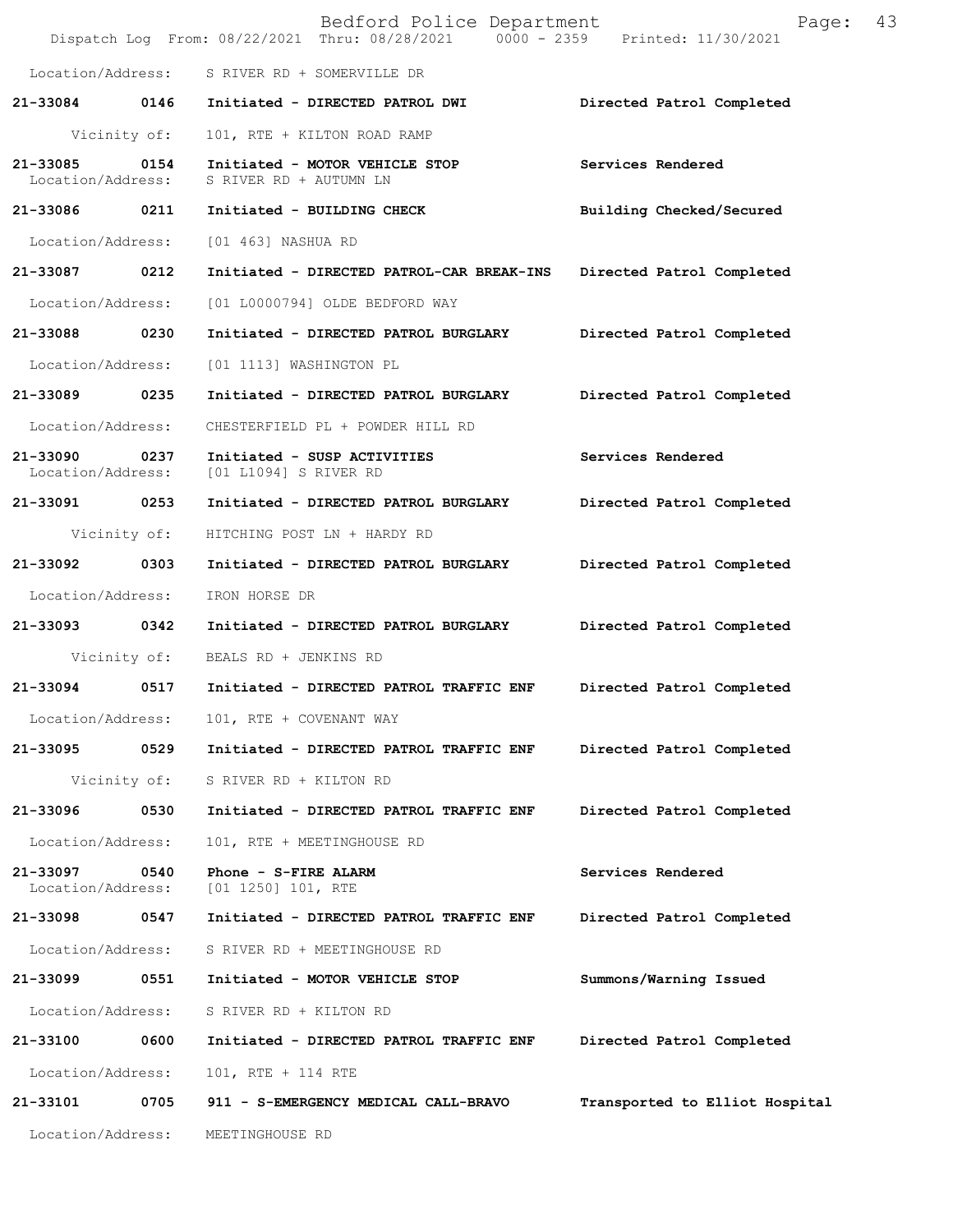|                                    |      | Bedford Police Department<br>Dispatch Log From: 08/22/2021 Thru: 08/28/2021 0000 - 2359 Printed: 11/30/2021   | Page:                     | 44 |
|------------------------------------|------|---------------------------------------------------------------------------------------------------------------|---------------------------|----|
| 21-33102                           | 0725 | Phone - POLICE INFORMATION                                                                                    | No Action Required        |    |
|                                    |      | Location/Address: PLUMMER RD + BOYNTON ST                                                                     |                           |    |
|                                    |      | 21-33103 0741 Initiated - DIRECTED PATROL TRAFFIC ENF Directed Patrol Completed                               |                           |    |
| Location/Address:                  |      | DONALD ST + 114 RTE                                                                                           |                           |    |
| 21-33104 0742                      |      | Initiated - DIRECTED PATROL TRAFFIC ENF                                                                       | Directed Patrol Completed |    |
| Location/Address:                  |      | 101, RTE + KAHLIKO LN                                                                                         |                           |    |
|                                    |      | 21-33105 0743 Initiated - DIRECTED PATROL TRAFFIC ENF                                                         | Directed Patrol Completed |    |
|                                    |      | Location/Address: S RIVER RD + COLBY CT                                                                       |                           |    |
| Location/Address:                  |      | 21-33106 0800 Phone - VANDALISM<br>WALLACE RD + NEW BOSTON RD<br>Refer To Incident: 21-841-OF                 | Investigated              |    |
| 21-33107<br>Location/Address:      |      | 0810 911 - MOTOR VEHICLE ACCIDENT<br>101, RTE + OLD BEDFORD RD                                                | Services Rendered         |    |
| 21-33108 0815<br>Location/Address: |      | Phone - SUSP ACTIVITIES-IN PROGRESS<br>N AMHERST RD                                                           | Services Rendered         |    |
| 21-33109                           |      | 0823 Initiated - INVESTIGATION-FOLLOW UP<br>Location/Address: [01 L1562] KILTON RD                            | Investigated              |    |
| 21-33110 0834                      |      | Initiated - DIRECTED PATROL TRAFFIC ENF                                                                       | Directed Patrol Completed |    |
| Location/Address:                  |      | 101, RTE + JENKINS RD                                                                                         |                           |    |
| 21-33111 0834                      |      | Initiated - DIRECTED PATROL TRAFFIC ENF                                                                       | Directed Patrol Completed |    |
| Location/Address:                  |      | S RIVER RD + SOMERVILLE DR                                                                                    |                           |    |
| 21-33112                           |      | 0907 Phone - ASSIST CITIZEN<br>Location/Address: [01 L2480] MEETINGHOUSE RD                                   | Investigated              |    |
| 21-33113 0941                      |      | 911 - S-MOTOR VEHICLE ACCIDENT INJ<br>Location/Address: 101, RTE + WALLACE RD                                 | Investigated              |    |
|                                    |      | 21-33114 0942 Walk-In - FINGERPRINTS<br>Location/Address: [01 474] CONSTITUTION DR                            | Services Rendered         |    |
|                                    |      | 21-33115 1003 Initiated - MOTOR VEHICLE STOP                                                                  | Summons/Warning Issued    |    |
|                                    |      | Location/Address: S RIVER RD + MEETINGHOUSE RD                                                                |                           |    |
|                                    |      | Location/Address: [01 474] CONSTITUTION DR                                                                    | Services Rendered         |    |
|                                    |      | 21-33117 1007 Phone - FINGERPRINTS<br>Location/Address: [01 474] CONSTITUTION DR                              | Services Rendered         |    |
|                                    |      | 21-33118    1021    Phone - CIVIL<br>Location/Address: MEADOWCREST DR                                         | Services Rendered         |    |
|                                    |      | 21-33119    1034    Walk-In - THEFT<br>Location/Address: [01 L1562] KILTON RD<br>Refer To Incident: 21-842-OF | Investigated              |    |
| Location/Address: KILTON RD        |      |                                                                                                               | Could Not Locate          |    |
|                                    |      | 21-33121 1051 Phone - ANIMAL COMPLAINT<br>Location/Address: MINISTERIAL BR                                    | Could Not Locate          |    |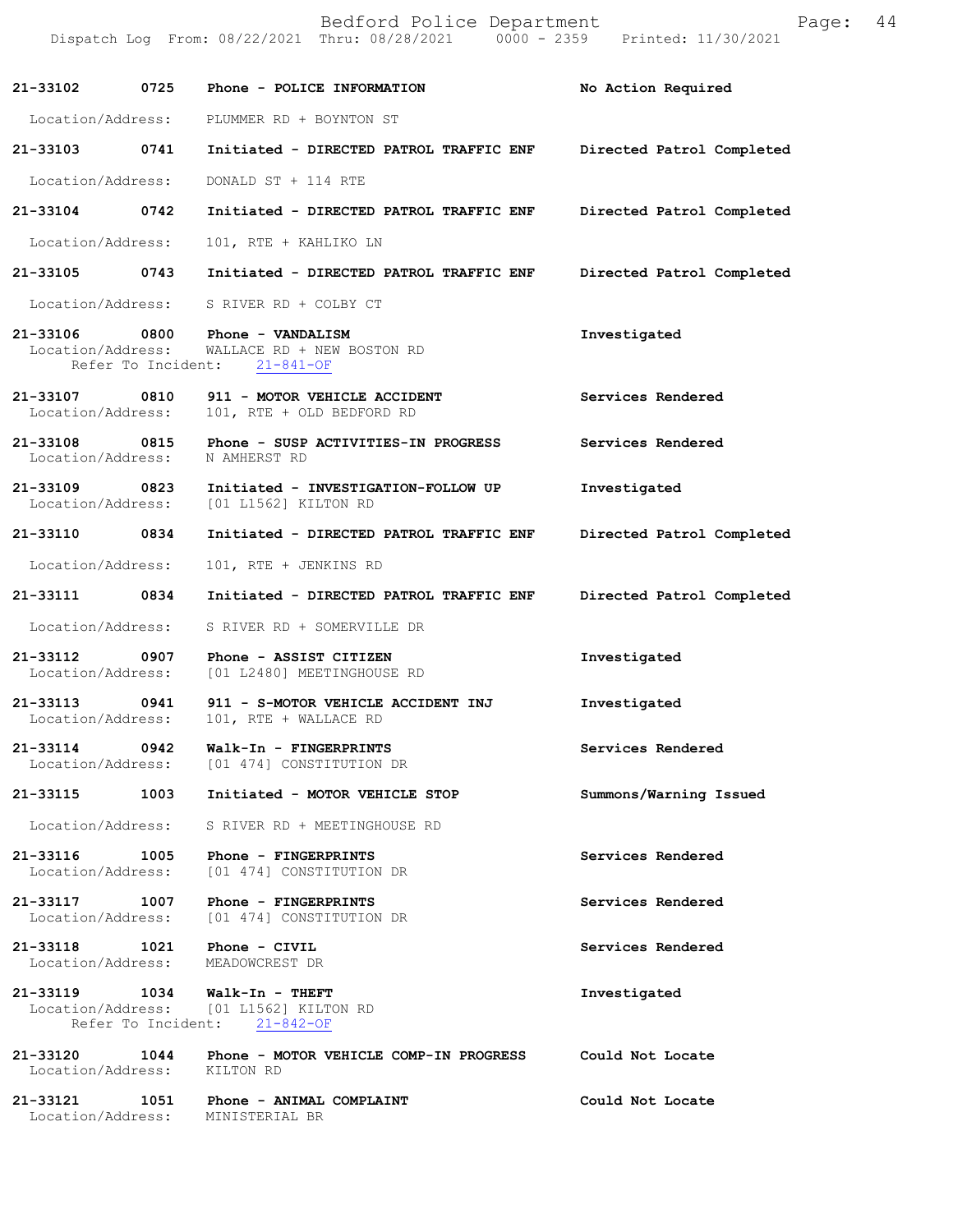Dispatch Log From: 08/22/2021 Thru: 08/28/2021 0000 - 2359 Printed: 11/30/2021 **21-33122 1051 Walk-In - FINGERPRINTS Services Rendered**  Location/Address: [01 474] CONSTITUTION DR **21-33123 1052 Walk-In - SERVE WARRANT Arrest(s) Made** Location/Address: [01 474] CONSTITUTION DR Refer To Arrest: 21-481-AR Arrest: DEARBORN, HAILEY LAUREN Address: BEDFORD, NH Age: 19 Charges: Arrest on Warrant **21-33124 1139 Initiated - DIRECTED PATROL TRAFFIC ENF Directed Patrol Completed** Location/Address: BACK RIVER RD + SOUTHGATE DR **21-33125 1143 Initiated - BUILDING CHECK Building Checked/Secured** Location/Address: [01 463] NASHUA RD **21-33126 1150 Initiated - SUSP ACTIVITIES Services Rendered** Location/Address: S RIVER RD **21-33127 1203 911 - S-EMERGENCY MEDICAL CALL-CHARL NO TRANSPORT**<br>Location/Address: [01 L851] HARVEY RD [01 L851] HARVEY RD **21-33128 1208 Phone - SCAMS (PHONE,EMAIL ETC) No Action Required** Location/Address: EDWARD CIR **21-33129 1231 Phone - Parking Complaint Services Rendered** Location/Address: GREENFIELD PKWY **21-33130 1243 Initiated - INVESTIGATION-FOLLOW UP Investigated** Location/Address: LIBERTY HILL RD **21-33131 1254 Initiated - MOTOR VEHICLE STOP Summons/Warning Issued** Location/Address: 101, RTE + F.E. EVERETT SOUTH TPKE **21-33132 1302 911 - S-EMERGENCY MEDICAL CALL-ALPHA NO TRANSPORT** Location/Address: LEDGEWOOD RD **21-33133 1308 Initiated - DIRECTED PATROL TRAFFIC ENF Directed Patrol Completed** Location/Address: 101, RTE + KAHLIKO LN **21-33134 1317 Phone - ASSIST OTHER AGENCY Could Not Locate Location**/Address: [01 L1386] SMITHFIELD LN Location/Address: [01 L1386] SMITHFIELD LN **21-33135 1321 Initiated - DIRECTED PATROL-CAR BREAK-INS Directed Patrol Completed** Location/Address: [01 1235] S RIVER RD **21-33136 1345 Initiated - DIRECTED PATROL TRAFFIC ENF Directed Patrol Completed** Location/Address: 101, RTE + WALLACE RD **21-33137 1346 Initiated - DIRECTED PATROL-CAR BREAK-INS Directed Patrol Completed** Location/Address: [01 L1804] S RIVER RD **21-33138 1401 Initiated - MOTOR VEHICLE STOP NO PAPERWORK** Location/Address: 101, RTE + PINECREST DR **21-33139 1405 Phone - DOG COMPLAINT 121-33139 1405 Phone - DOG COMPLAINT** 12000 Services Rendered [01 L928] FIRST ST **21-33140 1413 Initiated - DIRECTED PATROL TRAFFIC ENF Directed Patrol Completed**

Location/Address: S RIVER RD + MEETINGHOUSE RD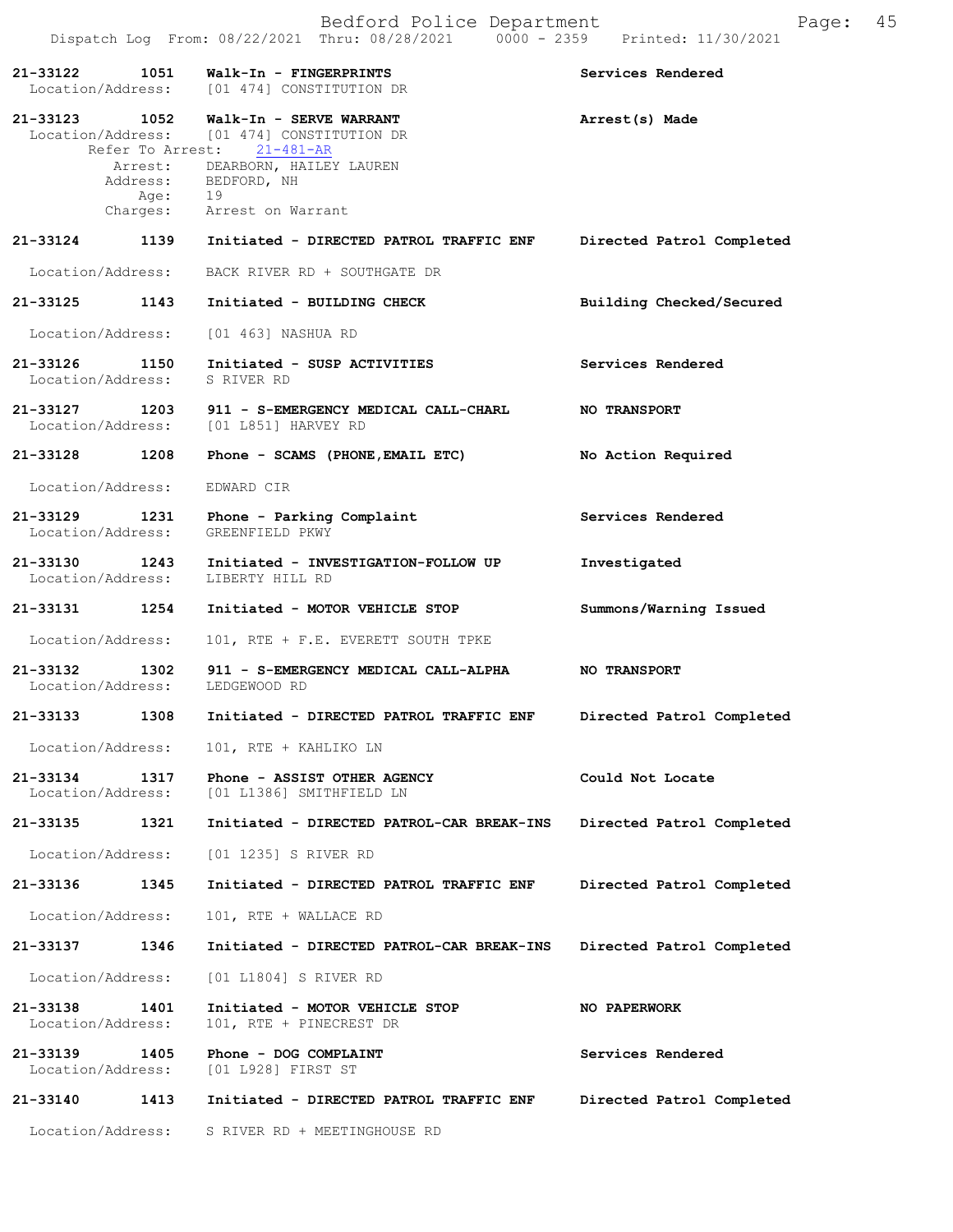|                                    |                                                                       | Bedford Police Department<br>Dispatch Log From: 08/22/2021 Thru: 08/28/2021 0000 - 2359 Printed: 11/30/2021                                                                                              | Page:                     | 46 |
|------------------------------------|-----------------------------------------------------------------------|----------------------------------------------------------------------------------------------------------------------------------------------------------------------------------------------------------|---------------------------|----|
| 21-33141 1433                      |                                                                       | Initiated - DIRECTED PATROL-CAR BREAK-INS                                                                                                                                                                | Directed Patrol Completed |    |
| Location/Address:                  |                                                                       | [01 927] BELL HILL RD                                                                                                                                                                                    |                           |    |
| 21-33142 1446<br>Location/Address: |                                                                       | 911 - 911 Abandoned<br>[01 L0000792] S RIVER RD                                                                                                                                                          | Services Rendered         |    |
| 21-33143<br>Location/Address:      | 1530                                                                  | Phone - MOTOR VEHICLE COMPLAINT<br>KILTON RD                                                                                                                                                             | Could Not Locate          |    |
| 21-33144 1555                      |                                                                       | Initiated - DIRECTED PATROL TRAFFIC ENF                                                                                                                                                                  | Directed Patrol Completed |    |
| Location/Address:                  |                                                                       | 101, RTE + KAHLIKO LN                                                                                                                                                                                    |                           |    |
| 21-33145 1558                      |                                                                       | Initiated - DIRECTED PATROL TRAFFIC ENF                                                                                                                                                                  | Directed Patrol Completed |    |
| Location/Address:                  |                                                                       | 101, RTE + MEETINGHOUSE RD                                                                                                                                                                               |                           |    |
| 21-33146                           | 1620                                                                  | Initiated - DIRECTED PATROL-CAR BREAK-INS                                                                                                                                                                | Directed Patrol Completed |    |
| Location/Address:                  |                                                                       | [01 L0000816] IRON HORSE DR                                                                                                                                                                              |                           |    |
| 21-33147                           | 1625                                                                  | Initiated - DIRECTED PATROL TRAFFIC ENF                                                                                                                                                                  | Directed Patrol Completed |    |
| Location/Address:                  |                                                                       | [01 L2447] 101, RTE                                                                                                                                                                                      |                           |    |
| 21-33148 1632                      |                                                                       | Initiated - DIRECTED PATROL TRAFFIC ENF                                                                                                                                                                  | Directed Patrol Completed |    |
| Location/Address:                  |                                                                       | S RIVER RD + MEETINGHOUSE RD                                                                                                                                                                             |                           |    |
| 21-33149                           | 1636                                                                  | Initiated - DIRECTED PATROL TRAFFIC ENF                                                                                                                                                                  | Directed Patrol Completed |    |
| Location/Address:                  |                                                                       | 101, RTE + 114 RTE                                                                                                                                                                                       |                           |    |
| 21-33150                           | 1637                                                                  | Phone - S-MUTUAL AID-MEDICAL                                                                                                                                                                             | No Action Required        |    |
| Location/Address:                  |                                                                       | [07] PINE ST                                                                                                                                                                                             |                           |    |
| 21-33151 1643                      |                                                                       | Initiated - MOTOR VEHICLE STOP                                                                                                                                                                           | Summons/Warning Issued    |    |
| Location/Address:                  |                                                                       | $[01 1277] 101$ , RTE                                                                                                                                                                                    |                           |    |
| 21-33152                           | 1653<br>Refer To Incident:                                            | 911 - DISORDERLY CONDUCT-IN PROGRESS<br>Location/Address: [01 763] LEAVY DR<br>$21 - 844 - OF$                                                                                                           | Investigated              |    |
| 21-33153                           | 1708<br>Location:<br>Refer To Incident:                               | Phone - CHECK THE WELFARE<br>BEDFORD HILL APARTMENTS<br>$21 - 843 - OF$                                                                                                                                  | Investigated              |    |
| 21-33154<br>Location/Address:      | 1711                                                                  | Phone - DISABLED MOTOR VEHICLE<br>JENKINS RD                                                                                                                                                             | Could Not Locate          |    |
| 21-33155                           | 1752                                                                  | Initiated - MOTOR VEHICLE STOP                                                                                                                                                                           | Summons/Warning Issued    |    |
| Location/Address:                  |                                                                       | [01 L241] 101, RTE                                                                                                                                                                                       |                           |    |
| 21-33156                           | 1753                                                                  | Initiated - DIRECTED PATROL ACCIDENTS                                                                                                                                                                    | Directed Patrol Completed |    |
| Location/Address:                  |                                                                       | DONALD ST + 114 RTE                                                                                                                                                                                      |                           |    |
| 21-33157<br>Location/Address:      | 1758<br>Refer To Summons:<br>Summons:<br>Address:<br>Age:<br>Charges: | Initiated - MOTOR VEHICLE STOP<br>DONALD ST + OLD BEDFORD RD<br>$21 - 482 - AR$<br>GARCIA ESTRADA, HERIBERTO<br>MANCHESTER, NH<br>39<br>Suspension of Vehicle Registration<br>Drive after Rev/Suspension | Arrest(s) Made            |    |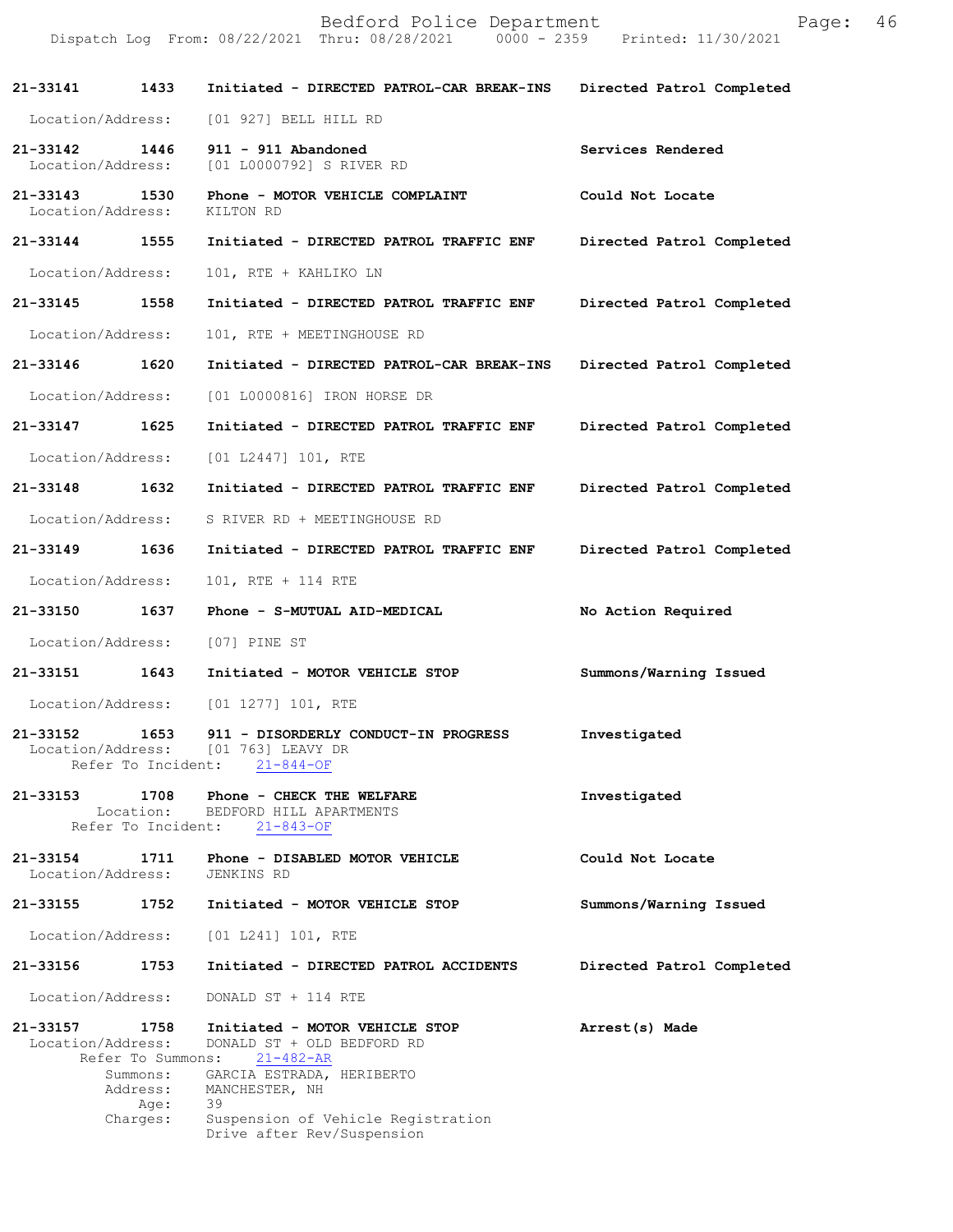|                             |      | Bedford Police Department<br>Dispatch Log From: 08/22/2021 Thru: 08/28/2021 0000 - 2359 Printed: 11/30/2021                | Page:                     | 47 |
|-----------------------------|------|----------------------------------------------------------------------------------------------------------------------------|---------------------------|----|
| Location/Address: KILTON RD |      | 21-33158 1822 Phone - SUSP ACTIVITIES                                                                                      | Could Not Locate          |    |
|                             |      | 21-33159 1845 Initiated - INVESTIGATION-FOLLOW UP<br>Location/Address: [01 2114] COOPER LN<br>Refer To Incident: 21-843-OF | Investigated              |    |
|                             |      | 21-33160 1851 Initiated - MOTOR VEHICLE STOP                                                                               | Summons/Warning Issued    |    |
|                             |      | Location/Address: BRICK MILL RD + WALLACE RD                                                                               |                           |    |
|                             |      | 21-33161 1857 911 - BLACKMAIL/EXTORTION<br>Location/Address: CAMBRIDGE RD                                                  | Services Rendered         |    |
|                             |      | 21-33162 1914 Initiated - DIRECTED PATROL-CAR BREAK-INS                                                                    | Directed Patrol Completed |    |
| Location/Address:           |      | 101, RTE + WALLACE RD                                                                                                      |                           |    |
|                             |      | 21-33163 1939 Phone - THEFT<br>Location/Address: [01 L1054] TECHNOLOGY DR<br>Refer To Incident: 21-845-OF                  | Investigated              |    |
|                             |      | 21-33164 1944 Initiated - DIRECTED PATROL-CAR BREAK-INS                                                                    | Directed Patrol Completed |    |
| Location/Address:           |      | [01 1050] DONALD ST                                                                                                        |                           |    |
| 21-33165 2025               |      | Initiated - DIRECTED PATROL-CAR BREAK-INS                                                                                  | Directed Patrol Completed |    |
| Location/Address:           |      | [01 L2252] JENKINS RD                                                                                                      |                           |    |
| 21-33166 2105               |      | Initiated - DIRECTED PATROL DWI                                                                                            | Directed Patrol Completed |    |
| Location/Address:           |      | 101, RTE + WALLACE RD                                                                                                      |                           |    |
| 21-33167                    | 2112 | Initiated - DIRECTED PATROL BURGLARY                                                                                       | Directed Patrol Completed |    |
| Location/Address:           |      | IRON HORSE DR                                                                                                              |                           |    |
| 21-33168 2113               |      | Initiated - DIRECTED PATROL BURGLARY                                                                                       | Directed Patrol Completed |    |
| Location/Address:           |      | [01 L357] WHITE AVE                                                                                                        |                           |    |
|                             |      | 21-33169 2115 Other - BOLO                                                                                                 | No Action Required        |    |
|                             |      | Location: [04] MERRIMACK                                                                                                   |                           |    |
|                             |      | 21-33170 2121 Initiated - BUILDING CHECK                                                                                   | Building Checked/Secured  |    |
|                             |      | Location/Address: [01 463] NASHUA RD                                                                                       |                           |    |
| 21-33171                    | 2131 | Initiated - BUILDING CHECK                                                                                                 | Directed Patrol Completed |    |
|                             |      | Location/Address: [01 L0000780] NASHUA RD                                                                                  |                           |    |
| 21-33172 2331               |      | Initiated - DIRECTED PATROL DWI                                                                                            | Directed Patrol Completed |    |
|                             |      | Vicinity of: S RIVER RD + MEETINGHOUSE RD                                                                                  |                           |    |
| 21-33173 2335               |      | Initiated - DIRECTED PATROL DWI                                                                                            | Directed Patrol Completed |    |
|                             |      | Vicinity of: 114 RTE + DONALD ST                                                                                           |                           |    |
| 21-33174 2336               |      | Initiated - DIRECTED PATROL DWI                                                                                            | Directed Patrol Completed |    |
| Location/Address:           |      | 101, RTE + WALLACE RD                                                                                                      |                           |    |
| 21-33175                    | 2343 | Initiated - DIRECTED PATROL DWI                                                                                            | Directed Patrol Completed |    |
| Location/Address:           |      | S RIVER RD + COLBY CT                                                                                                      |                           |    |